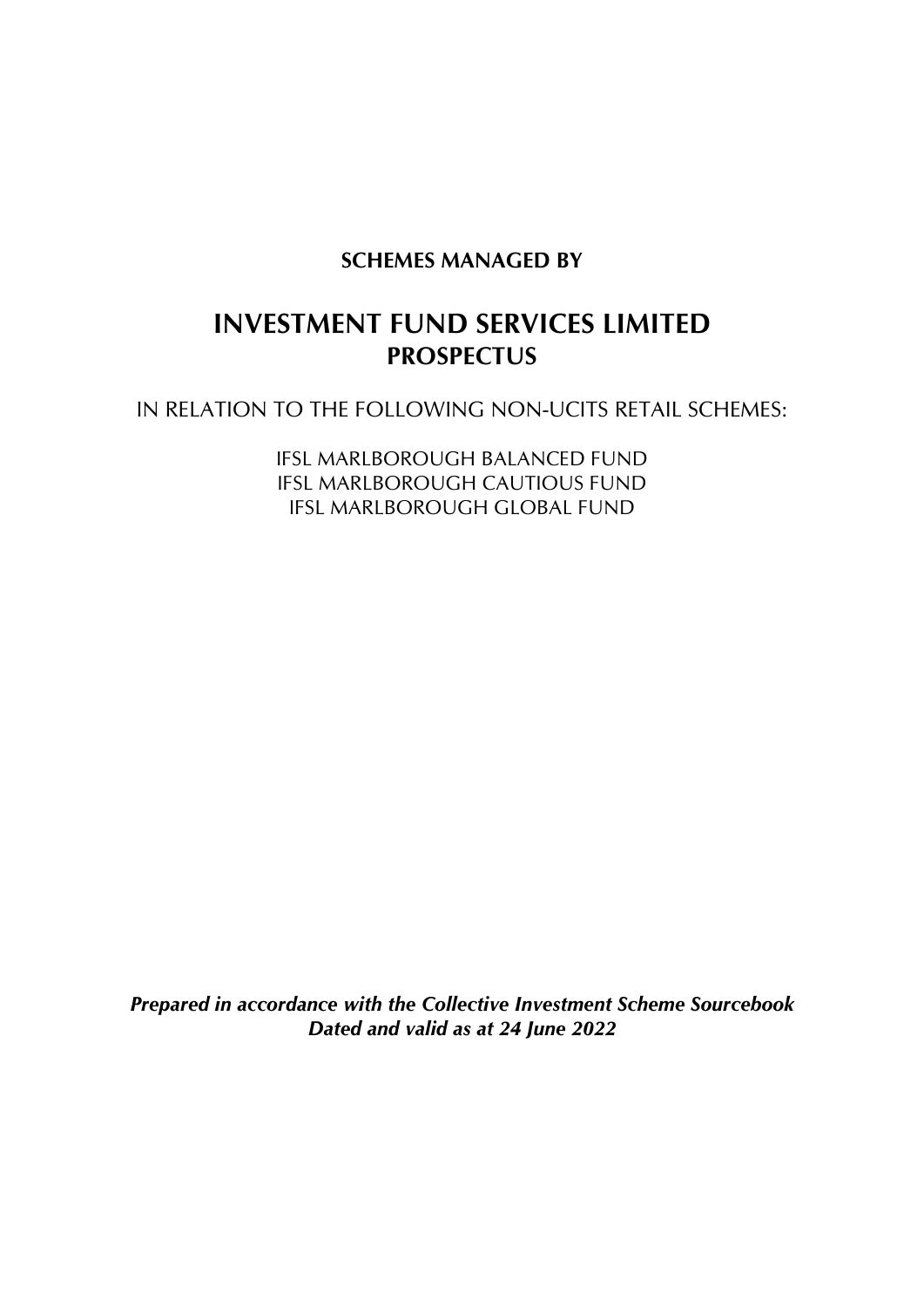# **Contents**

| $\overline{2}$                            |  |
|-------------------------------------------|--|
|                                           |  |
|                                           |  |
| $\frac{3}{4}$ $\frac{4}{5}$ $\frac{6}{6}$ |  |
|                                           |  |
| 7                                         |  |
| 8                                         |  |
| $\overline{9}$                            |  |
| 10                                        |  |
| 11                                        |  |
| 12                                        |  |
| 13                                        |  |
| 14                                        |  |
| 15<br><b>REPORTS.</b>                     |  |
| 16                                        |  |
| 17                                        |  |
| 18                                        |  |
| 19                                        |  |
| 20                                        |  |
| 21                                        |  |
| 22                                        |  |
| 23                                        |  |
|                                           |  |
|                                           |  |
|                                           |  |
|                                           |  |
|                                           |  |
|                                           |  |
|                                           |  |
|                                           |  |
|                                           |  |
|                                           |  |
|                                           |  |
|                                           |  |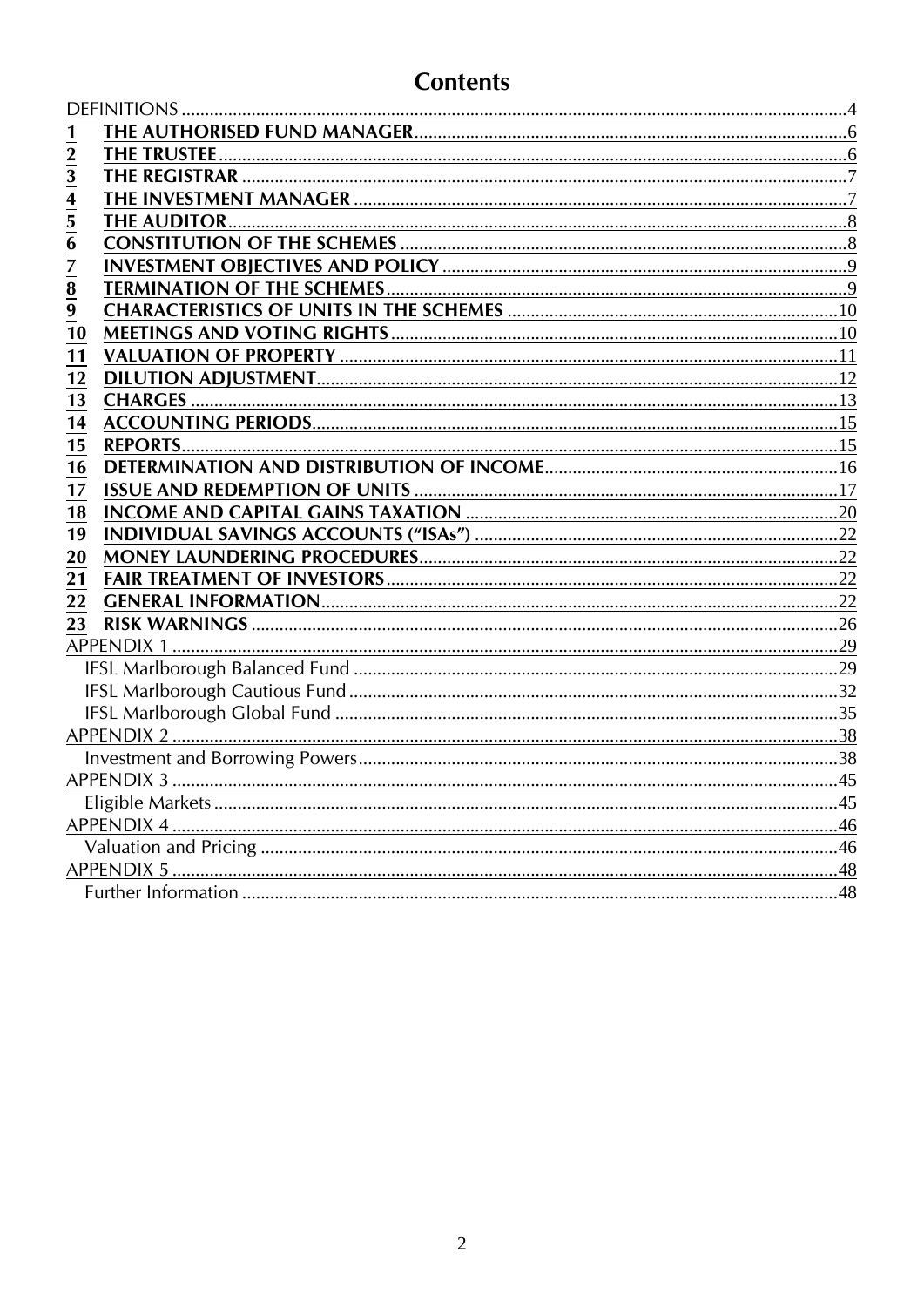#### **Important information**

No person has been authorised by the Schemes or the Manager to give any information or to make any representations in connection with the offering of Units other than those contained in this Prospectus and, if given or made, such information or representations must not be relied upon as having been made by the Schemes or the Manager. The delivery of this Prospectus (whether or not accompanied by any reports) or the issue of Units shall not, under any circumstances, create any implication that the affairs of the Schemes have not changed since the date hereof.

This Prospectus is intended for distribution in the United Kingdom. The distribution of this Prospectus and the offering of Units in certain jurisdictions may be restricted. Persons into whose possession this Prospectus comes are required by the Schemes to inform themselves about and to observe any such restrictions. This Prospectus does not constitute an offer or solicitation by anyone in any jurisdiction in which such offer or solicitation is not authorised or to any person to whom it is unlawful to make such offer or solicitation.

Potential investors should not treat the contents of this Prospectus as advice relating to legal, taxation, investment or any other matters and are recommended to consult their own professional advisers concerning the acquisition, holding or disposal of Units.

#### **Unitholders are deemed to have taken notice of the provisions of the Trust Deed which is binding on each of the Unitholders. A copy of the Trust Deed is available on request from Investment Fund Services Limited.**

This Prospectus has been issued for the purpose of section 21 of the Financial Services and Markets Act 2000 by Investment Fund Services Limited.

The distribution of this Prospectus in certain jurisdictions may require that this Prospectus is translated into the official language of those countries. Should any inconsistency arise between the translated version and the English version, the English version shall prevail.

This Prospectus is based on information, law and practice at the "valid as at date" which is on the front cover and below. The Schemes cannot be bound by an out of date prospectus when a new prospectus has been issued and investors should check with the Manager that this is the most recently published prospectus.

#### **US Tax Reporting**

The Schemes are required to comply with certain reporting requirements in order to avoid a 30% US withholding tax on interest income and the proceeds of sales of US securities and other US financial instruments. Complying with such requirements may require the Schemes to request certain information and documentation from Unitholders, and to agree to provide such information and documentation to the IRS if requested to do so. Any Unitholder that fails to provide the required information may be subject to a compulsory redemption of their Units and/or mandatory penalties.

Units have not been and will not be registered under the United States Securities Act of 1933, as amended. They may not be offered or sold in the United States of America, its territories and possessions, any State of the United States of America and the District of Columbia or offered or sold to US Persons (as defined below). The Schemes have not been and will not be registered under the United States Investment Company Act of 1940, as amended. The Manager has not been and will not be registered under the United States Investment Advisers Act of 1940.

A "U.S Person" means any citizen or resident of the United States of America, its territories and possessions including the State and District of Columbia and all areas subject to its jurisdiction (including the Commonwealth of Puerto Rico), any corporation, trust, partnership or other entity created or organised in or under the laws of the United States of America, any state thereof or any estate or trust the income of which is subject to United States federal income tax, regardless of source. The expression also includes any person falling within the definition of the term "U.S Person" under Regulation S promulgated under the United States Securities Act of 1933.

This Prospectus is dated and valid as at 24<sup>th</sup> June 2022.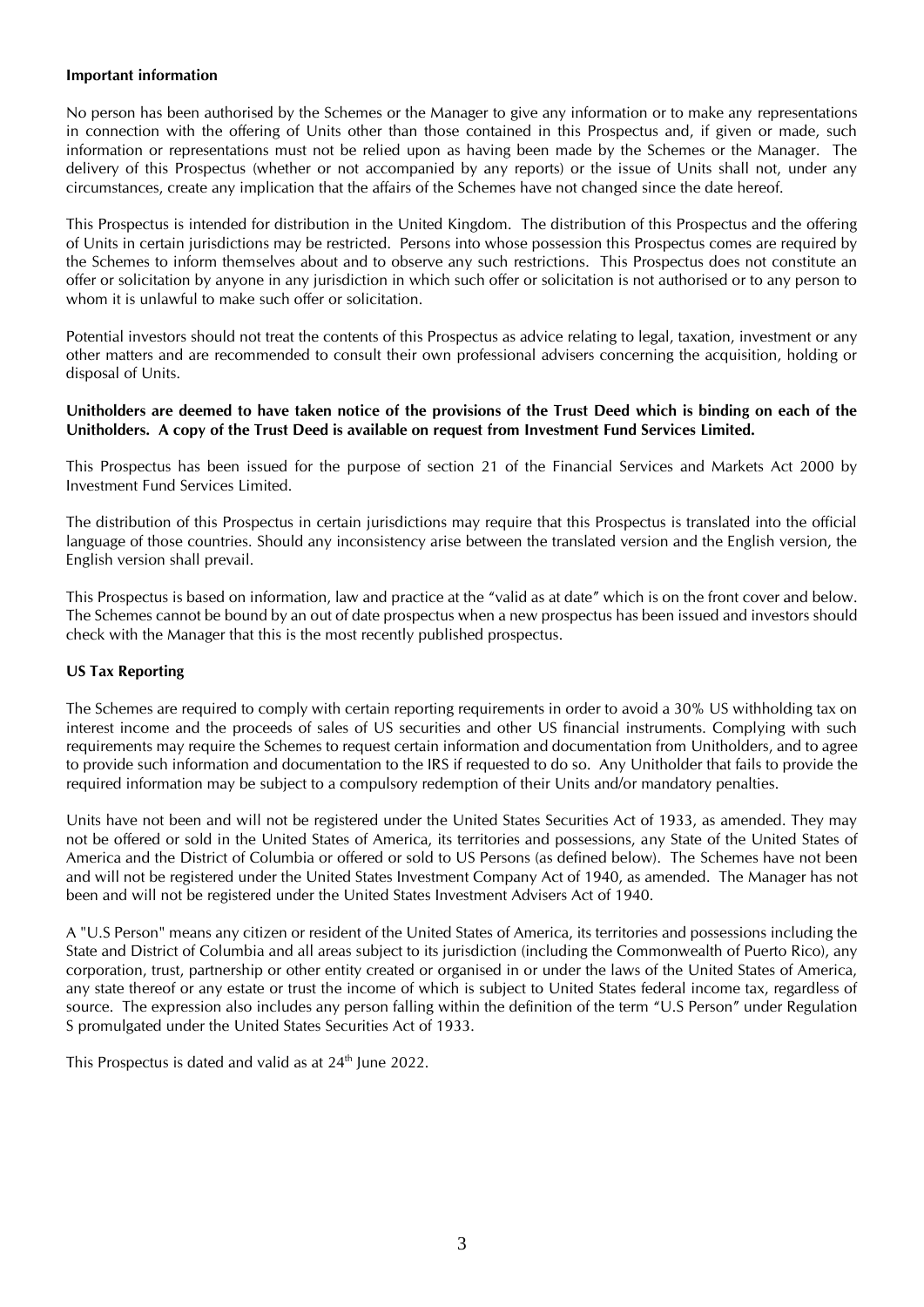# <span id="page-3-0"></span>**DEFINITIONS**

| "the Act"                                                    | the Financial Services and Markets Act 2000, as amended, reinstated,<br>re-enacted or replaced                                                                                                                                                                                                                                         |
|--------------------------------------------------------------|----------------------------------------------------------------------------------------------------------------------------------------------------------------------------------------------------------------------------------------------------------------------------------------------------------------------------------------|
| "AIFM Directive" or "AIFM"                                   | the Directive 2011/61/EU of the European Parliament and of the Council<br>of 8 June 2011 on Alternative Investment Fund Managers and amending<br>Directives 2004/41/EC and 2009/65/EC and Regulations (EC) No<br>1060/2009 and (EU) No 1095/2010;                                                                                      |
| "AIFMD Level 2 Regulation"                                   | means the UK version of Commission delegated regulation (EU) No<br>231/2013 supplementing Directive 2011/16/EU of the European<br>Parliament and of the Council with regard to exemptions, general<br>operating conditions, depositaries, leverage, transparency<br>and<br>supervision, which is part of UK law by virtue of the EUWA; |
| "EEA"                                                        | means the European Economic Area;                                                                                                                                                                                                                                                                                                      |
| "EUWA"                                                       | means the European Union (Withdrawal) Act 2018;                                                                                                                                                                                                                                                                                        |
| "FCA"                                                        | Financial Conduct Authority of 12 Endeavour Square, London, E20 1JN.                                                                                                                                                                                                                                                                   |
| "Investment Manager"                                         | Marlborough Investment Management Limited.                                                                                                                                                                                                                                                                                             |
| "Leverage"                                                   | means any method by which the exposure of a Scheme is increased,<br>whether through borrowing of cash or transferrable securities or<br>leverage embedded in derivative positions or by any other means.                                                                                                                               |
| "Manager"                                                    | Investment Fund Services Limited.                                                                                                                                                                                                                                                                                                      |
| "Collective<br>Scheme<br>Investment<br>Sourcebook" or "COLL" | the rules contained in the Collective Investment Schemes Sourcebook<br>made by the FCA pursuant to Section 247 of the Act as amended,<br>reinstated, re-enacted or replaced from time to time.                                                                                                                                         |
| "FCA Handbook"                                               | the FCA's Handbook of Rules and Guidance, as amended from time to<br>time.                                                                                                                                                                                                                                                             |
| "Funds" or "Fund"                                            | the Schemes or a Scheme as the context requires.                                                                                                                                                                                                                                                                                       |
| "FUND Sourcebook" or "FUND"                                  | the rules contained in the Investment Funds Sourcebook issued by the<br>FCA as amended or replaced from time to time.                                                                                                                                                                                                                  |
| "Non-UCITS Retail Scheme"<br>or "NURS"                       | means a type of collective investment scheme such as the Schemes<br>which is authorised by the FCA and therefore meets the standards set by<br>the FCA to enable the scheme to be marketed to the public within the<br>UK, but which is not a UCITS Scheme, a qualified investor scheme or a<br>long-term asset fund;                  |
| "Professional Liability Risks"                               | shall have the meaning given to it in IPRU(INV) 11.13.12 EU of the FCA<br>Handbook.                                                                                                                                                                                                                                                    |
| "The Schemes" or a "Scheme"                                  | IFSL Marlborough Balanced Fund, IFSL Marlborough Cautious Fund and<br>IFSL Marlborough Global Fund, or each of them as the context requires.                                                                                                                                                                                           |
| "The Registrar"                                              | Investment Fund ServicesLimited.                                                                                                                                                                                                                                                                                                       |
| "Regulations"                                                | the FCA Handbook, including COLL and FUND as relevant.                                                                                                                                                                                                                                                                                 |
| "The Trust Deed"                                             | the trust deeds constituting the Schemes as amended by any<br>supplemental deeds.                                                                                                                                                                                                                                                      |
| "The Trustee"                                                | HSBC Bank plc.                                                                                                                                                                                                                                                                                                                         |
| "The Depositary"                                             | The Trustee is the Depositary for the purposes of AIFMD                                                                                                                                                                                                                                                                                |
| "Depositary Services Agreement"                              | A written contract entered into by the Manager and the Depositary to<br>evidence the appointment of the Depositary by the Manager on behalf                                                                                                                                                                                            |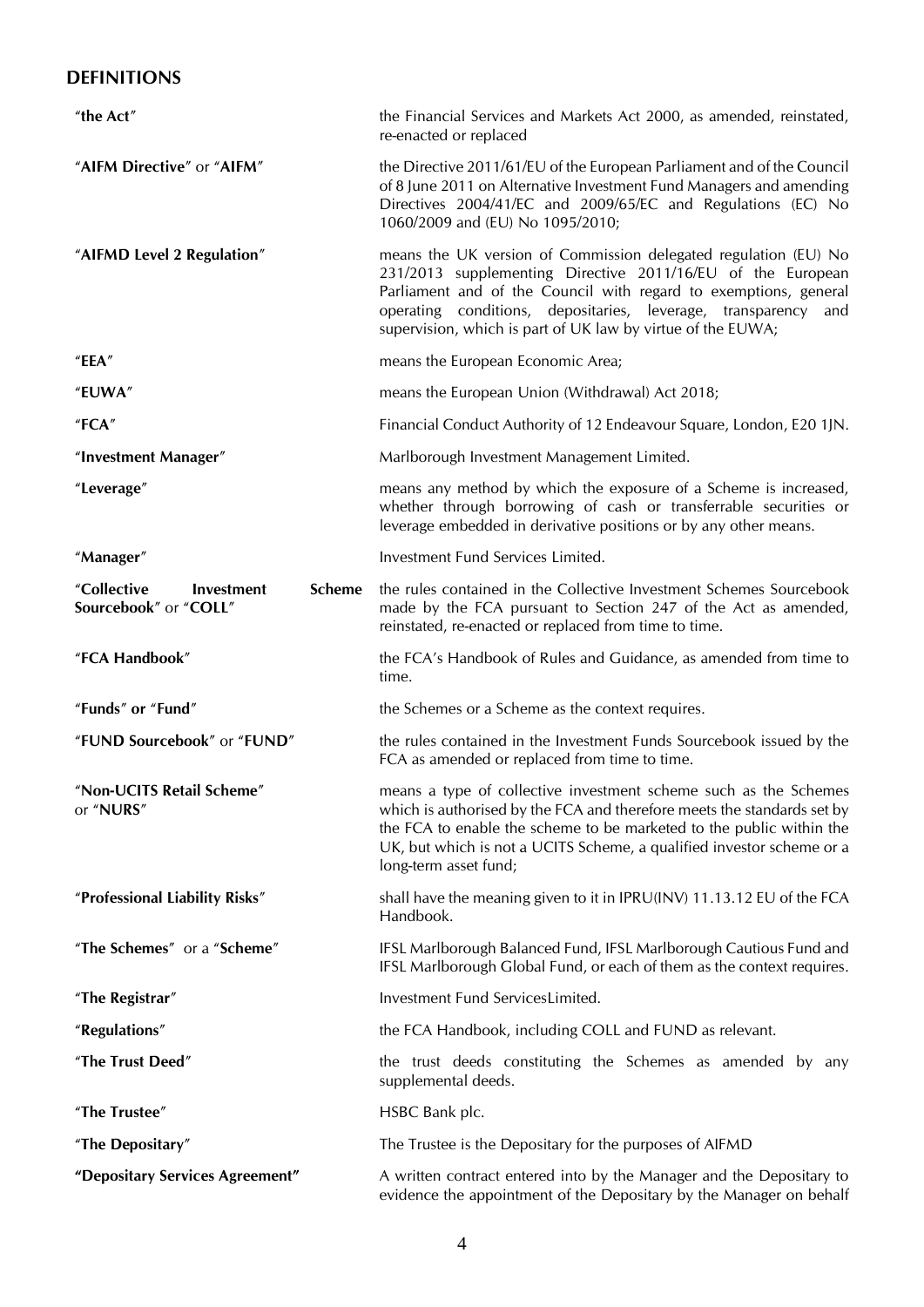|                   | of the Schemes and to reflect the requirements of Article 83 of the<br>Commission Delegated Regulation (EU) No. 231/2013.                                                                                                                                                                                                                                                                                                                                                                                                                                                                                                                                                                                                                                                            |
|-------------------|--------------------------------------------------------------------------------------------------------------------------------------------------------------------------------------------------------------------------------------------------------------------------------------------------------------------------------------------------------------------------------------------------------------------------------------------------------------------------------------------------------------------------------------------------------------------------------------------------------------------------------------------------------------------------------------------------------------------------------------------------------------------------------------|
| "Unit"            | a Class A and/or Class P income or an accumulation Unit in any of the<br>Schemes (as applicable).                                                                                                                                                                                                                                                                                                                                                                                                                                                                                                                                                                                                                                                                                    |
| "Unitholder"      | a holder of Units in one of the Schemes.                                                                                                                                                                                                                                                                                                                                                                                                                                                                                                                                                                                                                                                                                                                                             |
| "UCITS"           | means an Undertaking for Collective Investment in Transferable<br>Securities. This will include a UCITS Scheme or an EEA UCITS scheme,<br>as defined in the Financial Conduct Authority Handbook;                                                                                                                                                                                                                                                                                                                                                                                                                                                                                                                                                                                    |
| "UCITS Directive" | means the European Parliament and Council Directive of 13 July 2009<br>on the co-ordination of laws, regulations and administrative provisions<br>relating to undertakings for collective investment in transferable<br>securities (UCITS) (No. 2009/65/EC), as amended from time to time.                                                                                                                                                                                                                                                                                                                                                                                                                                                                                           |
| "UCITS Scheme"    | means a UK UCITS, as defined in the FCA Handbook;                                                                                                                                                                                                                                                                                                                                                                                                                                                                                                                                                                                                                                                                                                                                    |
| "UK AIF"          | means an alternative investment fund within the scope of the UK AIFM<br>Regime and as defined in the FCA Handbook;                                                                                                                                                                                                                                                                                                                                                                                                                                                                                                                                                                                                                                                                   |
| "UK AIFM"         | means an alternative investment fund manager established in the UK<br>and with a Part 4A permission to carry on the regulated activity of<br>managing an alternative investment fund;                                                                                                                                                                                                                                                                                                                                                                                                                                                                                                                                                                                                |
| "UK AIFM Regime"  | means the FUND Sourcebook, other rules in the FCA Handbook which<br>when made implemented AIFMD, the AIFMD Level 2 Regulation and<br>the AIFM Regulations;                                                                                                                                                                                                                                                                                                                                                                                                                                                                                                                                                                                                                           |
| "UK UCITS"        | means, in accordance with sections 236A and 237 of the Financial<br>Services and Markets Act 2000, a collective investment scheme which<br>may consist of several sub-funds, which is either an authorised unit trust<br>scheme, an authorised contractual scheme, or an authorised open-<br>ended investment company with the sole object of collective investment<br>of capital raised from the public in transferable securities or other liquid<br>financial assets, operating on the principle of risk-spreading, with units<br>which are, at the request of holders, repurchased or redeemed, directly<br>or indirectly, out of those undertakings' assets, and which has identified<br>itself as a UCITS in its prospectus and has been authorised accordingly<br>by the FCA. |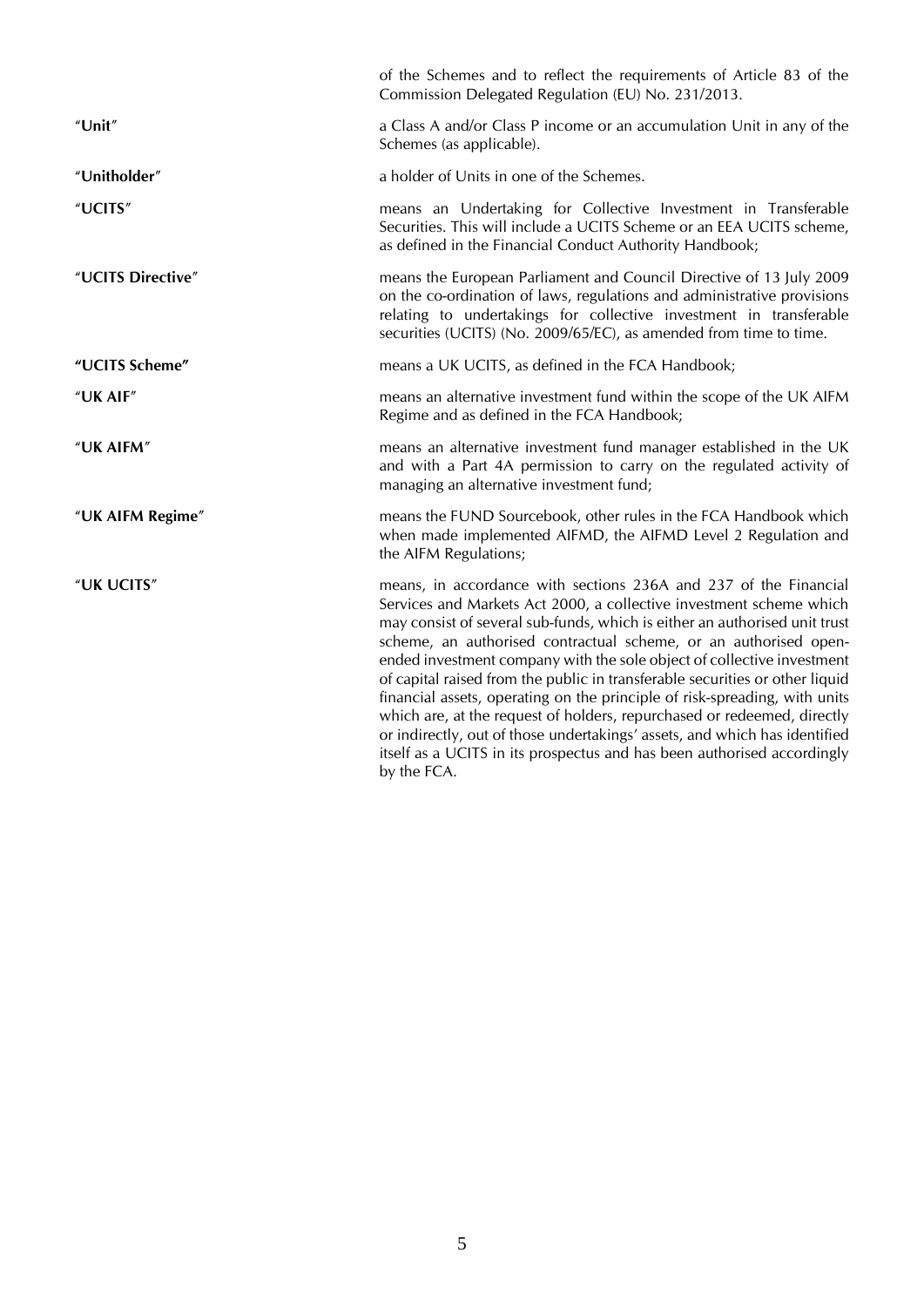## <span id="page-5-0"></span>**1 THE AUTHORISED FUND MANAGER**

| Name                                 | Investment Fund Services Limited.                                                                                                                                                    |
|--------------------------------------|--------------------------------------------------------------------------------------------------------------------------------------------------------------------------------------|
| Corporate form                       | Private limited company.                                                                                                                                                             |
| Country of incorporation             | Incorporated in England and Wales.                                                                                                                                                   |
| Holding company                      | A wholly owned subsidiary of Marlborough Group Holdings Limited, the Manager's<br>ultimate holding company is UFC Fund Management plc which is incorporated in<br>England and Wales. |
| Registered office and head<br>office | Marlborough House, 59 Chorley New Road, Bolton, BL1 4QP                                                                                                                              |
| Date of Incorporation                | 16 <sup>th</sup> February 2007                                                                                                                                                       |
| <b>Share Capital</b>                 | Issued and paid up share capital of £10,000.                                                                                                                                         |
| Authorisation                        | Authorised and regulated by the Financial Conduct Authority.                                                                                                                         |

In accordance with the Regulations, the Manager is permitted to delegate certain functions and has delegated the investment management function in relation to the Schemes to Marlborough Investment Management Limited. In accordance with the requirements in the Regulations, the Manager may terminate this agreement at any time with immediate effect where it is in the interests of the Unitholders to do so.

## <span id="page-5-1"></span>**2 THE TRUSTEE**

Pursuant to the Depositary Services Agreement dated  $13<sup>th</sup>$  October 2016, HSBC Bank plc has been appointed as depositary to the Schemes.

The Trustee is a public limited company incorporated in England and Wales with company registration number 00014259. HSBC is a wholly owned subsidiary of HSBC Holdings plc. The Trustee's registered and head office is located at 8 Canada Square, London E14 5HQ and the principal business activity of the Depositary is the provision of financial services, including trustee and depositary services. HSBC Bank plc is authorised by the Prudential Regulation Authority and regulated by the Prudential Regulation Authority and the Financial Conduct Authority.

The Trustee provides services to the Schemes as set out in the Depositary Services Agreement and, in doing so, shall comply with the provisions of the FCA's COLL and FUND Sourcebooks.

The Trustee's duties include the following:-

(i) Ensuring that the Schemes' cash flows are properly monitored and that all payments made by or on behalf of applicants upon the subscription to units of the Funds have been received.

(ii) Safekeeping the assets of the Schemes which includes (i) holding in custody all financial instruments that can be registered in a financial instrument account opened in the Trustee's books and all financial instruments that can be physically delivered to the Trustee; and (ii) verifying the ownership of other assets and maintaining records accordingly.

(iii) Ensuring that issues, redemptions and cancellations of the Units of the Schemes are carried out in accordance with the applicable law.

(iv) Ensuring that the value of the Units of the Schemes are calculated in accordance with the applicable law.

(v) Carrying out the instructions of the Manager, unless they conflict with the applicable law.

(vi) Ensuring that in transactions involving the Schemes' assets any consideration is remitted to the Schemes within the usual time limits.

(vii) Ensuring that Schemes' income is applied in accordance with applicable law.

(viii) Ensuring that the income of the Schemes is received in line with the tax status of each unitholder and tax vouchers are distributed in the name of each Unitholder in accordance with applicable law.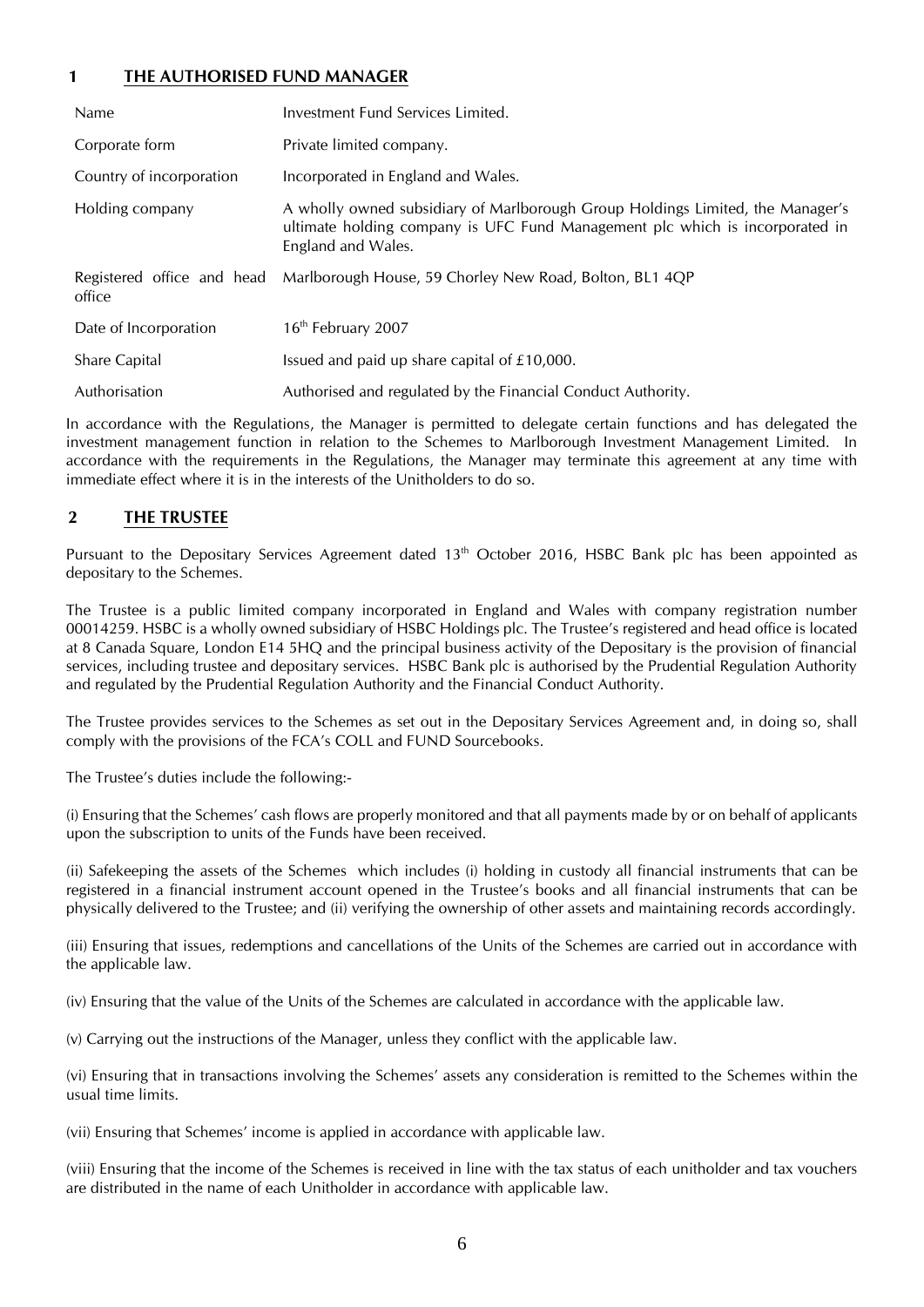The appointment of the Trustee under the Depositary Services Agreement may be terminated without cause by not less than 90 days written notice provided that the Depositary Services Agreement does not terminate until a replacement Trustee has been appointed.

Subject to the FCA Rules, the Trustee has full power under the Depositary Agreement to delegate (and authorise its delegate to sub-delegate) all or part of its duties as Trustee. For this fund custody services are provided by HSBC Bank plc, HSBC Securities Services.

Investors have no personal right to directly enforce any rights or obligations under the Depositary Agreement.

The Trustee is liable to the Schemes for the loss of financial instruments of the Schemes which are held in custody. The liability of the Trustee will not be affected by the fact that it has delegated safekeeping to a third party save where this liability has been lawfully discharged to a delegate (any such discharge will be notified to the Unitholders and consent will be obtained from the Manager to such delegation and discharge) or where the loss of financial instruments arises as a result of an external event beyond reasonable control of the Trustee as provided for under the UK AIFM Regime. The Trustee will not be indemnified out of the assets of the Schemes for the loss of financial instruments where it is so liable.

From time to time actual or potential conflicts of interest may arise between the Trustee and its delegates. For example, such conflicts may arise; (i) where an appointed delegate is an affiliated group company and is providing a product or service to the Schemes and has a financial or business interest in such product or service; or, (ii) where an appointed delegate is an affiliated group company which receives remuneration for other related products or services it provides to the Schemes. The Trustee maintains a conflict of interest policy to address this.

In addition, actual or potential conflicts of interest may also arise between the Schemes, the Unitholders or the Manager on the one hand and the Trustee on the other hand. For example, such actual or potential conflict may arise because the Trustee is part of a legal entity or is related to a legal entity which provides other products or services to the Scheme and from which fees and profits in relation to the provision of those products or services may arise and from which the Trustee may benefit directly or indirectly. In addition, the Trustee may have a financial or business interest in the provision of such products or services, or receives remuneration for related products or services provided to the Schemes, or may have other clients whose interests may conflict with those of the Schemes, the Unitholders or the Manager.

In particular, HSBC Bank plc may provide foreign exchange services to the Schemes for which they are remunerated out of the property of the Schemes. HSBC Bank plc or any of its affiliates or connected persons may also act as market maker in the investments of the Schemes; provides broking services to the Schemes and/or to other funds or companies; acts as financial adviser, banker, derivatives counterparty or otherwise provides services to the issuer of the investments of the Schemes; acts in the same transaction as agent for more than one client; has a material interest in the issue of the investments of the Schemes; or earns profits from or has a financial or business interest in any of these activities.

The Trustee will ensure that any such additional services provided by it or its affiliates are on terms which are not materially less favourable to the Schemes than if the conflict or potential conflict had not existed.

The Trustee has a conflict of interest policy in place to identify, manage and monitor on an on-going basis any actual or potential conflict of interest. The Trustee has functionally and hierarchically separated the performance of its trustee tasks from its other potentially conflicting tasks. The system of internal controls, the different reporting lines, the allocation of tasks and the management reporting allow potential conflicts of interest and the Trustee issues to be properly identified, managed and monitored.

## <span id="page-6-0"></span>**3 THE REGISTRAR**

| <b>Name</b> | Investment Fund Services Limited.                       |
|-------------|---------------------------------------------------------|
| Address     | Marlborough House, 59 Chorley New Road, Bolton, BL1 4QP |

The Register of Unitholders is maintained and can be inspected at the office of the Registrar, as shown above.

## <span id="page-6-1"></span>**4 THE INVESTMENT MANAGER**

An investment manager has been appointed to act in that capacity for the Schemes covered by this document. The Investment Manager (further details appear below) is a member of the same group of companies as the Manager: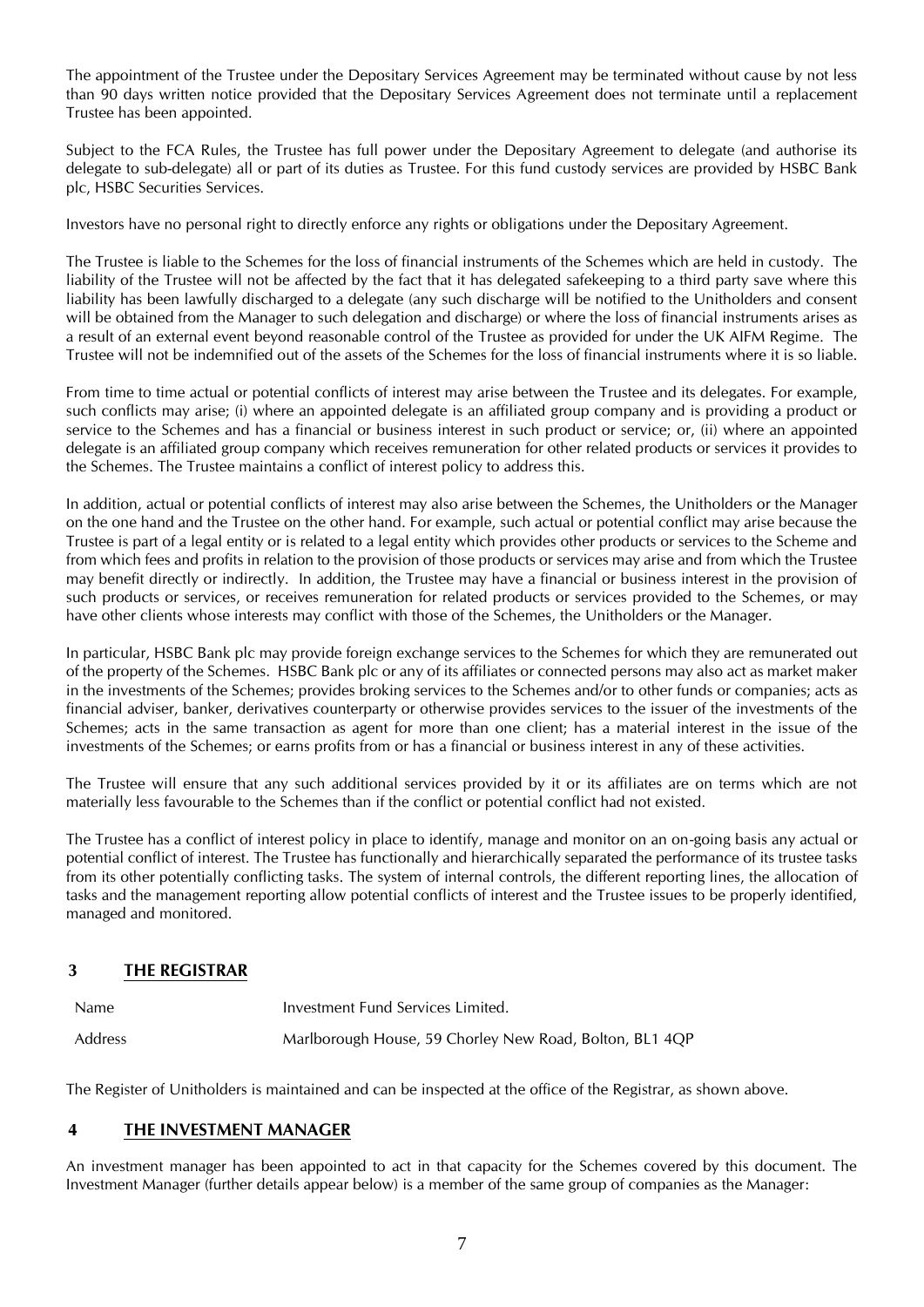| Name                                                     | Marlborough Investment Management Limited                                                                                                                                                                                                                                                                                                                                                                                                                                                                                                                                                                                                                                                                                                                                                                                                                    |  |
|----------------------------------------------------------|--------------------------------------------------------------------------------------------------------------------------------------------------------------------------------------------------------------------------------------------------------------------------------------------------------------------------------------------------------------------------------------------------------------------------------------------------------------------------------------------------------------------------------------------------------------------------------------------------------------------------------------------------------------------------------------------------------------------------------------------------------------------------------------------------------------------------------------------------------------|--|
| office                                                   | Registered office and head PO Box 1852, Croxall, Lichfield, Staffordshire, WS13 8XU.                                                                                                                                                                                                                                                                                                                                                                                                                                                                                                                                                                                                                                                                                                                                                                         |  |
| Authorisation                                            | Authorised and regulated by the Financial Conduct Authority.                                                                                                                                                                                                                                                                                                                                                                                                                                                                                                                                                                                                                                                                                                                                                                                                 |  |
| <b>Principal Activity</b>                                | Investment Management.                                                                                                                                                                                                                                                                                                                                                                                                                                                                                                                                                                                                                                                                                                                                                                                                                                       |  |
| Terms of appointment of the<br><b>Investment Manager</b> | The Investment Manager undertakes the investment management of each of the<br>Schemes in accordance with the Trust Deeds, this Prospectus, the applicable<br>investment objectives and the policy of the Scheme and COLL. Under the investment<br>management agreement the Investment Manager may call on the Manager to ratify and<br>confirm any act or thing lawfully and properly done by it in the proper performance of<br>its duties. The Investment Manager has authority to make investment decisions on<br>behalf of the Manager. The Investment Manager will act as broker fund adviser to the<br>Scheme managed by the Investment Manager. The Investment Manager is<br>remunerated by the Manager out of the preliminary charge and the periodic charge<br>(see Appendix 1) under agreements between the Investment Manager and the<br>Manager. |  |

## <span id="page-7-0"></span>**5 THE AUDITOR**

Name **Ernst & Young LLP.** 

Address Atria One, 144 Morrison Street, Edinburgh EH3 8EX.

## <span id="page-7-1"></span>**6 CONSTITUTION OF THE SCHEMES**

The Schemes are authorised Unit trusts established by a Trust Deed dated 8 January 1992 in respect of the IFSL Marlborough Cautious Fund (PRN: 149627), 15 February 1993 in respect of the IFSL Marlborough Balanced Fund (PRN: 157028) and 23 March 1992 in respect of the IFSL Marlborough Global Fund (PRN: 150184).

The Schemes were previously known as Marlborough Cautious Fund, Marlborough Balanced Fund and Marlborough Global Fund and were renamed on  $26<sup>th</sup>$  November 2021 to reflect the appointment of Investment Fund Services Limited as Manager.

The dates of authorisation of each of the Schemes are set out in Appendix 1.

The Schemes are Non-UCITS Retail Schemes for the purposes of COLL. This means that Units in the Schemes are available for investment by all classes of investor in the UK. A non-UCITS Retail Scheme does not benefit from certain passporting rights under the UCITS Directive.

The base currency of the Schemes is sterling. It is not intended that the Schemes will invest in any immoveable property or tangible moveable property.

The Schemes are designed for both retail and non-retail investors.

It is intended that the Manager will manage the Schemes so that they will be an eligible investment for the stocks and shares component of an ISA.

#### **Typical Investor**

The Schemes are suitable for retail investors, professional investors and eligible counterparties whose investment requirements are aligned with the objectives, policies and risk profiles of the Schemes. The Schemes will be distributed primarily via fund platforms, wealth managers, discretionary fund managers and financial institutions. The Schemes have no complex features or guarantees and investors do not necessarily need to have investment experience however a basic understanding of investment markets, the kind of underlying investments of the Schemes and the risks involved in investment is important.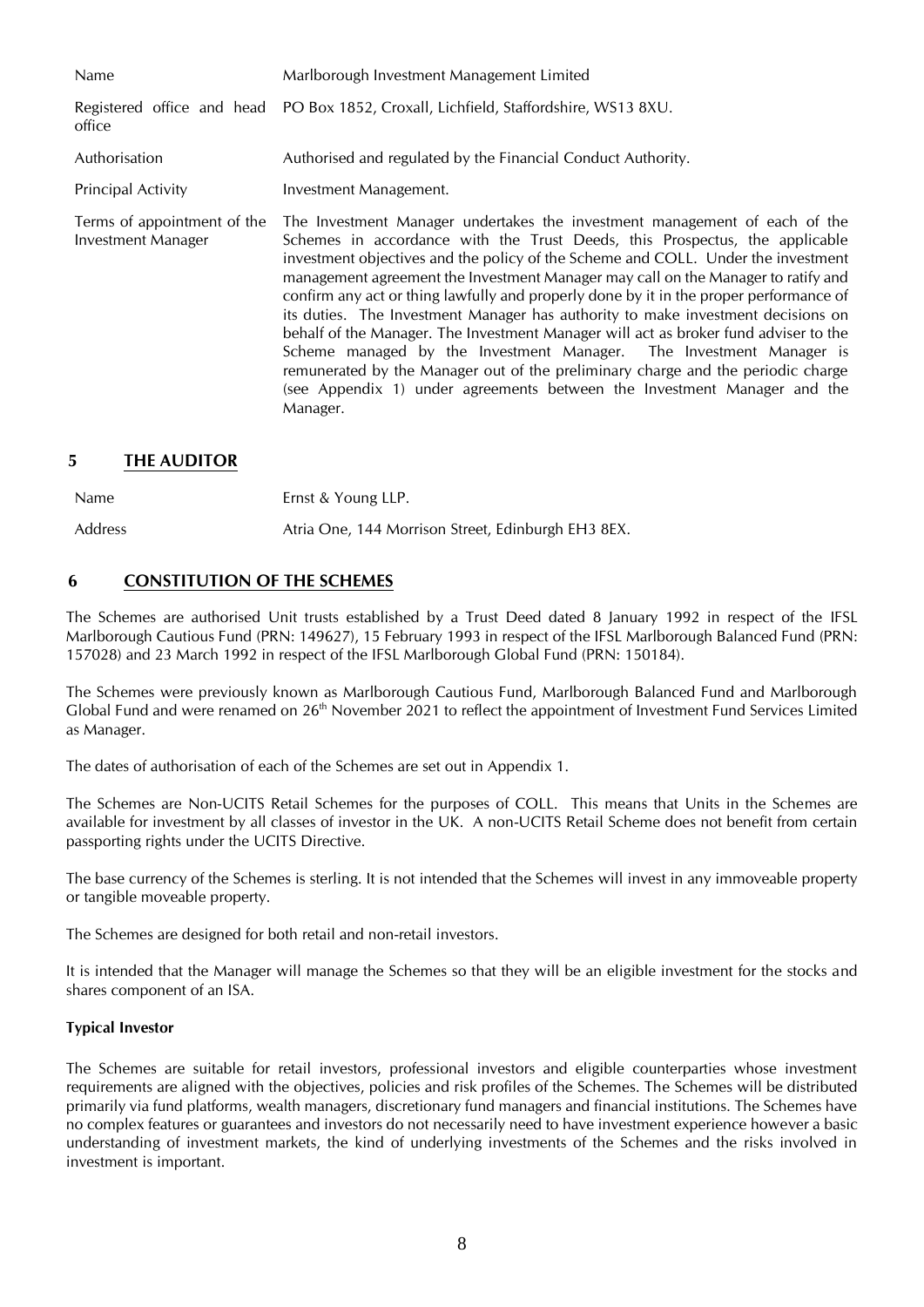This Prospectus contains detail on the Schemes' objectives, investment strategies, risks, performance, distribution policy and fees and expenses. All investors are expected to have also read the Key Investor Information Document (KIID) which is intended to help investors understand the nature and risks of investing in the Schemes.

The Schemes may not be suitable for certain investors, including but not limited to those whose objectives and needs are not consistent with the nature of the Schemes, those who are unable to commit capital for a sufficient term or do not have sufficient resources to bear any loss which may result from an investment in the Schemes. The Schemes are also not committed to meeting any specific ethical, social, religious or environmental restrictions which some investors may be seeking.

Further information on the intended target market for the Schemes is available from the Manager upon request. If you are in any doubt as to the suitability of the Schemes, you should consult an appropriately qualified financial adviser prior to making an investment.

All investors will, subject to the Manager's discretion, need to meet the applicable investment requirements in Section 17 below.

## <span id="page-8-0"></span>**7 INVESTMENT OBJECTIVES AND POLICY**

The investment objectives of each of the Schemes are set out in Appendix 1 as are details of the Manager's investment policy for achieving those objectives and the eligible markets though which each Scheme may invest. An eligible market is a market established in a UK or EEA State on which transferable securities admitted to official listing in the Member State are dealt in or traded.

COLL prescribes certain limitations on the investments which may be included in the property of each of the Schemes which are applicable to Non-UCITS Retail Schemes. Appendix 2 sets out a summary of the investment and borrowing powers in relation to each of the Schemes.

#### **The Schemes may invest in derivatives and forward transactions for hedging purposes only.**

## <span id="page-8-1"></span>**8 TERMINATION OF THE SCHEMES**

A Scheme will be wound up upon the happening of any of the events relevant to the Scheme in question set out in COLL which include, without limitation:

- (a) the order declaring the relevant Scheme to be an authorised unit trust scheme being revoked;
- (b) the passing of an extraordinary resolution winding up the Scheme (provided the FCA's prior consent to the resolution has been obtained by the Manager or Trustee);
- (c) in response to a request to the FCA by the Manager or the Trustee for the revocation of the authorisation order, the FCA has agreed, inter alia, that, on the conclusion of the winding up of the Scheme, the FCA will agree to that request; and
- (d) pursuant to a scheme of arrangement which is to result in the Scheme being left with no property.

The procedure for winding up the Scheme is as follows:-

- (a) Upon the effective date of any approved scheme of arrangement pursuant to COLL the Trustee will wind up the Scheme in accordance with the approved scheme of arrangement;
- (b) in any other case, the Trustee will as soon as practicable after the Scheme falls to be wound up, realise the property of the Scheme and, after paying out of it all liabilities properly so payable and retaining provision for the costs of the winding-up distribute the proceeds to the Unitholders and the Manager (upon production by them of evidence as to their entitlement) proportionately to their respective interests in the Scheme;
- (c) any unclaimed net proceeds or other cash held by the Trustee after the expiry of twelve months from the date on which the same became payable will be paid by the Trustee into court subject to the Trustee having a right to receive out of it any expenses incurred by them in making and relating to that payment into court;
- (d) where the Trustee and one or more Unitholders agree, the Trustee does not have to realise the property of the Scheme proportionate to the entitlement of that or those Unitholders. Instead, the Trustee may distribute that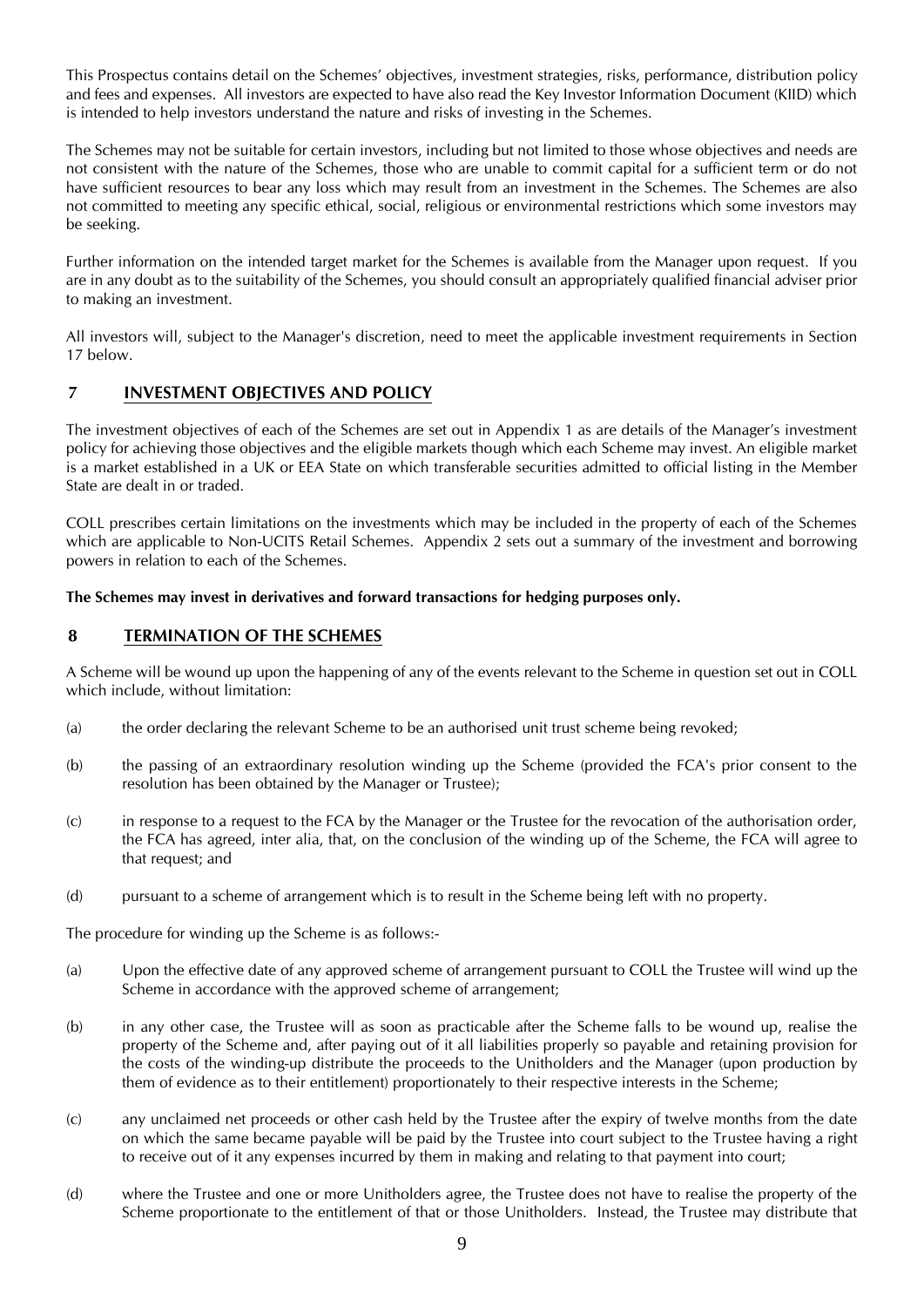part in the form of property. Before distributing that property, the Trustee will make such adjustments or retain such provision as appears to the Trustee to be appropriate ensuring that, a proportionate share of the liabilities and costs is borne by that or those holders;

(e) when the winding up is complete, the Trustee shall notify the FCA in writing. At the same time the Manager or Trustee shall request that the FCA revokes the order of authorisation under section 256 of the Act (as appropriate).

## <span id="page-9-0"></span>**9 CHARACTERISTICS OF UNITS IN THE SCHEMES**

The Trust Deed of each of the Schemes authorises the issue of both income and accumulation Units under such designation as the Manager may decide. As at the date of this Prospectus the Manager intends to issue Class A and Class P accumulation Units in respect of the IFSL Marlborough Balanced Fund. Class A and Class P accumulation Units are available in the case of the IFSL Marlborough Global Fund. Class A and Class P income and accumulation Units are available in the case of the IFSL Marlborough Cautious Fund.

#### **Income Units**

An income Unit is a Unit in respect of which net income is to be distributed and which represents one undivided share in the property of the Scheme.

#### **Accumulation Units**

An accumulation Unit is a Unit in respect of which net income is accumulated and retained in the property of the Scheme concerned and is reflected in the price of such Unit.

## **TITLE TO UNITS**

Each holder of a Unit in each of the Schemes is entitled to participate in the property of the Schemes and the income thereof. A Unitholder's right in respect of each of the Schemes as represented by their Units is that of a beneficial interest under a trust.

Title to Units will be evidenced in a register (the "Register"). No certificates will be issued to Unitholders. A Unitholder's contract note will be evidence of title to their Units although the Register would ultimately be conclusive evidence. The Register can be inspected by Unitholders at the offices of the Manager at Marlborough House, 59 Chorley New Road, Bolton, BL1 4QP. No notice of any trust, express, implied or constructive shall be entered on the Register in respect of any Unit, and the Manager and the Trustee shall not be bound by any such notice. A Unitholder is not liable to make any further payment after they have paid the purchase price of the Unit. Unitholders will not be liable for the debts of a Scheme.

The Trust Deed of each Scheme allows the Registrar to charge a fee for issuing any documents (with the exception of the Prospectus and a copy of the entries on the Register relating to a Unitholder) or for amending any entry on the Register otherwise than on the issue or sale of Units.

#### <span id="page-9-1"></span>**10 MEETINGS AND VOTING RIGHTS**

A meeting of Unitholders duly convened and held in accordance with COLL shall be competent and by extraordinary resolution may approve any modification alteration or addition to the provisions of either the Trust Deed or the Prospectus which, the Manager and the Trustee have agreed to be a fundamental change in accordance with COLL. This would include, without limitation, any proposal for a Scheme of arrangement and certain changes to a Scheme's investment objective and/or investment policy.

Entitlement to receive notice of a particular meeting or adjourned meeting and to vote at such a meeting is determined by reference to those persons who are holders of Units on the date seven days before the notice is sent ("The cut-off date"), but excluding any persons who are known not to be Unitholders at the date of the meeting or other relevant date.

At a meeting of Unitholders the quorum for the transaction of business is two Unitholders, present in person or by proxy. If a quorum is not present within half an hour of the time appointed the meeting will be dissolved (if requisitioned by Unitholders) or in any other case will be adjourned to a day and time at least seven days later. If at such an adjourned meeting a quorum is not present within 15 minutes of the appointed time, one person entitled to count in a quorum will be a quorum.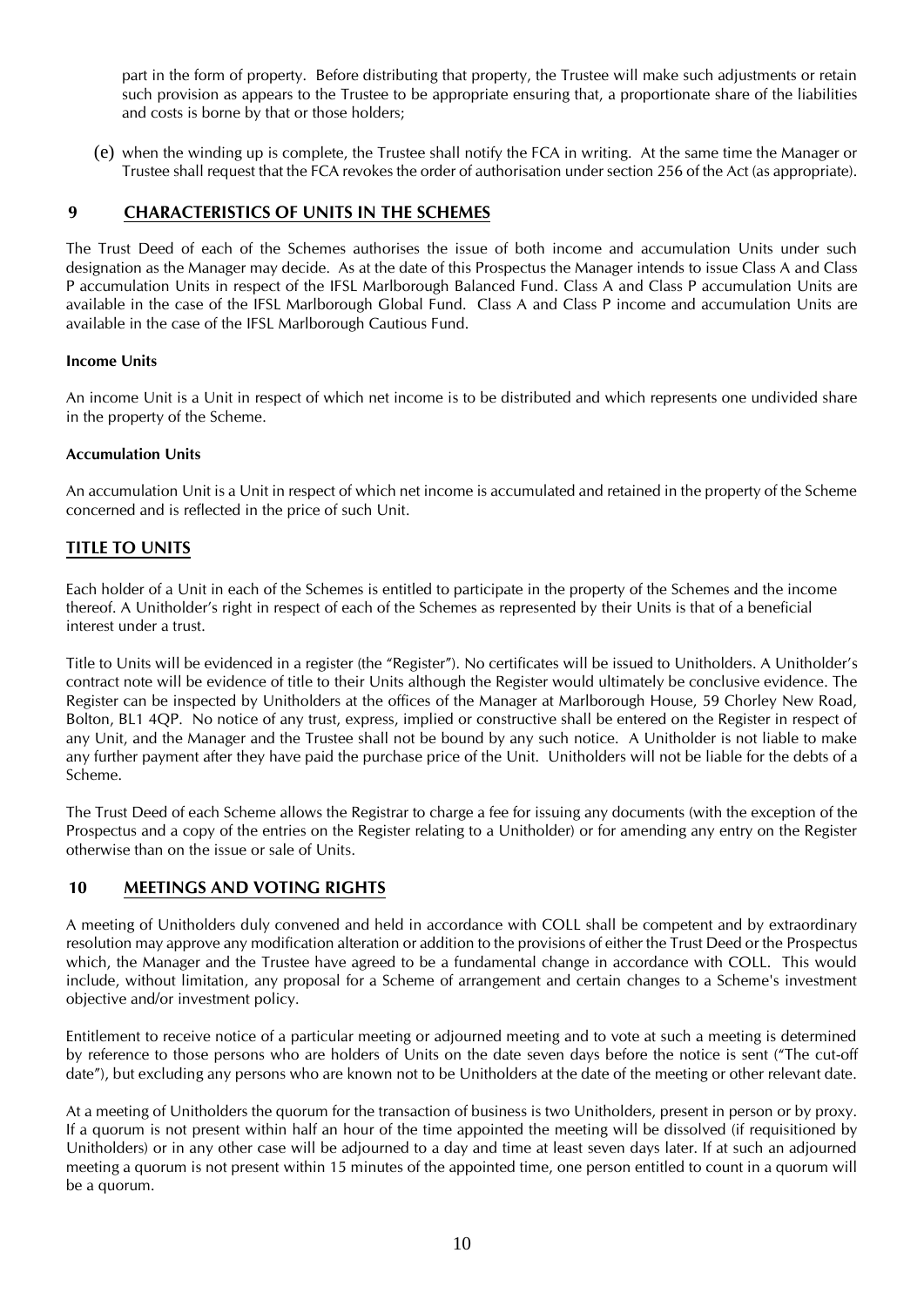On a show of hands every Unitholder who (being an individual) is present in person or by proxy, or (being a corporation) is present by one of its duly authorised representatives, shall have one vote. On a poll votes may be given in person or by proxy and the voting rights for each Unit must be the proportion of the voting rights attached to all of the Units in issue that the price of the Unit bears to the aggregate price (or prices) of all the Units in issue on the cut-off date. A Unitholder entitled to more than one vote need not, if they vote, use all of their votes or cast all of the votes they use in the same way. A vote will be decided on a show of hands unless (before or on the declaration of the result of a show of hands) a poll is demanded by the chairman, at least two Unitholders or the Trustee.

In the case of joint holders the vote of the senior who tenders a vote whether in person or by proxy shall be accepted to the exclusion of the votes of the other joint holders and for this purpose seniority is determined by the order in which the names stand in the Register of holders.

A Unitholder may appoint a proxy to attend a meeting and vote in their place. An instrument appointing a proxy may be in any usual or common form or in any other form approved by the Manager. It should be in writing under the hand of the appointer or their attorney or, if the appointer is a corporation, either under the common seal, executed as a deed or under the hand of a duly authorised representative or attorney.

The Manager is entitled to attend any meeting but, except in relation to third party Units, is not entitled to count in the quorum or vote, and any Units it holds are not treated as being in issue for the purposes of the meeting. An associate of the Manager is entitled to attend the meeting and may be counted in the quorum, but may not vote except in relation to third party Units. For this purpose, third party Units are Units held on behalf of or jointly with a person who, if himself the registered Unitholder, would be entitled to vote, and from whom the Manager or the associate (as relevant) has received voting instructions.

The Unitholders may request the convening of a general meeting by requisition pursuant to and in accordance with COLL. Unitholders in general meeting may, amongst other things, pass a resolution to remove the Manager.

## <span id="page-10-0"></span>**11 VALUATION OF PROPERTY**

#### **Valuation of the property of the Schemes**

Each Unit represents a proportional share of the overall property attributable to a Scheme. Therefore, the value of a Unit is calculated in broad outline, by calculating the net value of property attributable to the Scheme, and dividing that value (or that part of that value attributed to Units of the class in question) by the number of Units (of the class in question) in issue. The assets comprising the property of each Scheme will be valued in accordance with COLL, on the terms as set out in the Trust Deeds.

The valuation of the property of each of the Schemes will take place on the days set out in Appendix 1 at 12 noon in order to calculate the prices at which Units can be created, cancelled, bought and sold.

The Manager may carry out additional valuations if it considers it desirable to do so, and must inform the Trustee if it does so.

Details of how the property of the Schemes is determined in relation to each purpose for which such property must be valued is set out in Appendix 4 to this Prospectus.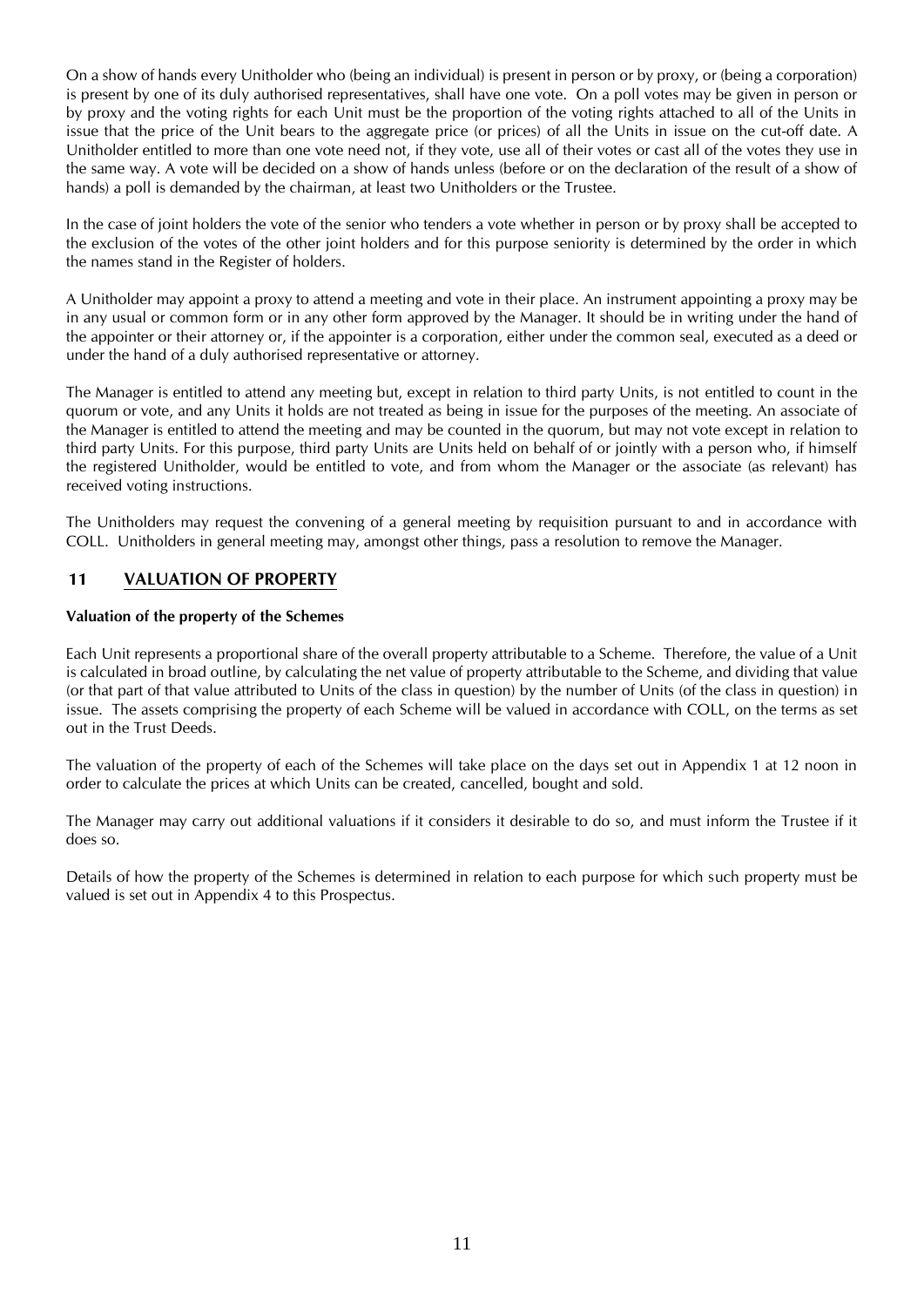## **Pricing basis**

The Manager deals at a forward price; that is to say at the price ruling at the next valuation point. Units in each Scheme are single-priced, which means that, subject to any initial charge or redemption charge, the price of a Unit for both buying and selling purposes will be the same and determined by reference to a particular valuation point.

Each Unit represents a proportional share of the overall property attributable to a Scheme. Therefore, the value of a Unit is calculated in broad outline, by calculating the net value of property attributable to the Scheme, and dividing that value (or that part of that value attributed to Units of the class in question) by the number of Units (of the class in question) in issue. The assets comprising the property of the Scheme will be valued in accordance with COLL, on the terms as set out in Appendix 4 to this Prospectus.

### <span id="page-11-0"></span>**12 DILUTION ADJUSTMENT**

**What is 'dilution'?** - Where the Schemes buy or sell underlying investments in response to a request for the issue or redemption of Units, they will generally incur a cost (diluting the value of the Scheme), made up of dealing costs and any spread between the bid and offer prices of the investments concerned, which is not reflected in the purchase or redemption price paid by or to the Unitholder and which is referred to as "dilution".

To mitigate the effect of dilution on the Schemes as explained above, the Manager will recover the costs of dilution from investors on the issue or redemption of Units in the Schemes. Instead of making a separate charge to investors when Units in the Schemes are bought and sold, COLL permits the Manager to move the price at which Units are bought or sold on any given day. The single price can be swung higher or lower at the discretion of the Manager on the sale or redemption of Units in the Schemes. This price movement from the mid-market price is known as the dilution adjustment. Any dilution adjustment applied is included in the price applied to the deal and is not disclosed separately.

The dilution adjustment for the Schemes will be calculated by reference to the estimated costs of dealing in the underlying investments of the Schemes, including any dealing spreads, commission and transfer taxes. The need to apply the dilution adjustment will depend on the volume of sales (Units issued) or redemptions. The amount of the dilution adjustment is reflected in the Schemes in respect of which it has been applied.

**What is the Manager's policy regarding dilution adjustment?** - Where applied, the amount of any swing is based on the estimated costs of dealing in the underlying investments of the relevant Scheme, including any dealing spreads, taxes or broker commissions (for example). In particular, the Manager may swing the price (make a dilution adjustment) in the following circumstances:

- in the case of a "large deal" relative to the relevant Scheme's size, where the potential cost to that Scheme justifies the application of an adjustment;
- if the net effect of Unit issues and redemptions during the period between two valuation points represents a potential impact on ongoing Unitholders;
- where a Scheme is in decline (i.e. is experiencing a net outflow of investment);
- where there are inflows into a Scheme (i.e. is experiencing a net inflow of investment);
- in any other case where the Manager believes that adjusting the Unit price is required to safeguard the interests of Unitholders.

As the requirement to swing the price is directly related to the net issue and sale of Units in a Scheme, it is not possible to accurately predict when or how often dilution will occur in the future, however the Manager anticipates this to be infrequent.

**How will it affect Unitholders?-** On the occasions that the dilution adjustment is not applied there may be an adverse impact on the total assets of the Schemes which may otherwise constrain the future growth of the Schemes. The Manager's dilution policy was introduced on 1st April 2019, therefore historic information on dilution adjustments made to Unit prices is not currently available and as a result the Manager is unable to accurately predict the likelihood of a dilution adjustment being applied, however the Manager anticipates this to be infrequent. Any dilution adjustment will be applied consistently and, in the usual course of business, automatically.

Estimates of the dilution adjustments for each Scheme are set out below, based on the assets held in each Scheme and the market conditions at the date of this Prospectus:

| <b>Scheme</b> | Dilution adjustment estimate                                              | Dilution adjustment estimate |
|---------------|---------------------------------------------------------------------------|------------------------------|
|               | applicable to redemptions as at $\parallel$ applicable to purchases as at |                              |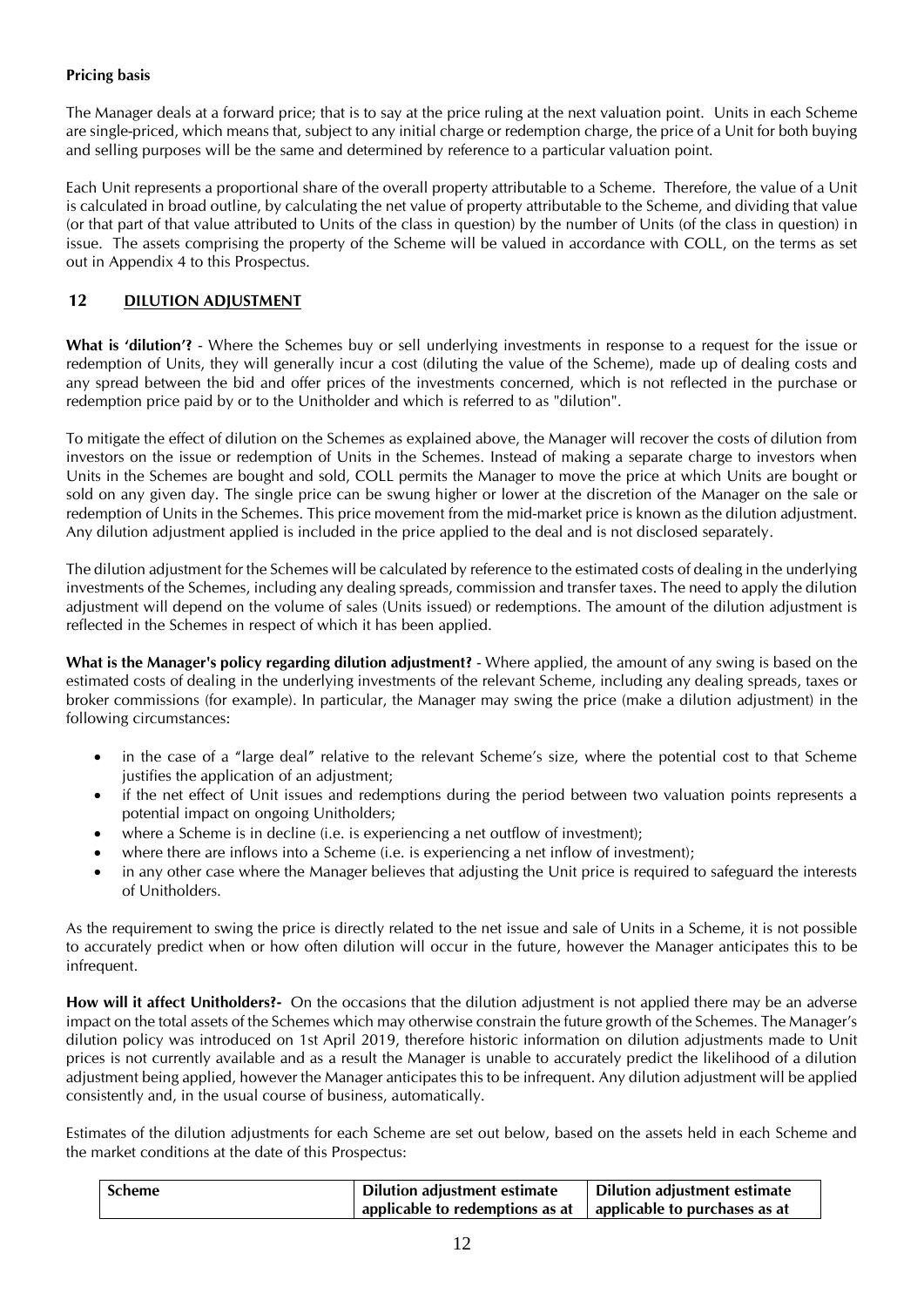|                                | 31st May 2022 | 31st January 2022 |
|--------------------------------|---------------|-------------------|
| IFSL Marlborough Balanced Fund | $-0.0210%$    | 0.0210%           |
| IFSL Marlborough Cautious Fund | $-0.0264\%$   | 0.0264%           |
| IFSL Marlborough Global Fund   | -0.0301%      | $0.0301\%$        |

The Manager's decision on whether or not to make a dilution adjustment, and at what level a dilution adjustment might be made in a particular case or generally, will not prevent it from making a different decision on future similar transactions.

The Manager will review the dilution adjustment on a quarterly basis, however it may at its discretion re-evaluate the adjustment in the event of significant market movement. The Manager may alter its current dilution adjustment policy by giving Unitholders notice and amending the prospectus at least 60 days before the change to the dilution policy is to take effect.

## <span id="page-12-0"></span>**13 CHARGES**

#### **Preliminary charge**

The Manager may include in the issue price of Units a preliminary charge on such Units. Details of the current rate of the Preliminary Charge for each Scheme can be found in Appendix 1.

#### **Periodic charge**

The Manager is also entitled under the Trust Deed to make a periodic charge on the value of the property of each of the Schemes. The periodic charge accrues daily. The calculation of the periodic charge is based upon the first or only valuation point on each business day. The annual charge charged during a calendar month is paid to the Manager no more frequently than weekly. The current levels of the periodic charge for each Scheme are shown in Appendix 1 together with details of the basis on which the charge is made. Any increase in the periodic charge is subject to 60 days' prior written notice to the Unitholders in accordance with COLL.

The periodic charge is paid out of the property of each of the Schemes. The periodic charge is charged to the income of the Schemes, except in the case of the IFSL Marlborough Cautious Fund where the full amount is charged to the capital accounts (which may constrain the capital growth of the Scheme).

#### **Charge on redemption**

The Manager is entitled under the Trust Deeds to make a charge on redemption of Units in each of the Schemes but at present does not intend to make such a charge for any of the Schemes.

#### **Other charges and expenses**

#### **Remuneration of the Trustee**

The Trustee is remunerated out of the property of the Schemes in respect of its services. The Trustee is remunerated out of the property of the Scheme in respect of its services. The Trustee is paid on the total value of all funds managed by the Manager and under the trusteeship of the Trustee plus VAT of the value of the property of the Scheme on the following sliding scale:

- 0.03% per annum of the first £200 million of the Scheme property;
- 0.015% per annum of the next £800 million of the Scheme property;
- 0.0075% per annum of the balance over £1 billion.

The Trustee's fee accrues daily and the calculation of the fee is based upon the first or only valuation point on each business day. The fee charged during a calendar month is paid to the Trustee on or as soon as reasonably practicable after the last business day of that calendar month. The Trustee's fee may be increased on 60 days' prior notice to Unitholders.

In addition, the Trustee makes transaction charges and custody charges. These charges are of such amounts as may be agreed by the Manager and the Trustee. Transaction charges vary from country to country. Details of the ranges of charges based on geographic area are given below ("Transaction charge"). Custody charges vary according to geographic location and market value of the holdings (calculated in the same manner as for the Manager's periodic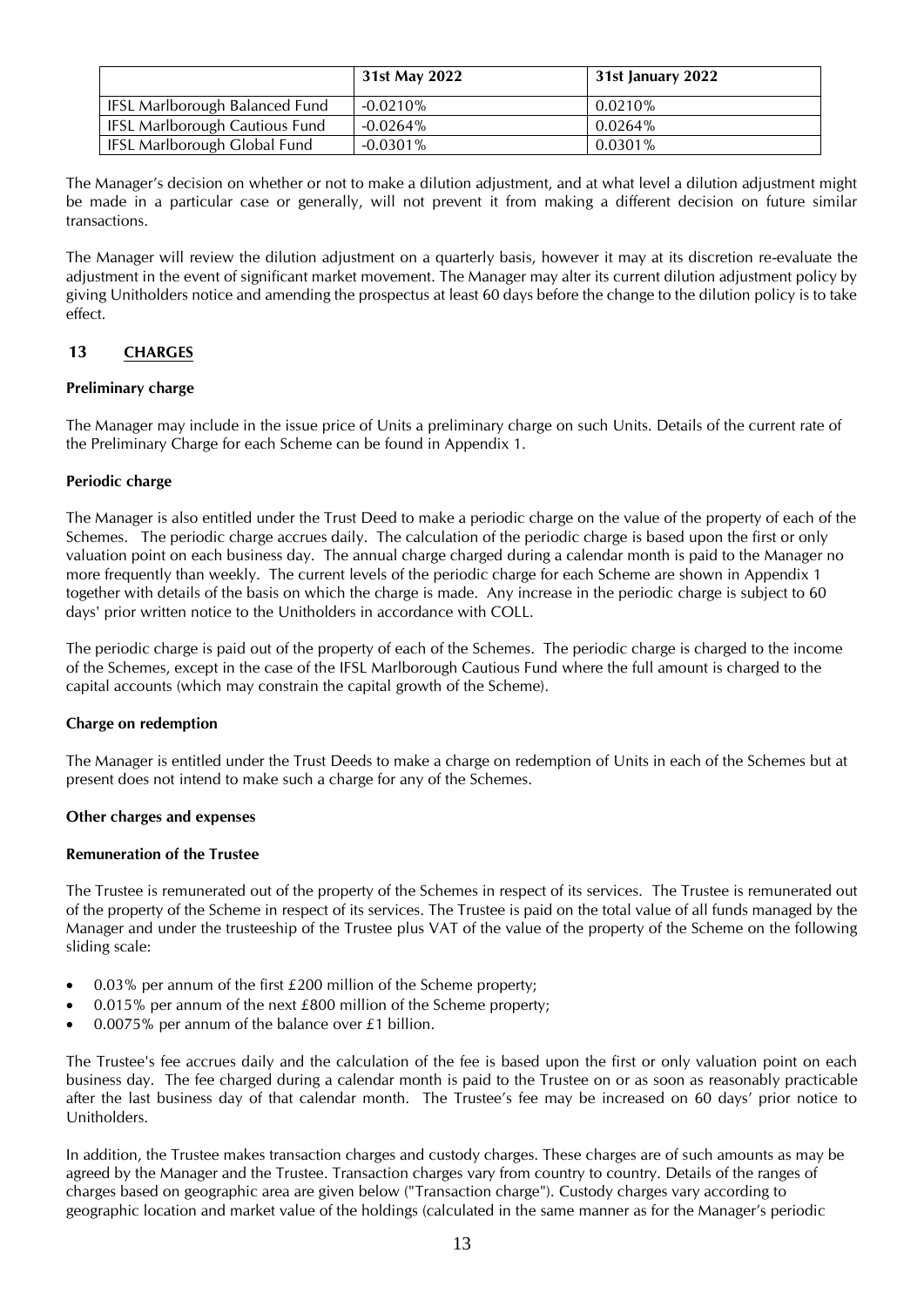charge). Similar details of the current ranges of charges of the most commonly used countries are set out below ("Custody charge").

#### **Ranges of charges**

| ltem                       | Range               |
|----------------------------|---------------------|
| <b>Transaction Charges</b> | $£8$ to $£60$       |
| <b>Custody Charges</b>     | $0.005\%$ to 0.14\% |

The custody and transaction charges can be increased on 60 days' prior written notice to Unitholders in accordance with COLL.

### **Expenses**

The Trustee is entitled to be reimbursed out of the property of each of the Schemes for:

(a) expenses properly incurred in performing duties imposed on it; and

(b) exercising powers conferred upon it by COLL,

together with any VAT due on such expenses which shall be payable in addition. The relevant duties may include without limitations:

- Delivery of stock to the Trustee or Custodian;
- custody of assets;
- collection of income
- submission of tax returns:
- handling tax claims;
- preparation of the Trustee's annual report;
- such other duties as the Trustee are required by Law to perform.

In particular, the Trustee may be paid the following expenses or disbursements (plus VAT):

- (i) All expenses of registration of assets in the name of the Trustee or its nominees or agents; of acquiring, holding, realising or otherwise dealing with any asset; of custody of documents; of insurance of documents and of collecting income or capital; of opening bank accounts; of effecting currency transactions and transmitting money relating to borrowings or other permitted transactions; of obtaining advice, including legal, accountancy or other advice; of conducting legal proceedings; of communicating with holders, the Manager, the Registrar or other persons in respect of each of the Schemes, relating to any enquiry by the Trustee into the conduct of the Manager and any report to holders or otherwise relating to the performance by the Trustee of its duties or the exercise by the Trustee of its powers; and
- (ii) All charges of nominees or agents in connection with any of the matters referred to at (i) above; and
- (iii) Any other costs, disbursements or expenses accepted under the laws of England and Wales from time to time as being properly chargeable by the Trustee.

If any person, at the request of the Trustee in accordance with COLL, provides services including but not limited to those of a custodian of property of the Schemes, the expenses and disbursements hereby authorised to be paid to the Trustee out of the property of the Scheme shall extend to the remuneration of such persons as approved by the Trustee and the Manager.

#### **Additional Expenses**

Certain other expenses are also permitted by the Regulations and by the Trust Deed to be paid out of the property of each of the Schemes. At present these comprise in relation to each Scheme:-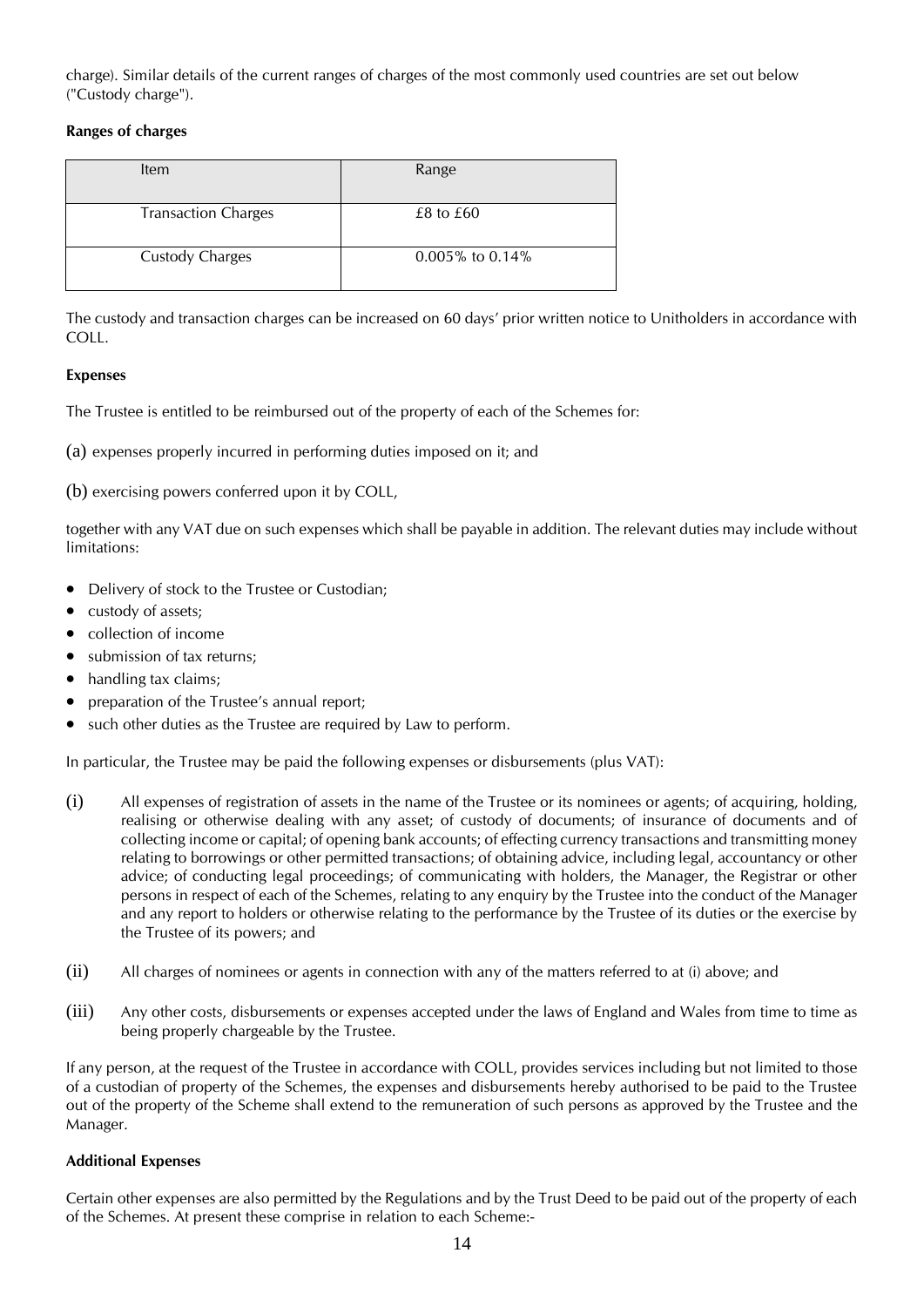- (a) Broker's commission (where permitted under the FCA Handbook), fiscal charges and other disbursements which are:
	- (i) Necessary to be incurred in effecting transactions for each of the Schemes, and
	- (ii) Normally shown in contract notes, confirmation notes and difference accounts as appropriate.
- (b) Interest on any borrowings permitted under the Trust Deed and all charges incurred in negotiating, entering into, varying, carrying into effect with or without variation, maintaining and terminating the borrowing arrangements.
- (c) Taxation and duties payable in respect of the property of each of the Schemes, the Trust Deed or the issue of Units.
- (d) Any costs incurred in modifying the Trust Deed constituting each Scheme, including costs incurred in respect of meetings of Unitholders convened for the purpose, where the modification is:
	- (i) Necessary to implement any change in the law (including changes in the Regulations),
	- (ii) Necessary as a direct consequence of any change in the law (including changes in the Regulations), or
	- (iii) Expedient having regard to any fiscal enactment and which the Manager and the Trustee agree is in the interests of the Unitholders, or
	- (iv) To remove obsolete provisions from the Trust Deed constituting each of the Schemes.
- (e) Any costs incurred in respect of meetings of Unitholders convened on a requisition by Unitholders not including the Manager or an associate of the Manager.
- (f) The expenses of the Trustee in convening a meeting of Unitholders convened by the Trustee alone.
- (g) The audit fees of the auditor and any expenses of the auditor.
- (h) The fees of the FCA under Section 113 (8) of the Act or the corresponding periodic fees of any regulatory authority in a country or territory outside the United Kingdom in which Units in the Schemes are or may be marketed.
- (i) Any payment permitted by the Regulations in connection with liabilities on a transfer of assets.
- (j) Any costs and expenses incurred by the Registrar in relation to the maintenance of the Register and any sub-plan register.
- (k) All fees charged by and any expenses and disbursements agreed for payment to the Registrar appointed under the Regulations including fees, expenses and disbursements relating to the establishment of any sub-register. At present the Manager acts as Registrar for the Schemes. The charge is a fixed annual amount together with an additional amount for each Unitholder on the register at the beginning of the accounting period concerned. The current charge is a fixed annual amount of £200 together with an additional amount of £10.75 per Unitholder.

Where applicable, VAT shall be payable of these expenses, in addition to the expenses themselves, and will be chargeable out of the property of the Schemes.

## <span id="page-14-0"></span>**14 ACCOUNTING PERIODS**

The annual and interim accounting periods applicable to each Scheme are set out in Appendix 1 to this Prospectus.

## <span id="page-14-1"></span>**15 REPORTS**

The dates on which the annual report (the "**long report**") of each of the Schemes will be made available to Unitholders is set out in Appendix 1. The annual long report and the half-yearly long report are available on request or at www.ifslfunds.com.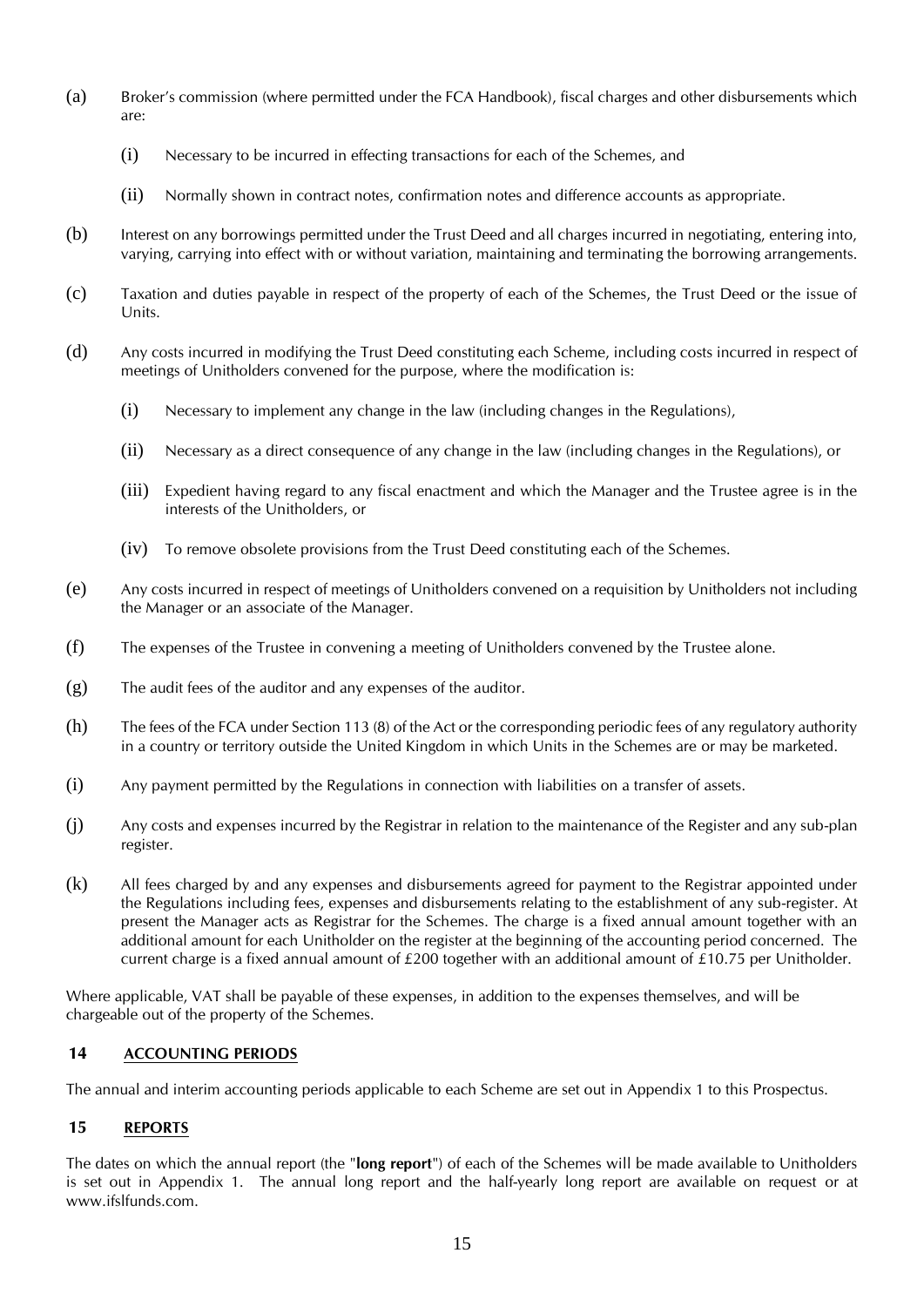The long reports of each Scheme shall (if relevant) contain details of:

(a) the percentage of each Scheme's assets that are subject to special arrangements arising from their illiquid nature; (b) any new arrangements that the Manager has made for managing a Scheme's liquidity;

(c) each Scheme's current risk profile and the risk management systems employed by the Manager to manage those risks.

#### <span id="page-15-0"></span>**16 DETERMINATION AND DISTRIBUTION OF INCOME**

The income in relation to Units issued by the IFSL Marlborough Cautious Fund is distributed to all respective Unitholders of income Units in accordance with the provisions of the Trust Deed of the Scheme and COLL. The annual and interim allocation dates for this Scheme are set out in Appendix 1.

The distribution periods for each Scheme are detailed in Appendix 1. Units purchased within these periods will be Group 2 Units. At the next distribution they become Group 1 Units.

Income equalisation applies only to Group 2 Units. It is the average amount of income included in the purchase price of all Group 2 Units and is refunded to Unitholders of these Units as a return of capital. Upon the first allocation of income following the purchase of a Unit in a Scheme, the relevant Unitholder will receive as part of that allocation a capital sum representing that part of the purchase price of the Unit which was attributable to income accrued up to the time of purchase and is, accordingly, properly classifiable as a capital expense of the Unitholder at the time of purchase.

The amount so paid, known as "income equalisation", will be an amount arrived at by taking the aggregate of the Manager's best estimate of the amounts of income included in the price of Units of that class issued or sold in the annual accounting period in question and dividing that aggregate by the number of those Units and applying the resultant average to each of the Units in question. Being capital it is not liable to income tax but must be deducted from the cost of Units for the purposes of UK taxation of chargeable gains.

In the case of accumulation Units, income is allocated to the Unit such that it becomes part of the capital property of that Unit.

The income available for distribution or accumulation in relation to each Scheme is determined in accordance with COLL. Broadly it comprises all sums deemed by the Manager, after consultation with the Auditor, to be in the nature of income received or receivable for the account of the Scheme and attributable to the Scheme in respect of the accounting period concerned, after deducting net charges and expenses paid or payable out of such income and after making such adjustments as the Manager considers appropriate, after consulting the Auditors in accordance with COLL, in relation to taxation and other matters.

Payments will be made by bank automated credit system. Cheques will not be sent. Where an investor's bank details are not known or are inaccurate, accumulation Units will be purchased, where available, otherwise any income from income Units will be reinvested.

If any distributions are unclaimed these will be added to the capital of the Scheme concerned after the expiration of six years from the date of the distribution.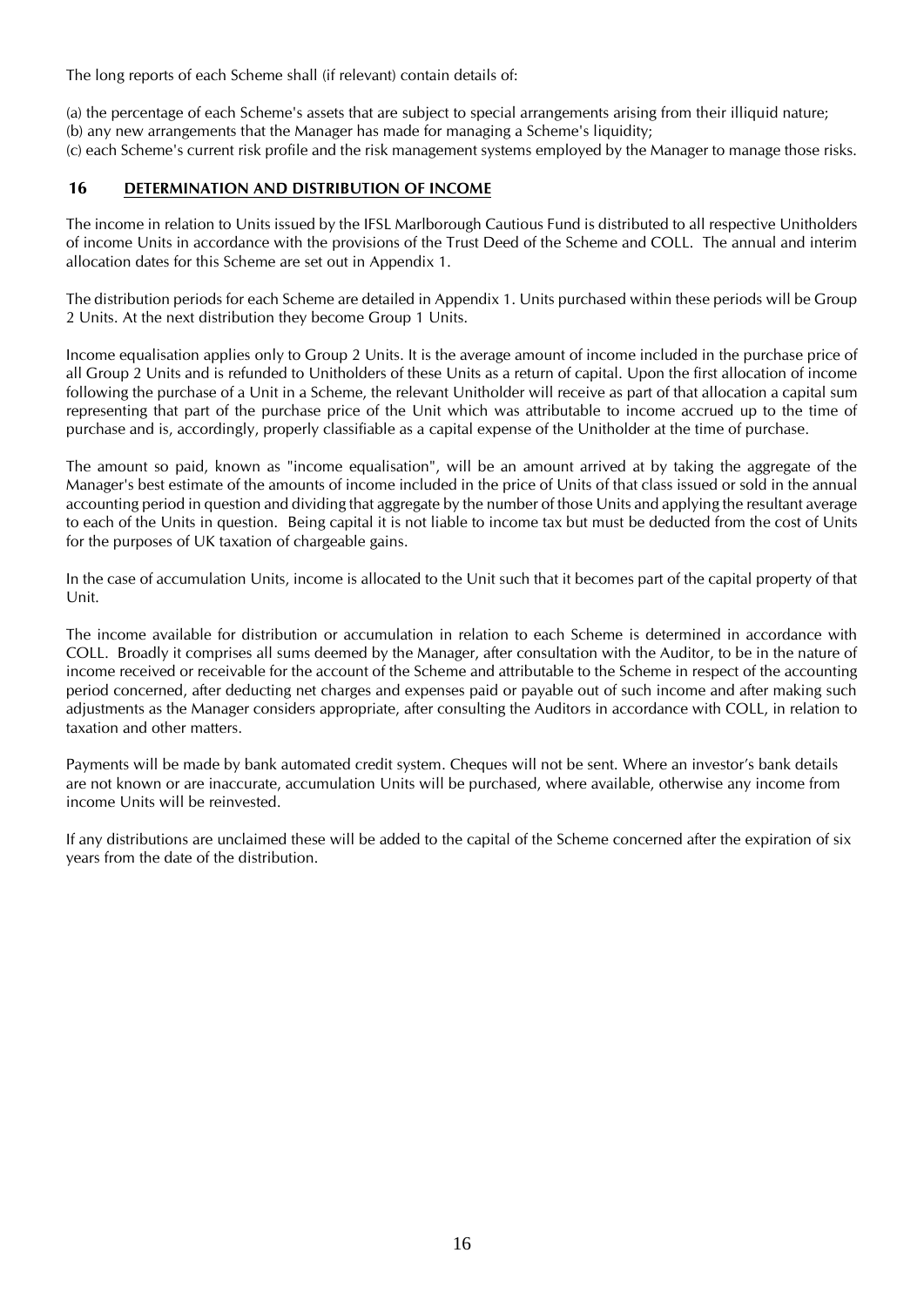## <span id="page-16-0"></span>**17 ISSUE AND REDEMPTION OF UNITS**

#### **Dealing**

Units in the Schemes may be bought or sold on any day the Manager is open for business. These "business days" are normally Monday to Friday each week between 9.00 a.m. to 5.00 p.m. Business days do not include:-

UK public and bank holidays or any day on which the London Stock Exchange is not open and excluding the last trading day before the 25th December or any day on which the Manager has notified the Trustee that it is not open for normal business or otherwise agreed between the Manager and the Trustee.

Units may be bought and sold by written instructions to Investment Fund Services Limited, Marlborough House, 59 Chorley New Road, Bolton, BL1 4QP. The Manager may also, at its sole discretion, accept instructions by telephone on 0808 145 2501, email to dealing@ifslfunds.com, or by facsimile on 01204 533045 on such terms as it may specify.

Instructions accepted on any day will be dealt with at the next valuation point following receipt of such instructions. Valuation points for each of the Schemes can be found in Appendix 1.

#### **Buying Units**

Units will be allocated at not more than the true price applicable at the next valuation point following receipt of instructions.

Save where the Manager, in exceptional circumstances, agrees to a lower figure the following minima apply to the Units issued by each of the Schemes:

| Unit Class | <b>Minimum Initial Investment</b> | <b>Minimum Subsequent Investment</b> |
|------------|-----------------------------------|--------------------------------------|
| Class A    | £1,000                            | £1,000                               |
| Class P    | £1,000                            | £1,000                               |

A contract note giving details of the transaction will be issued on the next business day following purchase. Settlement is due by return of post on receipt of the contract note. Unit certificates will not be issued. The contract note will be evidence of title although the register would ultimately be conclusive evidence.

#### **In specie application**

The Manager may, by special arrangement and at its discretion, agree to arrange for the issue of Units in exchange for assets other than cash but only if the Trustee is satisfied that acquisition of the assets in exchange for the Units to be issued is not likely to result in any material prejudice to the interests of Unitholders or potential Unitholders of the Scheme concerned.

#### **Selling Units**

The Manager will normally buy back Units from registered holders free of commission, at not less than the true price applicable at the next valuation point following receipt of instructions. Instructions can be given by telephone, in writing or by facsimile as above.

A contract note will be issued to confirm the transaction. Payment of the amount due will be issued by the close of the fourth business day following the later of:

- (a) the valuation point immediately after the request to redeem; or
- (b) the time when the Manager has all duly executed instruments and authorisations to effect transfer of title to the Units (normally on receipt of a properly completed renunciation form from the Unitholder).

Save where the Manager, in exceptional circumstances, agrees to a lower figure the following holding and redemption minima apply to the Units issued by each of the Schemes: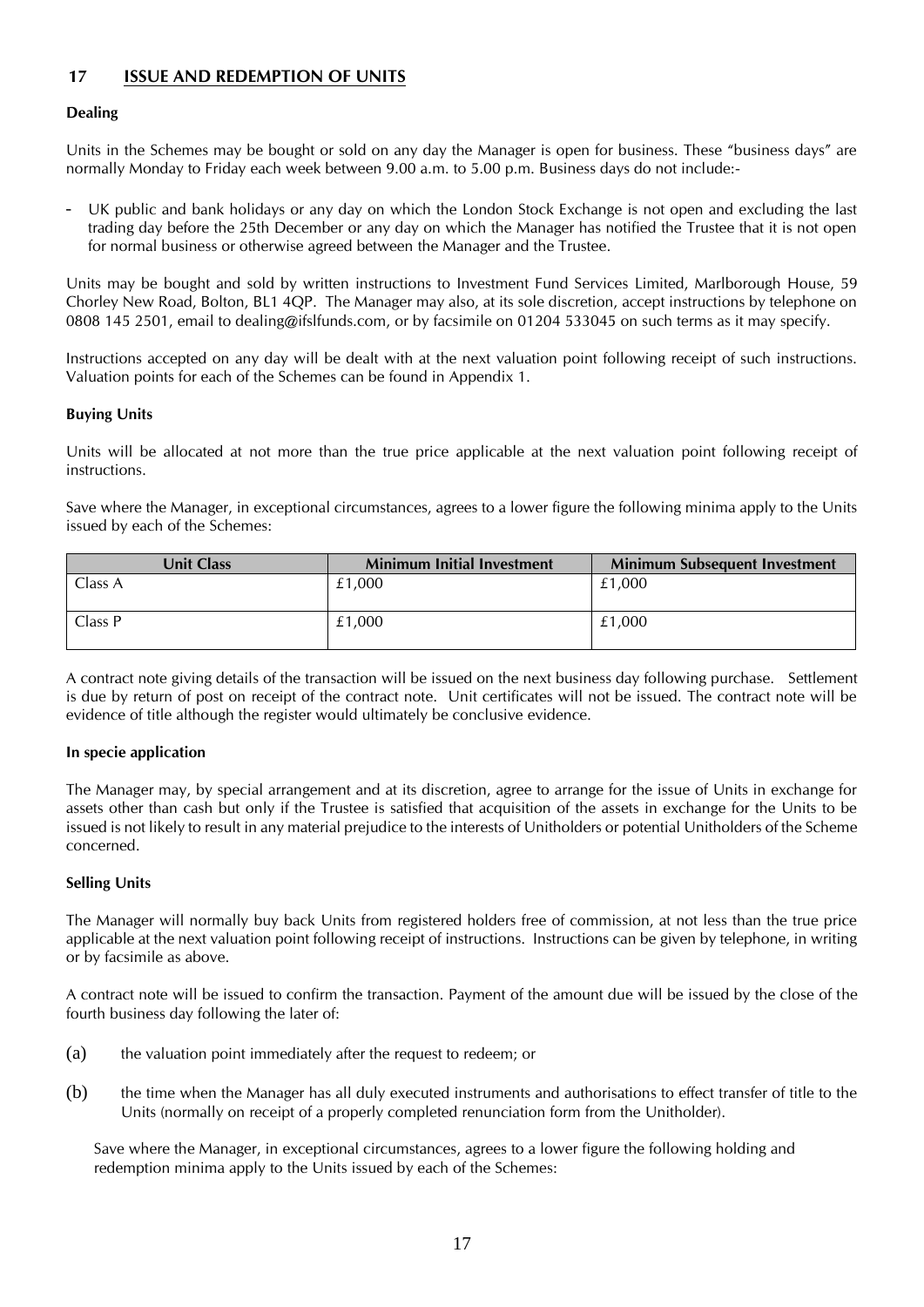| <b>Unit Class</b> | <b>Minimum Holding</b> | <b>Minimum Redemption</b> |
|-------------------|------------------------|---------------------------|
| Class A           | £1.000                 | £500                      |
| Class P           | £1,000                 | £500                      |

The Manager may however agree to waive or discount the minimum requirements.

#### **Switching/converting Units**

Unitholders in a Scheme are permitted to switch all or some of their Units between different types or classes. This includes switching from income to accumulation Units, or between Class A and Class P Units where applicable, and includes to the restrictions on holding each class of Unit described in this section 17. Such switches of Unit class or unit type can be carried out at no charge. Instructions to convert or switch Units must be received by the Manager in writing. Instructions may also be received, at the Manager's sole discretion, by telephone or email. Units will be switched or converted at the next available valuation point following receipt and acceptance of the instruction. The number of new Units received will be determined by the price of old and new Units at the valuation point when the conversion or switch is carried out. Switches between Unit classes in the same Scheme are not treated as a disposal for UK tax purposes. In no circumstances will a Unitholder who switches Units in once class for units in any other class, be given a right by law to cancel or withdraw from the transaction.

In certain circumstances the Manager may mandatorily convert a Unitholder's investment from one unit class into another unit class. The Manager will only undertake such a conversion where the proposed unit class has identical or preferential terms and the Manager will provide Unitholders with no less than 60 days' notice.

#### **In specie redemption**

If a Unitholder requests the redemption of Units, the Manager may, if it considers the deal is substantial in relation to the total size of the Fund, arrange for the Fund to cancel the Units and transfer Scheme Property to the Unitholder instead of paying the price of the Units in cash, or, if required by the Unitholder, pay the net proceeds of sale of the relevant Scheme Property to the Unitholder.

A deal involving Units representing 5% or more in value of the Fund will normally be considered substantial. However, the Manager may at its discretion agree an in specie redemption with a Unitholder whose Units represent less than 5% in value of the Fund.

In such cases, the Manager will serve a notice on the Unitholder within two Business Days of receipt of the redemption instruction that it proposes to make an in specie redemption and setting out the Scheme Property to be transferred to the Unitholder. The Unitholder may within four Business Days of receiving the notice serve a notice on the Manager requiring the Manager to sell the selected Scheme Property and pay the proceeds to the Unitholder.

The Manager will select the property to be transferred (or sold) in consultation with the Trust's Trustee. The Manager must ensure that the property selection is made with a view to achieving no greater advantage or disadvantage to the redeeming Unitholder than to continuing Unitholders.

#### **Electronic Communication of Transfer / Renunciation of Title to Fund Units**

The Manager may accept instructions to transfer or renounce title to units by electronic communication in certain, limited circumstances following the Manager's prior agreement which will only be given on a case by case basis. In such circumstances the Manager will accept electronic communication only where the Manager can satisfy itself that the communication is from the unitholder and is genuine. The Manager does not intend, however, to accept electronic instructions as a matter of course and will require signed, hard copy instructions in accordance with the above.

#### **Publication of Prices**

The prices of Units are published in the Financial Times, where there are both income and accumulation Units in issue only the price of income Units will be published. In addition, all prices can be obtained from our website at [www.ifslfunds.com](http://www.ifslfunds.com/) or by calling us on 0808 145 2500. The cancellation prices last notified to the Trustee are available on request from the Manager. The Manager is not responsible for any errors in publication or non-publication.

#### **Deferred Redemption**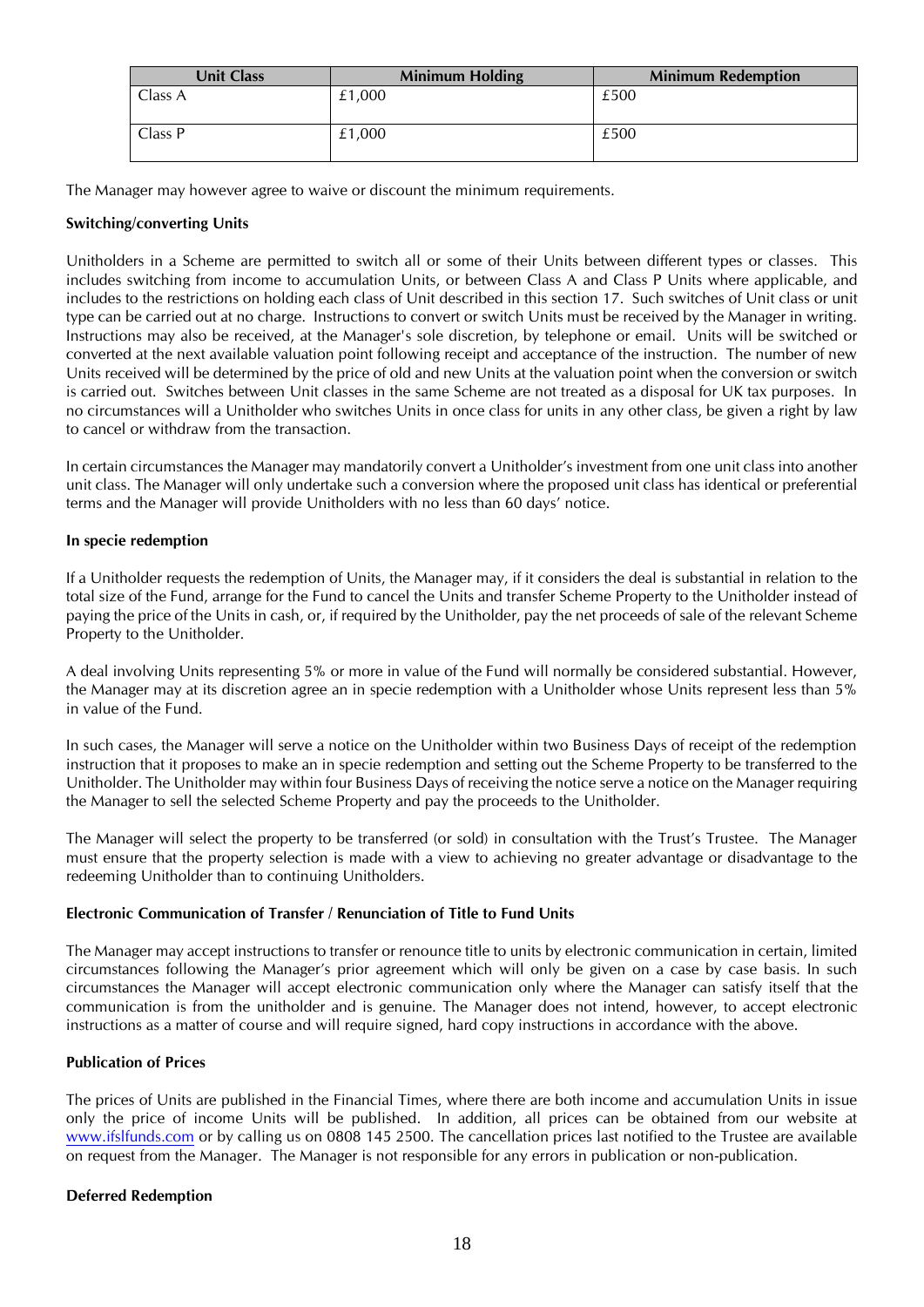If redemptions in the Fund on a particular Dealing Day exceed 10% of the Fund's value, the Manager may, with the prior agreement of the Trust's Trustee, or if the Trustee so requires, defer redemptions to the next valuation point in accordance with the FCA's COLL rules.

Any such deferral is undertaken in such a manner as to ensure the consistent treatment of all Unitholders who have sought to redeem Units at the valuation point at which redemptions are deferred. All deals relating to the earlier valuation point are completed before these relating to a later valuation point are considered.

The intention of a deferred redemption is to reduce the impact of dilution on the Fund. In times of high levels of redemption, deferred redemption enables the Manager to protect the interests of continuing Unitholders and potential Unitholders, by allowing the Manager to match the sale of the Fund's property to the level of redemptions of Units in that Fund.

#### **Mandatory redemption of Units**

If the Manager reasonably believes that any Units are owned directly or beneficially in circumstances which:

- (a) constitute a breach of the law or governmental regulation (or any interpretation of a law or regulation by a competent authority) of any country or territory; or
- (b) may (or may if other Units are acquired or held in like circumstances) result in the Schemes incurring any liability to taxation including withholding tax or suffering any other adverse consequences (including a requirement to register under any securities or investment or similar laws or governmental regulation of any country or territory);

it may give notice to the holder of such Units requiring them to transfer the Units to a person who is qualified or entitled to own them or to request the redemption of the Units by the Manager. If the holder does not either transfer the Units to a qualified person or establish to the Manager's satisfaction that they and any person on whose behalf they hold the Units are qualified and entitled to hold and own them, they will be deemed on the expiry of a thirty-day period to have requested their redemption.

Where the Manager decides to close a unit class in any of the Funds, the Manager may mandatorily redeem a Unitholder's investment. The Manager will provide Unitholders with no less than 30 days' notice prior to the redemption.

#### **Suspension of Dealings**

The Manager may, with the prior agreement of the Trustee, or must if the Trustee so requires, temporarily suspend, without prior notice to Unitholders, the issue, cancellation, sale and redemption of Units in one or more Funds, if the Manager or the Trustee is of the opinion that due to exceptional circumstances there is good and sufficient reason to do so, having due regard to the interests of Unitholders. For example, but without limitation, on the closure or suspension of dealing on a relevant stock exchange, or the inability of the Manager to ascertain properly the value of any or all of the assets or realise any material part of the assets of the Fund or Funds.

The Manager will notify Unitholders as soon as it is practicable of any decision to suspend dealings and the exceptional circumstances which have led to the decision to do so. The Manager and Trustee will keep the suspension under ongoing review and will conduct a formal review of the reasons for the suspension at least every 28 days. Unitholders will be kept informed in writing of updates concerning any suspension. The FCA will be notified immediately of any suspension of dealing in Units and will be kept informed of the results of the formal reviews conducted by the Manager and Trustee.

Re-calculation of the Unit price for the purpose of dealings in Units will commence on the next valuation point following the ending of the suspension.

During any suspension, the Manager will permit a Unitholder to withdraw any redemption request provided that this withdrawal is in writing and is received before the period of suspension ends. Any redemption request not withdrawn will be dealt with on the first Dealing Day following the end of the suspension.

#### **The Manager dealing as principal**

Subject to the Regulations, where the Manager deals as principal in the Units in the Schemes any profits or losses arising from such transactions shall accrue to the Manager and not to the Schemes.

Subject to the Regulations, the Manager is under no obligation to account to the Trustee, or to unit holders for any profit it makes on the issue or re-issue of Units or cancellation of Units which it has redeemed.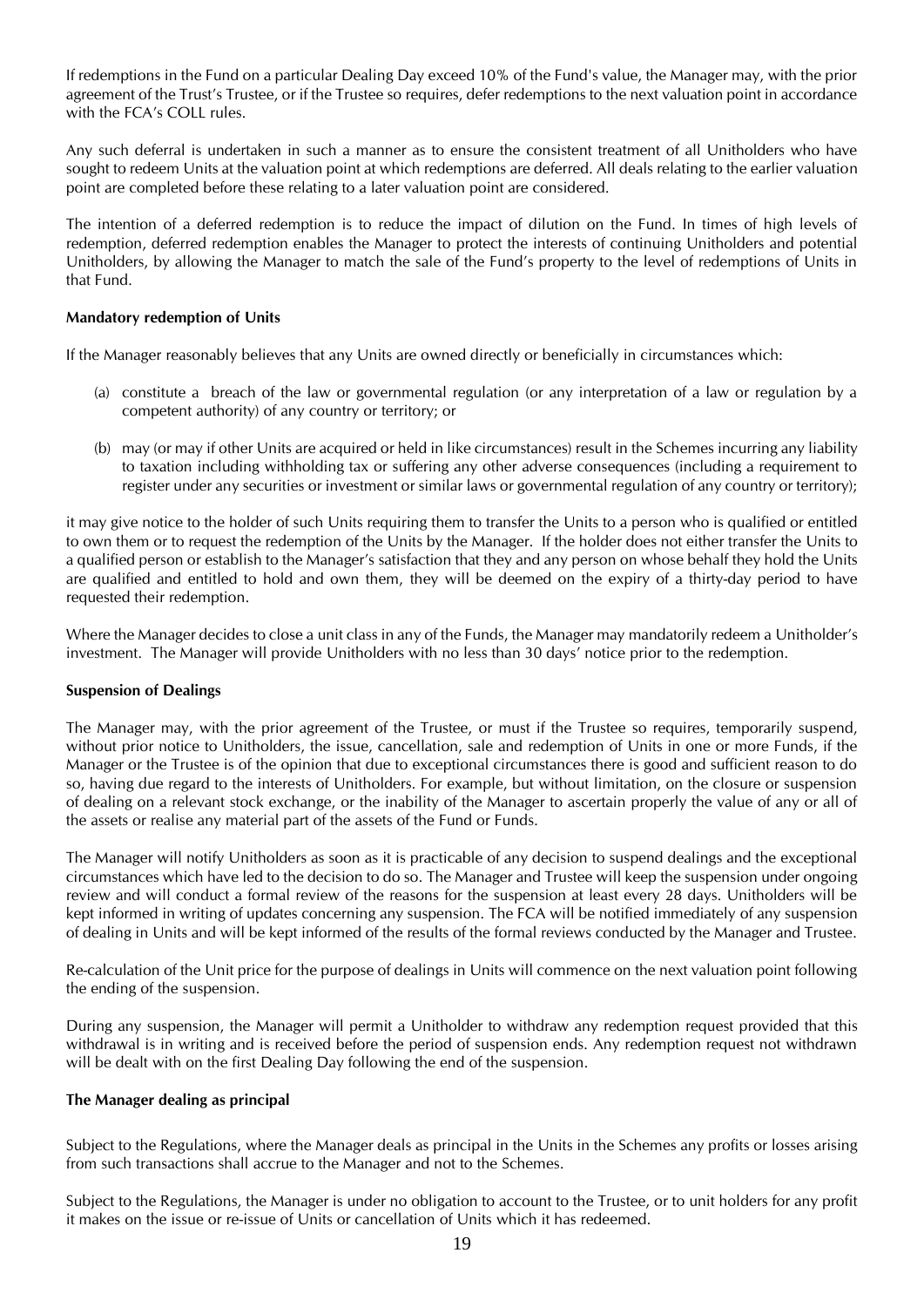## <span id="page-19-0"></span>**18 INCOME AND CAPITAL GAINS TAXATION**

#### **I TAXATION OF THE SCHEMES**

THE FOLLOWING SUMMARY IS BASED ON CURRENT UK LAW AND HM REVENUE & CUSTOMS' PRACTICE WHICH MAY CHANGE. IT IS INTENDED TO OFFER SOME GUIDANCE TO PERSONS (OTHER THAN DEALERS IN SECURITIES) ON THE UK TAXATION OF EACH SCHEME AND ITS UNITHOLDERS. IT SHOULD NOT BE REGARDED AS DEFINITIVE OR EXHAUSTIVE AND PROSPECTIVE INVESTORS SHOULD SEEK THEIR OWN PROFESSIONAL ADVICE ON THE TAXATION OR EXCHANGE CONTROL CONSEQUENCES OF INVESTING IN ANY OF THE SCHEMES.

IN PARTICULAR, THIS SUMMARY PRINCIPALLY ADDRESSES THE TAXATION CONSEQUENCES FOR AN INVESTOR WHO IS AN INDIVIDUAL RESIDENT AND DOMICILED IN THE UK FOR UK TAX PURPOSES, ALTHOUGH IT DOES NOT TAKE ACCOUNT OF PARTICULAR INDIVIDUAL CIRCUMSTANCES. CONSEQUENTLY POTENTIAL INVESTORS WHO ARE NOT INDIVIDUALS AND POTENTIAL INVESTORS WHO MAY BE SUBJECT TO TAXATION OR EXCHANGE CONTROL IN A JURISDICTION OTHER THAN THE UK SHOULD CONSULT THEIR OWN PROFESSIONAL ADVISERS.

#### **(a) Income**

As an authorised unit trust, each Scheme is treated as a company and consequently is liable to corporation tax on its taxable income, after relief for its allowable expenses of management. Corporation tax will be payable at a special rate applicable to authorised unit trusts (currently 20%). Where an accounting period of the Scheme falls into two financial years for which different tax rates apply, there will be an apportionment of income between them for tax purposes.

The Schemes will not generally be chargeable to UK corporation tax on dividends from UK resident or overseas companies.

If, for an accounting period, allowable management expenses exceed a Scheme's taxable income then that Scheme generates a tax loss for that period.

Income from overseas sources may be taxed in that overseas jurisdiction as well as in the UK. In most instances that overseas tax may be offset against UK corporation tax payable by the Scheme.

#### **(b) Chargeable Gains**

As an authorised unit trust, each Scheme is exempt from UK capital gains tax and corporation tax on chargeable gains arising on the sale of its investments. The Schemes will not be entitled to corporation tax relief on losses which are treated as capital in nature.

#### **(c) Stamp Taxes**

The Schemes are liable to pay SDRT (or stamp duty) when they purchase underlying investments subject to SDRT (or stamp duty). The position of incoming and outgoing investors is covered at III 'Stamp duty reserve tax'.

#### **II TAXATION OF THE UNITHOLDER**

#### **(a) Income**

For each Scheme, the amounts shown as available for distribution in the distribution accounts of that Scheme may be designated by that Scheme for distribution as dividends or as yearly interest, but only a Unit trust holding more than 60% of its investments in 'qualifying investments' (mainly interest bearing assets) can designate distributions as yearly interest. It is expected that each of the Schemes will show all such amounts as available for distribution as dividends, in which case the following will apply.

Each Scheme will make dividend distributions without deduction of income tax. The first  $£2,000$  dividend income including of dividend distributions received by individual investors in any tax year is covered by the dividend allowance and is exempt from UK income tax. Amounts received in excess of this should be reported on the individual investor's UK Self Assessment Tax Return and individual investors liable to income tax at the basic rate will have an additional liability to income tax equal to 8.75% of the dividends to the extent that such sum, when treated as the top slice of their income, falls above the threshold for basic rate tax. Higher rate taxpayers will have a further liability to income tax equal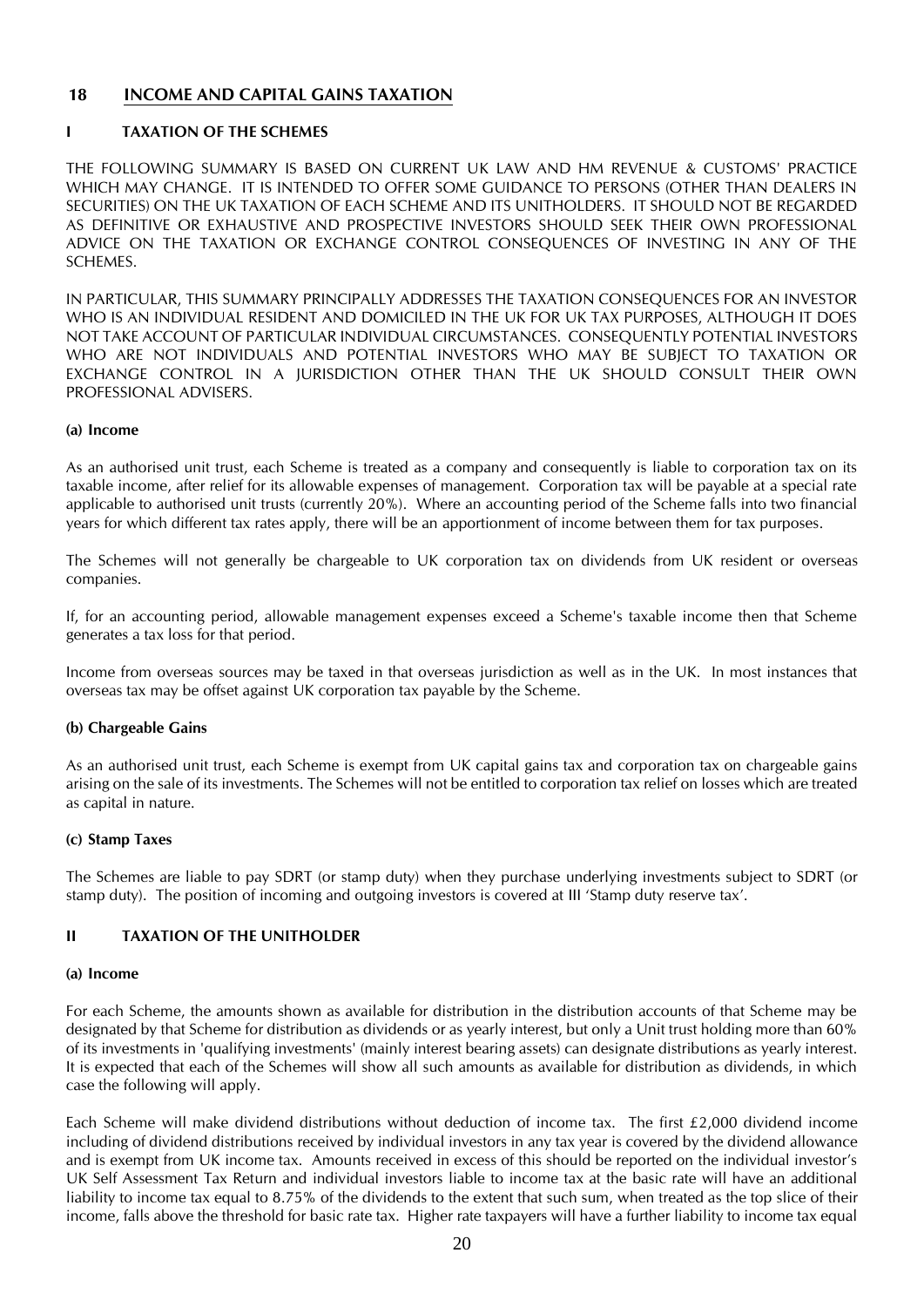to 33.75% of the dividends to the extent that such sum, when treated as the top slice of their income, falls above the threshold for higher rate tax. Additional rate taxpayers will have a further liability to income tax equal to 39.35% of the dividends to the extent that such sum, when treated as the top slice of their income, falls above the threshold for the additional rate of tax.

Dividend distributions received by corporate unitholders chargeable to UK corporation tax will need to be streamed into 'franked' and 'unfranked' income according to the underlying gross income of each Scheme.

In broad terms, the portion treated as being 'franked' will be such proportion of each Scheme's total income (brought into account when determining the distribution for the period in question) which consists of dividend income received which is treated as exempt under Part 9A of CTA 2009. The 'franked' portion will be treated as exempt dividend income when received by a UK resident corporate unitholder (unless the unitholder is treated as a dealer in securities for tax purposes). The 'unfranked' portion will be treated as an annual payment from which income tax at a rate of 20% has been deducted. A UK resident corporate unitholder will, therefore, be liable to corporation tax at the rate applicable to that corporate unitholder but with credit for the income tax deducted. Such unitholders may, therefore, be liable to further tax or entitled to reclaim the deemed tax credit from HMRC. Any ability to claim repayment of the income tax credit will be limited to the corporate unitholder's share of the Scheme's liability to corporation tax for the distribution period in question.

Dividend distributions will be made gross to unitholders who are not UK resident. Non resident unitholders who are individuals are not liable to UK income tax on the dividend distribution. Non-UK resident unitholders are recommended to seek professional advice as to the tax consequences of receiving a dividend distribution under the law of the jurisdiction of their residence.

Non resident trusts may be chargeable to UK income tax on distributions made by the Scheme and are recommended to seek professional advice.

#### **(b) Chargeable Gains**

Capital gains made by individual Unitholders who are resident in the UK for tax purposes on the sale, disposal or as a result of any other chargeable event will be tax free if they fall within an individual's annual capital gains exemption. For the tax year 2022/2023, the first £12,300 of an individual's chargeable gains (that is after deduction of allowable losses) from all sources will, therefore, be exempt from capital gains tax. Subject to their personal circumstances, gains in excess of this amount are taxed at 10% for basic rate taxpayers and 20% for higher and additional rate taxpayers.

Unitholders who are non UK resident will not normally be liable to UK tax on capital gains arising on a sale, disposal or other chargeable event unless the unitholding is connected with a trade carried on by the Unitholder through a UK branch or agency or certain anti-avoidance provisions relating to temporary non-UK residence apply.

Capital gains made by Unitholders liable to UK corporation tax will be taxable at the corporation tax rate applicable to that corporate Unitholder after taking account the availability of any historic indexation relief. The main rate of corporation tax is currently 19%.

#### **(c) Inheritance tax**

Units held in any of the Schemes will generally form part of a person's estate and will therefore potentially be subject to UK inheritance tax ("IHT").

IHT is chargeable on the death of a person, on gifts made within the seven years before a person's death and (immediately) on gifts to most types of trusts. The rate of tax is 0% up to a cumulative nil-rate limit. The excess is charged at 20% where the tax is charged during a person's lifetime and 40% if the tax is charged on or by reference to the person's death. Where tax is charged both during lifetime and again on death by reference to the same transfer, credit is given for the lifetime tax suffered.For these purposes gifts may include transfers at less than full market.

For investors who are neither domiciled in the UK nor (by virtue or long-residence here) deemed to be domiciled in the UK (nor subsequently elect to be treated as domiciled in the UK), Units held in any of the Schemes are likely to be treated as excluded property. The same treatment is likely to apply to Units held by a trust established by a person who was, at the time the trust was established or at the time any funds were added to the trust, neither domiciled nor deemed domiciled in the UK (nor has subsequently elected to be treated as domiciled in the UK).

#### **III STAMP DUTY RESERVE TAX ("SDRT")**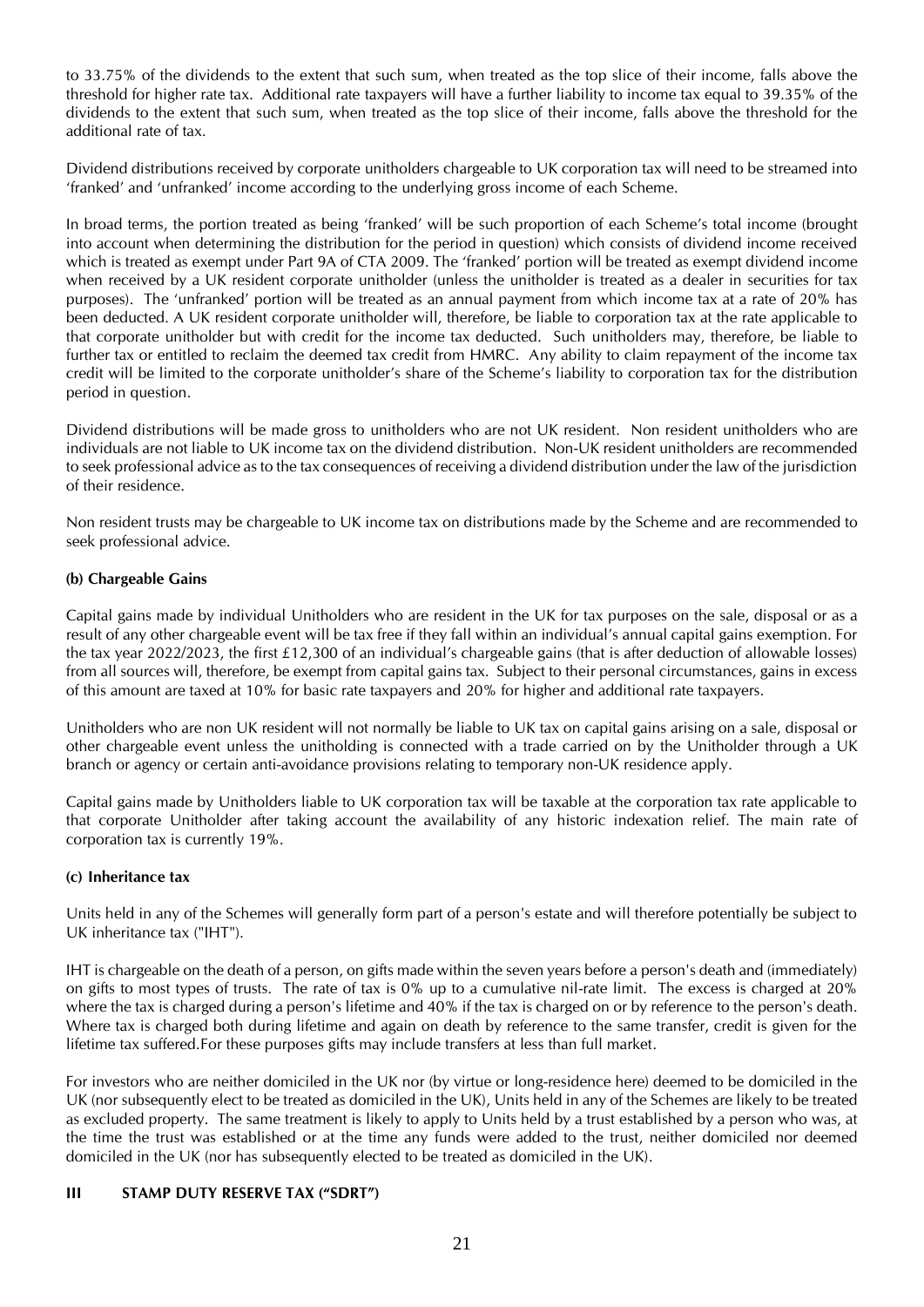There is generally no stamp duty reserve tax (SDRT) charge on the acquisition or surrender of units but SDRT can arise on:

#### **(a). Third party transfers of units without reregistration**

Where a third party buys units from a Unitholder and the transaction is not handled by the Manager (i.e. a third party purchase where only beneficial ownership of the units change) then the principal SDRT charge on agreements to transfer for consideration will still apply at 0.5%.

#### **(b). Non-pro rata in specie redemptions**

Non-pro rata in specie redemptions are subject to the principal SDRT charge at 0.5% on any chargeable securities acquired by the redeeming Unitholder.

## <span id="page-21-0"></span>**19 INDIVIDUAL SAVINGS ACCOUNTS ("ISAs")**

At the date of publication of this Prospectus the Schemes satisfied the eligibility requirements to be qualifying investments for a stocks and shares component of an ISA.

## <span id="page-21-1"></span>**20 MONEY LAUNDERING PROCEDURES**

The Manager is subject to the Proceeds of Crime Act 2002 and the Money Laundering Regulations 2007 which implemented the EC Money Laundering Directive. The Manager is also subject to additional requirements imposed by the FCA to deter criminals using its products and services for money laundering purposes.

In certain circumstances Unitholders may be asked to provide some proof of identity when buying or selling Units. The Manager may not be able to pay the proceeds of redemption or income from Units until satisfactory evidence has been received.

The Manager will, where possible, verify identity using information from credit reference agencies. Where this is not possible or where the Manager decides, at its own discretion, that it is appropriate further documentation will be requested.

## <span id="page-21-2"></span>**21 FAIR TREATMENT OF INVESTORS**

The Manager seeks to ensure the fair and equitable treatment of Unitholders by complying with the Regulations, the Fund's Trust Deed and this Prospectus. The Manager employs a variety of management information to monitor both its own and its delegates' activities to ensure that the Funds perform in accordance with expectations and that Unitholders receive service and information of an acceptable standard.

As at the date of this Prospectus the Manager has not granted preferential treatment or the right to obtain preferential treatment to any investor or potential investor in the Funds. As such, all investors in the Funds will invest in the same manner and on the same terms.

## <span id="page-21-3"></span>**22 GENERAL INFORMATION**

- 1. Copies of the Trust Deeds, any supplemental deeds, the latest Prospectus documents, Key Investor Information Documents and the most recent Manager's annual and half-yearly long reports and accounts for each Scheme may be inspected at and obtained from the Manager at the address given above.
- 2. The Manager may from time to time communicate with Unitholders. All notices and documents required to be served on Unitholders shall be served by post to the address of such Unitholder as evidenced on the Register.
- 3. The Manager will upon the written request of a Unitholder provide information supplementary to this Prospectus relating to the methods used to determine the quantitive limits applying in the risk management of the Scheme, the methods used for the purposes of such risk management and any recent development of the risk and yields of the main categories of investment.
- 4. Any Unitholder wishing to make a complaint should contact the Manager in the first instance and thereafter may complain directly to the Financial Ombudsman Service, Exchange Tower, London E14 9SR.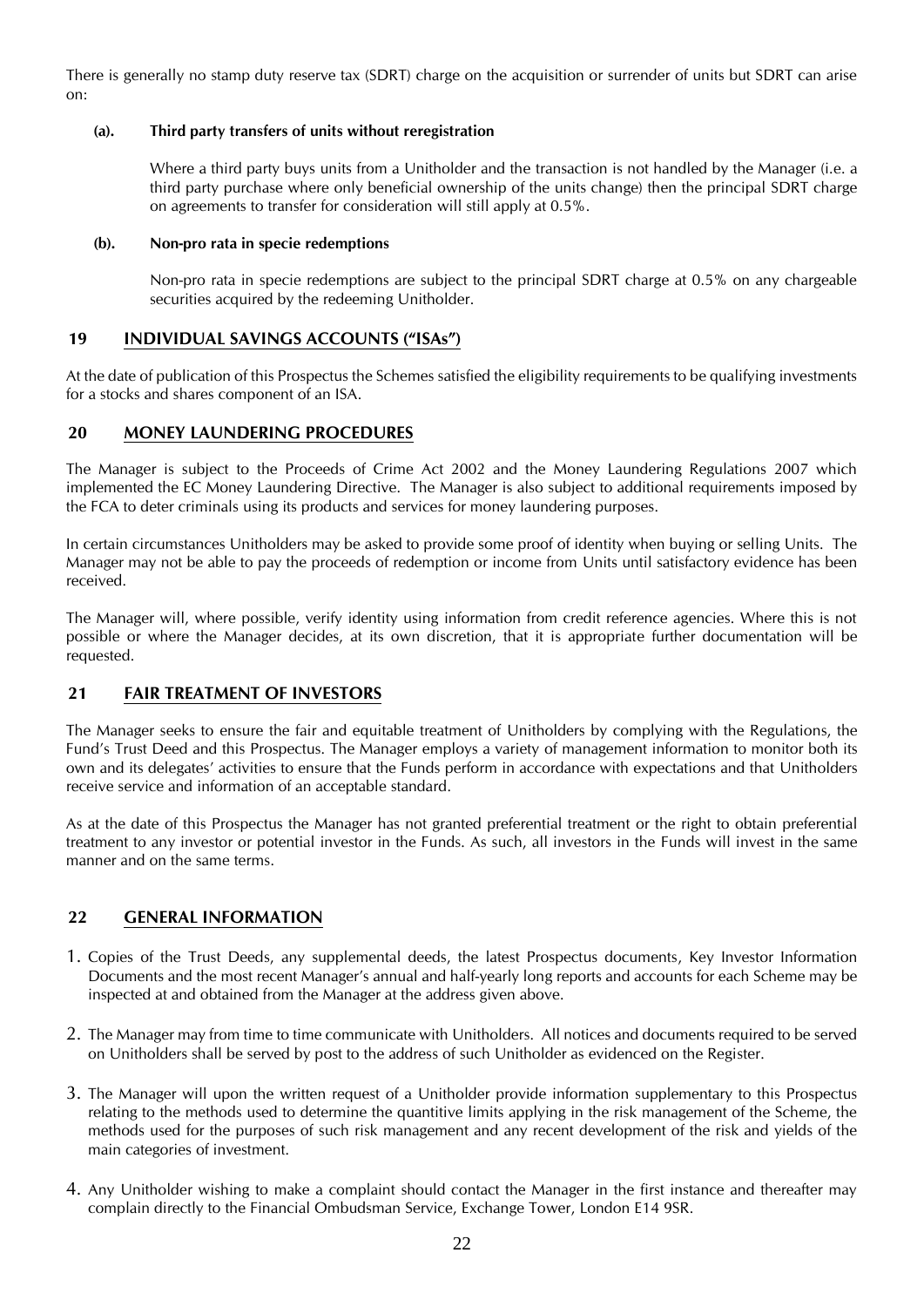- 5. The Financial Services Compensation Scheme has been established under the rules of the FCA as a "rescue fund" for certain clients of firms authorised and regulated by the FCA which have gone out of business. The Manager will supply a Unitholder with further details of the scheme on written request to its operating address. Alternatively, Unitholders can visit the scheme's website at www.fscs.org.uk or by writing to the Financial Services Compensation Scheme, PO Box 300, Mitcheldean, GL17 1DY.
- 6. For security, telephone calls to the unit trust administration area and the sales and marketing area may be recorded.
- 7. All profits and/or losses which the Manager makes in connection with the sale and repurchase of Units will be retained by the Manager.

The Manager is under no obligation to account to the Trustee or to the Unitholders (or any of them) for any profits made by the Manager on the issue of Units in the Schemes or on the re-issue or cancellation of Units previously redeemed by the Manager.

- 8. As each Scheme is a UK AIF for the purposes of the UK AIFM Regime, the Manager is required to ensure that certain Professional Liability Risks are covered at all times, either through additional own funds and/or through appropriate coverage of professional indemnity insurance. The Manager satisfies its obligations to cover Professional Liability Risks in relation to the Schemes by maintaining an amount of own funds to meet the capital requirements under the UK AIFM Regime and complying with the qualitative requirements in the UK AIFM Regime that address professional liability risks.
- 9. The Schemes, the Trust Deed, this Prospectus and any matters arising out of or in connection with a Unitholder's investment in a Scheme and the establishment, management and administration of the Schemes shall be governed by and construed in accordance with the laws of England and Wales. The rights of the Unitholders and the construction and effect of the provisions of the Trust Deed and this Prospectus shall be subject to the exclusive jurisdiction of the courts of England and Wales.

#### *Conflicts of Interest*

The Manager is in the same corporate group and has an agreement in place with the Investment Manager under the terms of which it works closely on the structuring, marketing and distribution of the Schemes. Whilst the Manager remains at all times responsible for the Schemes on a legal and regulatory basis, the Investment Manager may request changes to the Schemes, subject always to applicable rules and the Manager's duties to the Schemes and the Unitholders. For example, the Investment Manager may request changes to be made to the investment objective and policy of a Scheme (unless these are required by the FCA) or any other material changes to the Trust Deeds or this Prospectus. Given the relationship between the Manager and the Investment Manager in this context there is the potential for the Manager's own commercial interests to conflict with the interests of the Schemes and Unitholders. In that respect, in accordance with all applicable regulatory requirements, the Manager maintains and operates organisational, governance and administrative arrangements with a view to taking all reasonable steps to prevent such conflicts from adversely affecting the interests of the Schemes and their respective Unitholders.

The Manager, the Investment Manager and other companies within the Manager's and/or the Investment Manager's group may, from time to time, act as Manager, investment manager or advisers (as applicable) to other funds or sub-funds which may follow similar investment objectives and policies to the Schemes. It is therefore possible that the Manager and/or the Investment Manager may in the course of their business have potential conflicts of interest with the Schemes or a particular sub-fund or that a conflict exists between the Schemes and other funds managed by the Manager. The Manager and the Investment Manager maintain and operate effective organisational and administrative arrangements with a view to taking all reasonable steps to prevent such conflicts from adversely affecting the interests of the Schemes.

The Manager and the Investment Manager will take all appropriate steps to identify and prevent or manage such conflicts and each of the Manager and the Investment Manager will have regard in such event to its obligations under the Trust Deeds and the applicable investment management agreement respectively and, in particular, to its obligation to act in the best interests of the Schemes so far as practicable, having regard to its obligations to other clients, when undertaking any investment business where potential conflicts of interest may arise. Where a conflict of interest cannot be avoided, the Manager and the Investment Manager will ensure that the Schemes and other collective investment schemes it manages are fairly treated.

The Manager acknowledges that there may be some situations where the organisational or administrative arrangements in place for the management of conflict of interest are not sufficient to ensure, with reasonable confidence, that risks of damage to the interests of the Schemes and their Unitholders will be prevented. Should any such situations arise the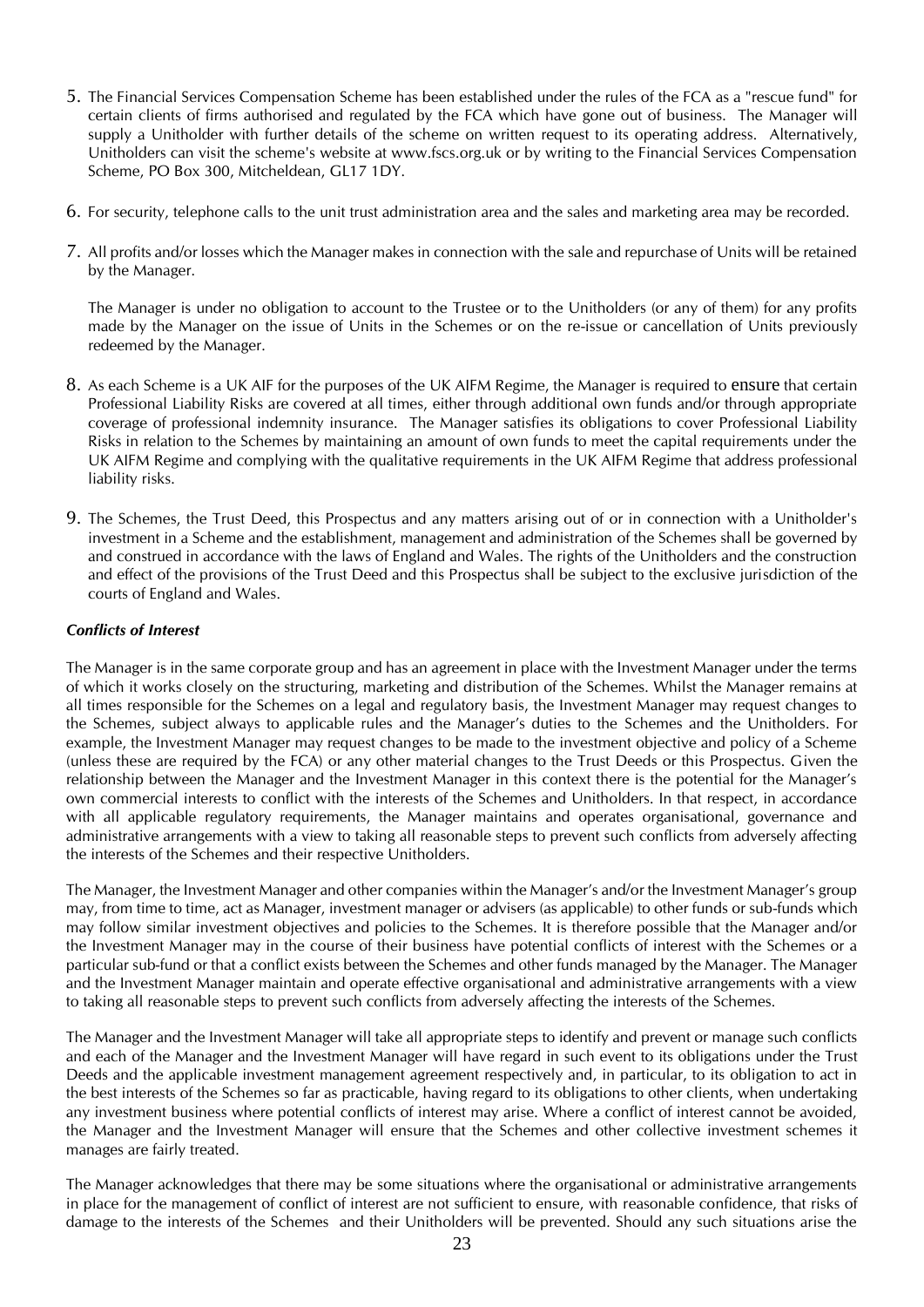Manager will, as a last resort where such conflict(s) cannot be avoided, disclose these to Unitholders in an appropriate manner.

The Trustee or any associate of the Trustee, the Manager or the Investment Manager may (subject to COLL) hold money on deposit from, lend money to, or engage in stocklending transactions in relation to the Schemes, so long as the services concerned are provided on arm's length terms.

The Trustee, the Manager, the Investment Manager or any associate of any of them may sell or deal in the sale of property to the Schemes or purchase property from the Schemes provided the applicable provisions of the COLL apply and are observed.

Subject to compliance with COLL the Manager may be party to or interested in any contract, arrangement or transaction to which the Schemes are a party or in which it is interested.

The Manager and the Investment Manager (and other companies within their respective groups) may, from time to time, act as managers to other funds or sub-funds which follow similar investment objectives to that of the Funds. It is therefore possible that the Manager and/or Investment Manager may in the course of their business have potential conflicts of interest with the Schemes. The Trustee may act as the depositary of other open-ended investment companies and as trustee or custodian of other collective investment schemes.

The Trustee, the Manager, the Investment Manager or any associate of any of them will not be liable to account to the Schemes or any other person, including the holders of Units or any of them, for any profit or benefit made or derived from or in connection with:

- (a) their acting as agent for the Schemes in the sale or purchase of property to or from the Schemes; or
- (b) their part in any transaction or the supply of services permitted by the COLL; or
- (c) their dealing in property equivalent to any owned by (or dealt in for the account of) the Schemes.

Details of the Manager's conflicts of interest policy are available on request from the Manager.

#### **Data Protection**

The data controller in respect of the personal data you provide on your application form (or you otherwise submit to the Manager in connection with your application for the services generally) is the Manager, who you can contact using the contact details below.

The Manager will process the personal data that you provide as set out below:

| <b>Purpose</b>                                                                                                                                   | Type of data                                                                                               | <b>Basis for processing</b>                                                                                                                                 |
|--------------------------------------------------------------------------------------------------------------------------------------------------|------------------------------------------------------------------------------------------------------------|-------------------------------------------------------------------------------------------------------------------------------------------------------------|
| Providing investment and<br>administration services to you                                                                                       | Identity, contact and financial<br>data                                                                    | Performance of a contract<br>with you                                                                                                                       |
| Carrying out identity checks,<br>anti-money laundering checks<br>and checks with fraud<br>prevention agencies                                    | Identity, contact and financial<br>data                                                                    | Necessary to comply with a<br>legal obligation                                                                                                              |
| Statistical analysis to<br>understand how you use the<br>Manager's services                                                                      | Identity, contact, financial,<br>transaction, technical, usage<br>and marketing and<br>communications data | Necessary for the Manager's<br>legitimate interests (to<br>improve its services and<br>develop its business)                                                |
| To inform you about updates<br>to the service and to notify<br>you about other products and<br>services offered by the<br>Manager that may be of | Identity, contact, usage and<br>marketing and<br>communications data                                       | Necessary for the Manager's<br>legitimate interests (to market<br>its services and develop its<br>business) or, if the Manager<br>cannot rely on legitimate |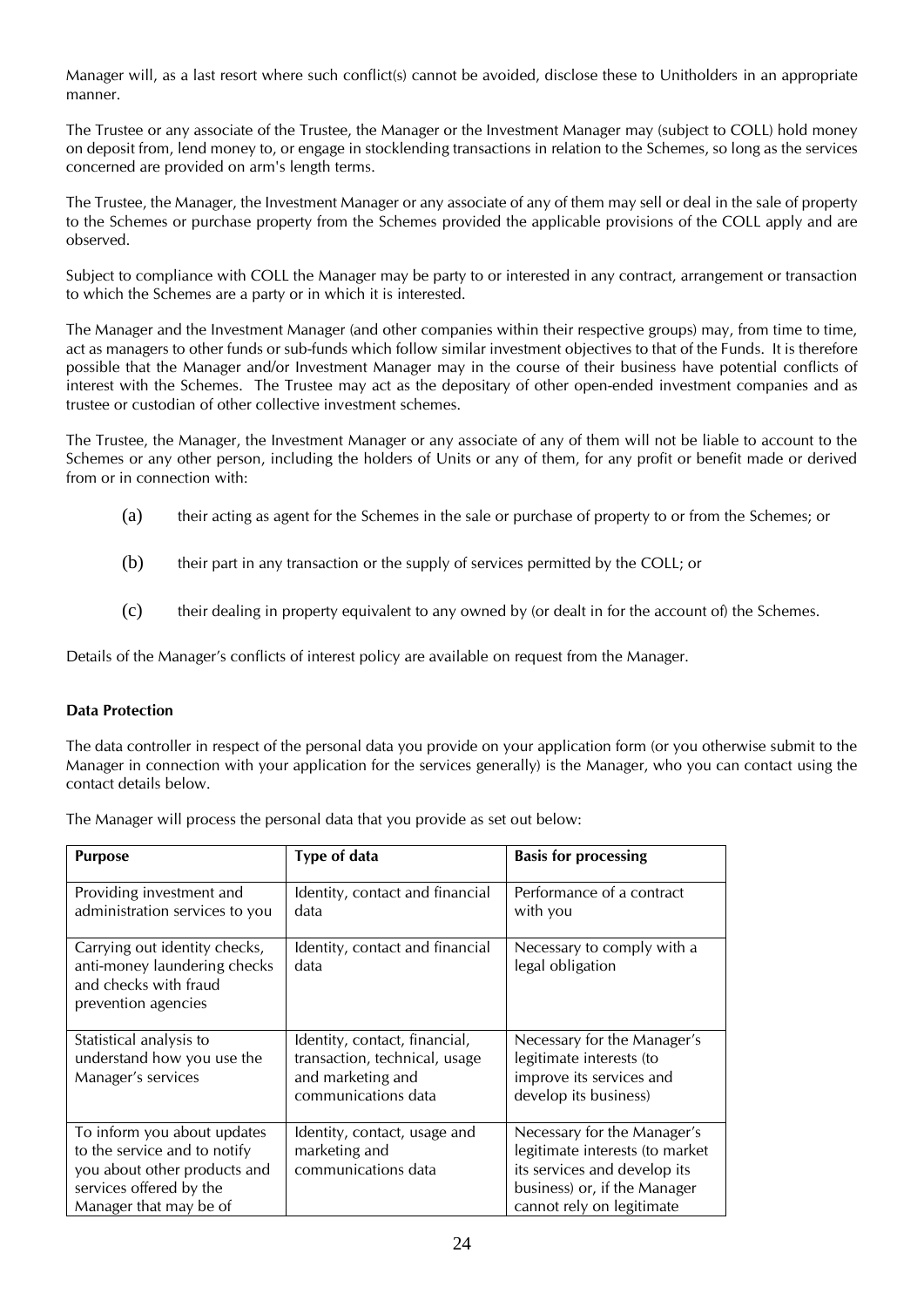| relevance to you.                                                                                                                                   |                                                               | interest for direct electronic<br>marketing, where you have<br>given us your consent to<br>receive such marketing. |
|-----------------------------------------------------------------------------------------------------------------------------------------------------|---------------------------------------------------------------|--------------------------------------------------------------------------------------------------------------------|
| To ask you to participate in<br>surveys for market research<br>purposes, and to analyse those<br>surveys and research to<br>benchmark our services. | Identity, contact and<br>marketing and<br>communications data | Necessary for our legitimate<br>interests (to improve our<br>services and develop our<br>business)                 |

The Manager strives to provide you with choices regarding certain personal data uses particularly around marketing and advertising. It is possible to opt in to receiving marketing communications by contacting the Manager using the details below. If you do not provide the Manager with the personal data that the Manager specifies is required for the supply and administration of the services, then the Manager may not be able to provide the services to you.

To the extent that it is necessary for the supply and administration of the services, the Manager may disclose your information: (a) to credit reference agencies to assess your eligibility for the product or service applied for and to verify your identity; (b) to third parties who the Manager uses to assist it in administering the Schemes; (c) another division or part of the Manager's group (if there is a restructuring of the Manager's business) or to the buyer of the business (if the business is sold); or (d) where the Manager is under a duty to disclose your personal data in order to comply with a legal obligation or to protect the rights, property or safety of the Manager, its associates, or others. Where an authorised financial adviser acts on your behalf, the Manager will disclose information concerning your investment to that financial adviser.

Your personal data may be processed outside the United Kingdom where it is necessary in order to provide the services to you. In each instance, the Manager will ensure that the transfer is in compliance with the requirements of applicable data protection law (such as the transfer being to a country approved as providing adequate protection; there being appropriate safeguards in place; or one of the derogations for specific situations applying to the transfer).

The Manager will keep your personal data stored on its systems for as long as it takes the Manager to provide the services to you. The Manager will retain and use your information as necessary to comply with its legal obligations, resolve disputes and enforce its rights. The Manager reviews its data retention policies regularly and will retain your personal data only as long as necessary for the purpose for which it processes that data.

Data protection legislation gives you the right to access information held about you. In the event that an access request is unfounded, excessive or especially repetitive, the Manager may charge a 'reasonable fee' for meeting that request. Similarly, the Manager may charge a reasonable fee to comply with requests for further copies of the same information (that fee will be based upon the administrative costs of providing the information).

You are entitled to receive the personal data that you have provided to the Manager in a structured, commonly used and machine-readable format, and to transmit that data to another data controller. You can exercise your data protection rights, including your rights to access, restrict, object to the processing of, rectify and erase your personal data by writing to the Manager at: Marlborough House, 59 Chorley New Road, Bolton, BL1 4QP. If you are unhappy with the way in which your personal data is being processed you have a right to lodge a complaint with the Information Commissioner's Office. You can report your concerns by telephoning their helpline on 0303 123 1113 or through their website at https://ico.org.uk/concerns.

#### **Governing Law**

The Funds, the Trust Deed, this Prospectus and any matters arising out of or in connection with a Unitholder's investment in the Funds and the establishment, management and administration of the Funds shall be governed by and construed in accordance with the laws of England and Wales. Any dispute or claim in connection with the rights of the Unitholders and/or the subject matter or formation of the Trust Deed and this Prospectus and/or the construction and effect of the provisions of the Trust Deed and this Prospectus shall be subject to the exclusive jurisdiction of the courts of England and Wales.

Potential investors should note that there are a number of legal instruments providing for the recognition and enforcement of foreign judgments in England and Wales. Depending on the nature and jurisdiction of the original judgment, the 2005 Hague Convention on Choice of Court Agreements, which has force of law in the UK by virtue of section 3D of the Civil Jurisdiction and Judgments Act 1982 as introduced by the Private International Law (Implementation of Agreements) Act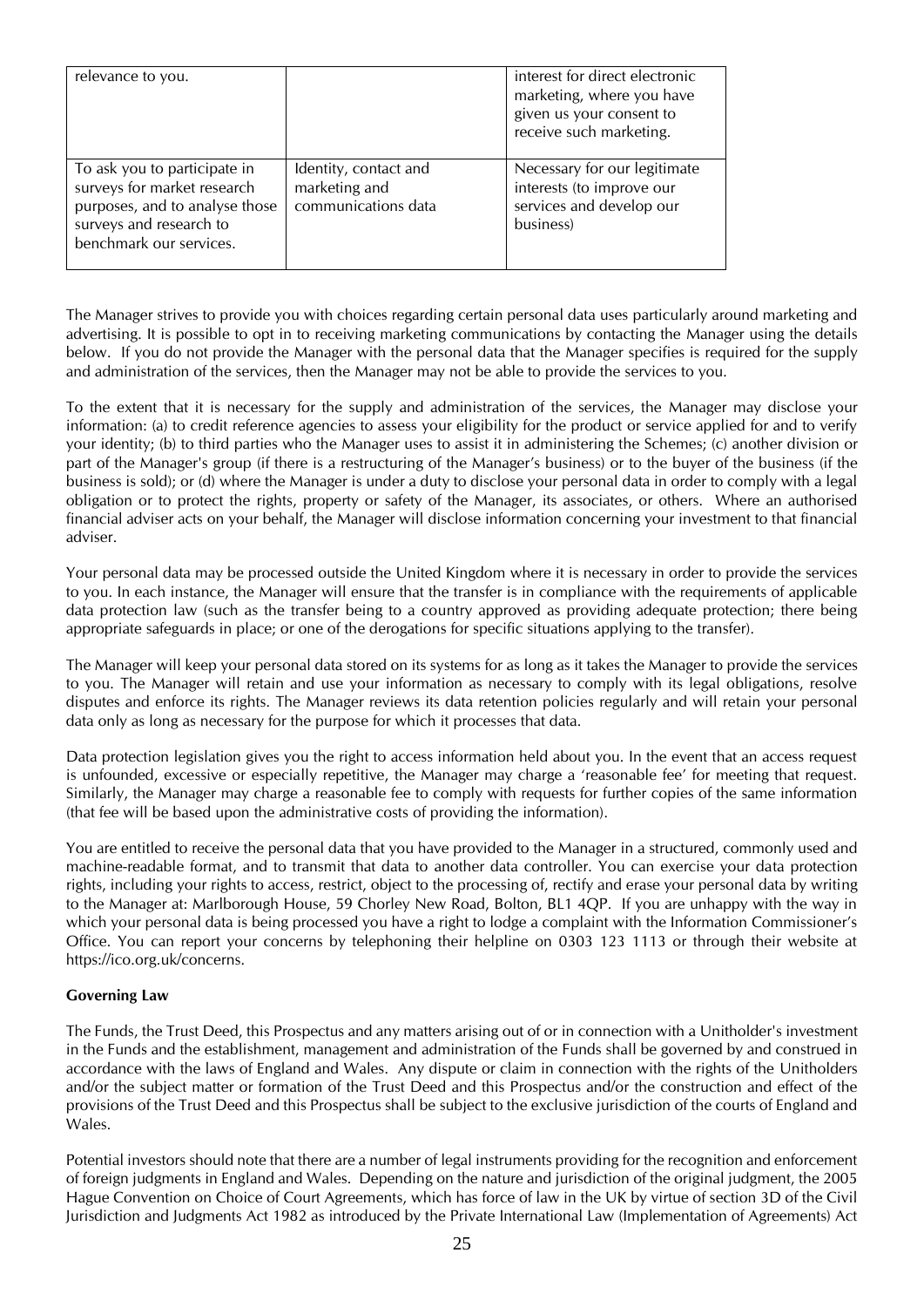2020; the Civil Jurisdiction and Judgments Act 1982 as amended by the Civil Jurisdiction and Judgments (Amendment) Regulations 2014; the Administration of Justice Act 1920; and the Foreign Judgments (Reciprocal Enforcement) Act 1933 may apply. There are no legal instruments providing for the recognition and enforcement of judgments obtained in jurisdictions outside those covered by the instruments above, although such judgments might be enforceable at common law.

## <span id="page-25-0"></span>**23 RISK WARNINGS**

The following risk factors should be considered before making your investment decision:

- 1. Past performance is not necessarily a guide to future performance. Investments and the income derived from them can fall as well as rise and the investor may not get back the amount originally invested. This can be as a result of market movements and also variations in the exchange rates between currencies. There is no certainty that the investment objectives of the Schemes will be achieved.
- 2. If you have any doubts about the suitability of an investment, please contact an authorised financial adviser. Please note Investment Fund Services Limited does not provide investment advice.
- 3. Each Scheme is subject to an initial charge and consequently charges are not made uniformly throughout the period of an investment. The Schemes should therefore be viewed as a long term investment.
- 4. For Schemes paying out income, the level of income payments may not be constant and may fluctuate.
- 5. For Schemes where the annual management charge is to be taken from the income generated by the Scheme and there is insufficient income within the Scheme to meet that charge, the balance will be deducted from the Scheme's capital and to that extent may constrain capital growth.
- 6. Whilst equity investments carry potential for attractive returns over the longer term, the volatility of these returns can also be relatively high.
- 7. Changes in exchange rates between currencies may cause the value of both the capital and income of your investment to increase and diminish.
- 8. Inflation may affect the real value of your savings and investments, which may reduce the buying power of the money you have saved and your investments.
- 9. Where cancellation rights are applicable, if you choose to exercise your cancellation rights and the value of your investment falls before notice of cancellation is received by us in writing, a full refund of the original investment may not be provided but rather the original amount less the fall in value.
- 10. ISA Investments The favourable tax treatment of ISAs may not be maintained indefinitely. If you are unsure of your tax position you should consult a tax adviser. A tax reclaim of 20% is available on interest distributions until further notice.
- 11. In certain circumstances, for hedging purposes to reduce or eliminate risk arising from fluctuations in interest or exchange rates and in the price of investments, the Schemes may enter into certain derivatives transactions, including, without limitation, forward transactions, futures and options. The value of these investments may fluctuate significantly. By holding these types of investments there is a risk of capital depreciation in relation to certain assets of the Schemes. There is also the potential for capital appreciation of such assets. **The Manager does not anticipate that the use of derivatives in this way will have any significant effect on the risk profile of the Schemes.**
- 12. The summary of the UK tax treatment in Section 18 is based on current law and practice which is subject to change. It does not take into account individual circumstances which may affect the UK tax treatment. In particular the levels of relief from taxation may depend upon individual circumstances.
- 13. The Funds may incur Leverage through borrowing cash up to 10% of the value of the scheme property, in which case a Fund's exposure may be increased by reinvesting such cash borrowings. In the event that the interest costs associated with the borrowings are greater than any investment income and gains earned on investments made through the use of borrowing, the net asset value of the units/shares in a Fund may decline more rapidly than would otherwise be the case.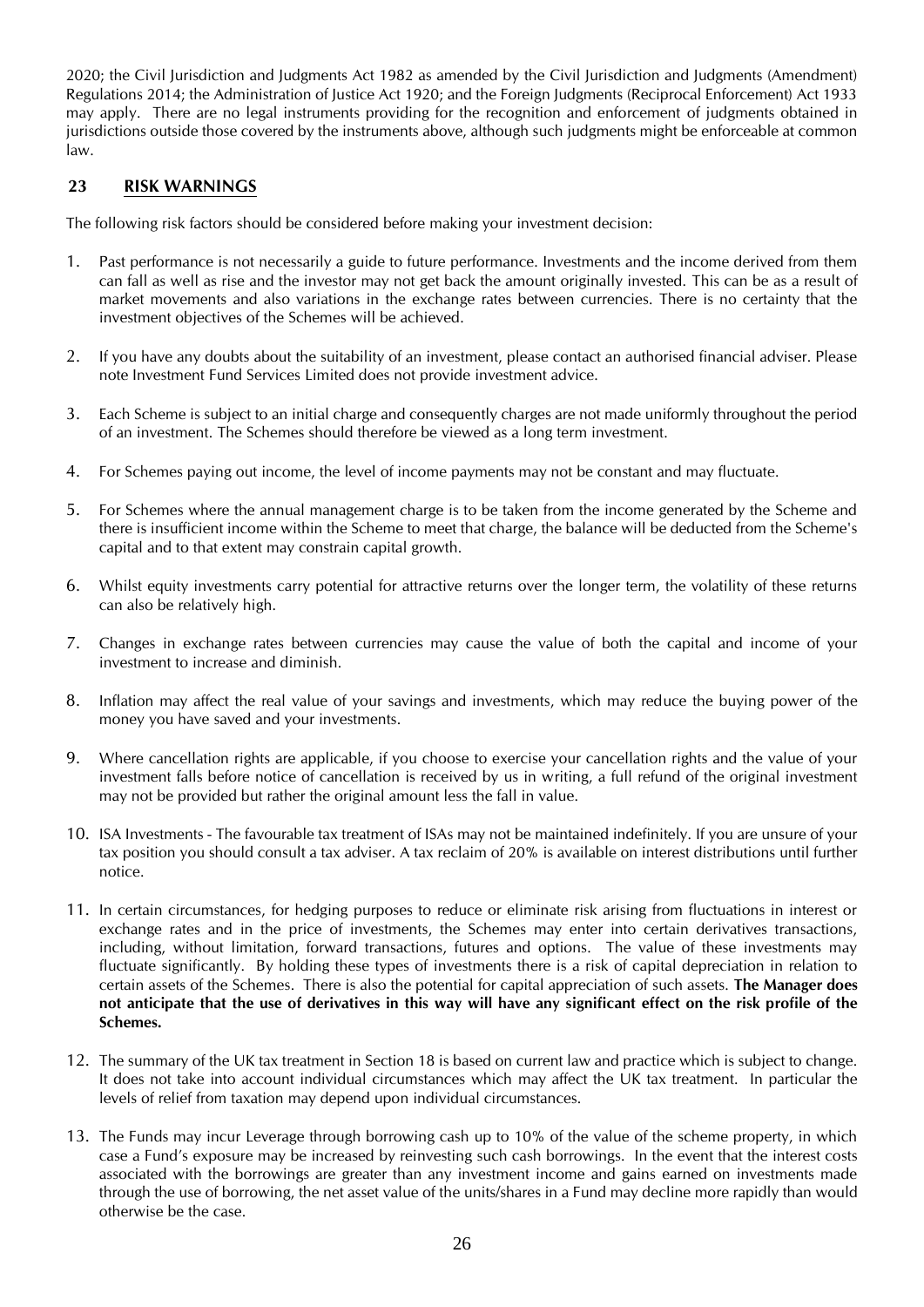- 14. The Schemes are classed as NURS for the purposes of the Regulations. Such schemes can have wider investment and borrowing powers than UCITS schemes with higher investment limits in various areas. They can also invest to a greater extent in areas such as property and unregulated schemes and have the option to borrow on a permanent basis. Such additional powers can increase potential reward, but may also increase risk.
- 15. Investors are reminded that in certain circumstances their right to redeem Units (including a redemption by way of switching) may be suspended and/or deferred.
- 16. Investment in smaller companies can be higher risk than investment in larger companies. The shares of smaller companies may be less liquid and their performance more volatile over short time periods.
- 17. Investment in emerging markets may involve a higher than average risk due to the volatility of currency exchange rates, limited geographic focus, investment in a smaller number of issues, political and economic instability and less liquid markets.
- 18. Fixed interest securities are particularly affected by trends in interest rates and inflation. If interest rates go up, the value of capital may fall, and vice versa. The value of a fixed interest security may fall in the event of a default or reduced credit rating of the issuer.
- 19. The Schemes may invest in other collective investment schemes and as such a Scheme will bear its portion of the expenses of the other collective investment scheme, including management, performance and/or other fees. These fees will be in addition to the management fees and other expenses which a Scheme bears directly with its own operations.
- 20. Subject to COLL, the Schemes may invest in unregulated collective investment schemes (including hedge funds). Investment in unregulated collective investment schemes carries additional risks as these schemes may not be under the regulation of a competent regulatory authority, may use leverage and may carry increased liquidity risk as units/shares in such schemes may not be readily realisable.
- 21. The Schemes' investments may be subject to liquidity constraints, which means that the investments may trade infrequently and in small volumes, or that a particular instrument is difficult to buy or sell. Normally liquid investments may also be subject to periods of disruption in difficult market conditions. As a result, changes in the value of investments may be unpredictable and, in certain circumstances, it may be difficult to deal an investment at the last market price quoted or at a value considered by the Manager to be fair.
- 22. A unitholder's investment in a Scheme may be subject to Leverage, which may increase risk. Leverage means that the return or loss on an investment is subject to a multiplier increasing exposure to that investment and magnifying the volatility and risk of loss should the value of that investment decline. The use of Leverage creates special risks and may significantly increase a Scheme's investment risk. Leverage may create an opportunity for greater yield and total return but, at the same time, will increase the exposure of a Scheme to capital risk. The Schemes may be subject to Leverage through the use of derivatives for Hedging. The Schemes may be subject to Leverage within the limits disclosed in Appendix 2.
- 23. Where assets are held in custody, there may be a risk of loss resulting from the insolvency, negligence or fraudulent action of the custodian or sub-custodian.
- 24. A Fund will be exposed to a credit risk on parties with whom it trades and will also bear the risk of settlement default. The Funds may enter into transactions in over-the-counter markets which will expose the Funds to the credit of its counterparties and their abilities to satisfy the terms of such contracts.
- 25. The Funds may invest in property funds. The value of investments held in a property fund are generally determined by the opinion of an independent valuer and is therefore subjective. Investment in such funds should be considered as long term in nature. Property investments can be relatively illiquid compared to bonds and equities and may be subject to significantly wider price spreads which could affect the valuation.
- 26. The Funds may invest in structured products in accordance with COLL. Structured products are designed to combine the potential upside of market performance with limited downside and typically are investments which are linked to the performance of one or more underlying instruments or assets such as market prices, rates, indices, securities, currencies and commodities and other financial instruments that may introduce risk that may affect the performance of the Funds.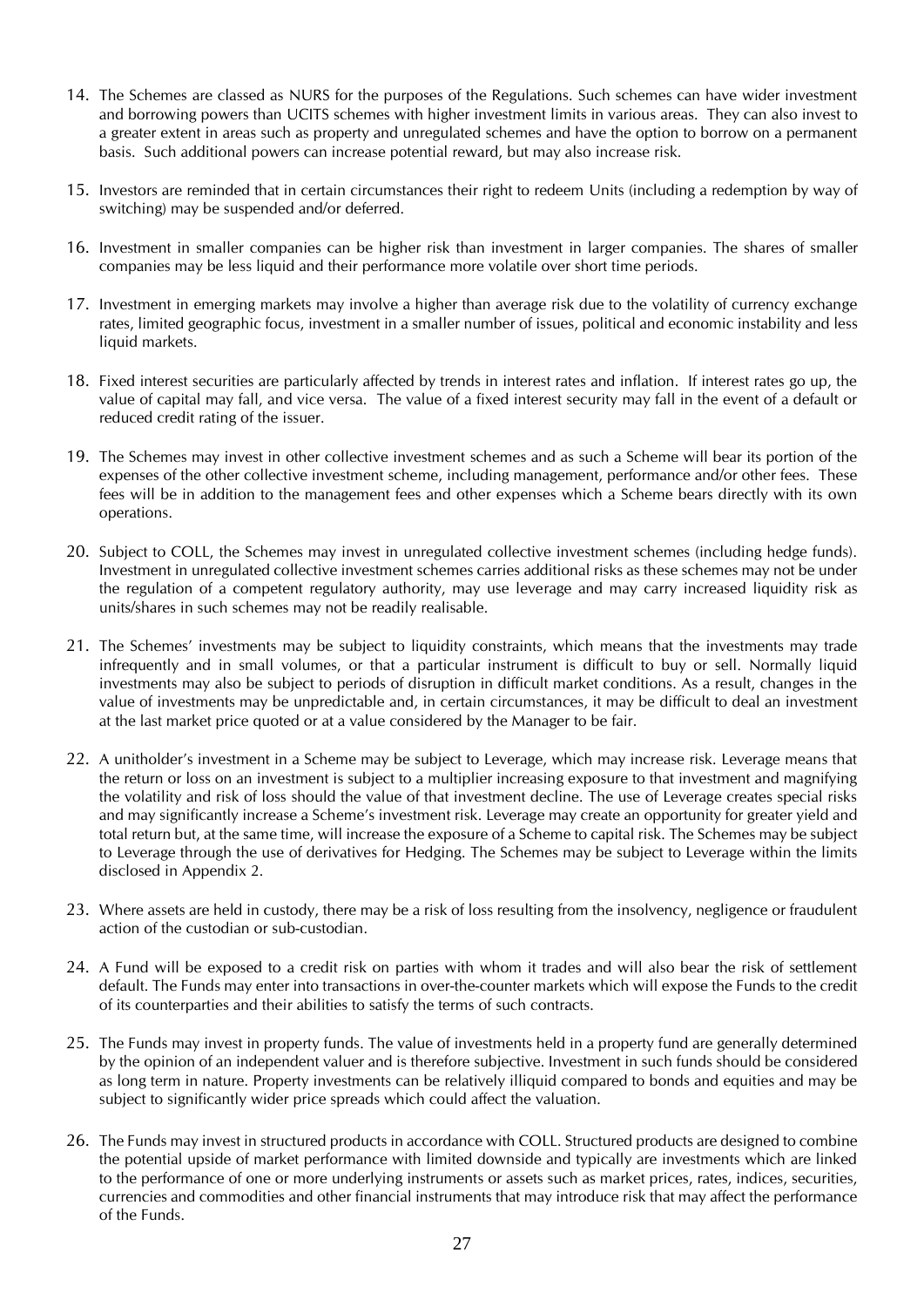- 27. Investors should bear in mind that commodity prices react, among other things, to economic factors such as changing supply and demand relationships, weather conditions and other natural events, the agricultural, trade, fiscal, monetary and other policies of governments and other unforeseeable events.
- 28. Where a Fund invests in other collective investment schemes, these underlying schemes may suspend the issue, cancellation, sale, redemption and exchange of units/shares in those schemes. This would prevent these underlying schemes being sold during the period of the suspension and may have liquidity implications for the Fund.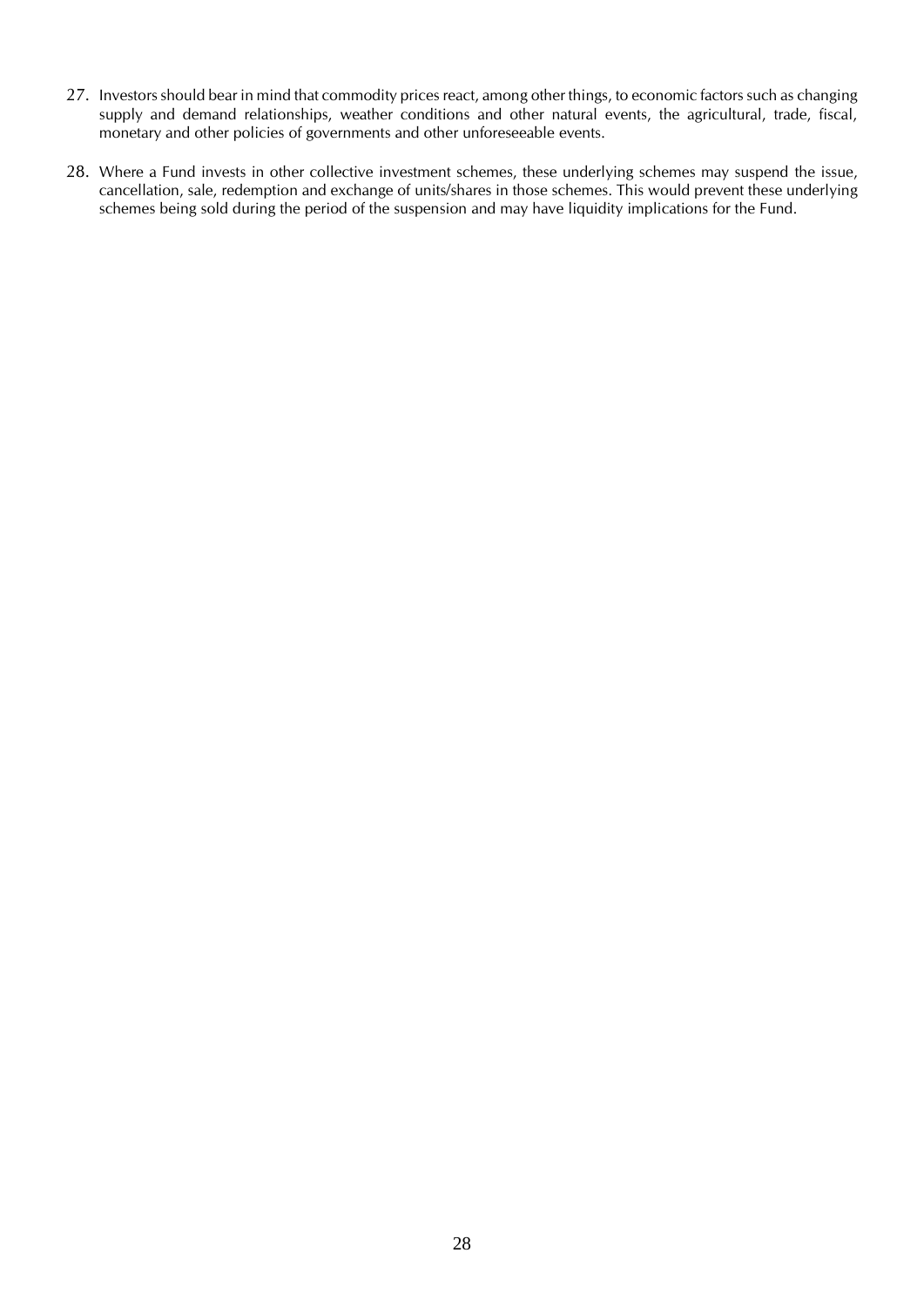## *IFSL Marlborough Balanced Fund*

<span id="page-28-1"></span><span id="page-28-0"></span>Date of authorisation by the FCA: 26 February 1993

Current Investment Policy, general nature of portfolio and any intended specialisation:

Investment Objective: The aim of the Fund is to increase the value of your investment over any 5 year period, through a combination of capital growth, that is, profit on investments, and some income, that is, money paid out of an investment, such as interest from bonds or dividends from shares. The Fund aims to outperform the average of the IA Mixed Investment 40-85% Shares sector, after charges, over any 5 year period. However, there is no certainty this will be achieved.

> At least 80% of the Fund will be invested in other funds, including exchange traded funds (which typically track an index) and investment trusts. This may include other funds operated by the Manager or its associates. Through these investments, the Fund will be exposed to a range of asset classes, creating a medium risk portfolio.

> Between 40-85% of the Fund will be exposed to shares in companies, both UK and overseas, but typically this will be between 65-85%.

> There will also be exposure to bonds, which are loans typically issued by companies and governments. This may include investment grade bonds, where the issuer has a higher capacity to repay the debt, as well as subinvestment grade bonds, which can be more vulnerable to changing market conditions but typically pay a higher rate of interest.

> Through investing in funds, the Fund may also be exposed to other asset classes such as property, commodities (such as gold and oil), money market instruments, which are shorter term loans, cash and other permitted investments. Funds purchased may also have the ability to use derivatives (investments whose returns are linked to another asset, market or other variable factor) to varying degrees, including funds which aim to deliver positive returns in a range of market conditions, often referred to as absolute return funds.

> The Fund may also invest in these asset classes directly (excluding property and commodities) up to a maximum of 20%.

> The Fund is actively managed, which means the Investment Manager decides which investments to buy or sell and when. Investments will span a range of developed and emerging markets globally with no maximum or minimum exposure to any one market or geographical region.

> Decisions around asset allocation are based on the Investment Manager's research process which considers the potential for loss as well as the overall return projections for an asset class, which are based on a combination of past and forward looking asset class assumptions over a 5-7 year period.

> The Fund may invest in derivatives or forward transactions whose returns are linked to exchange rates in order to reduce currency risk (also known as hedging).

Performance Target The performance target is the level of performance the Fund aims to deliver after charges and with income reinvested however there is no certainty this will be achieved.

> The Investment Association (IA), the trade body for UK investment managers, has created a number of 'sectors' as a way of dividing funds into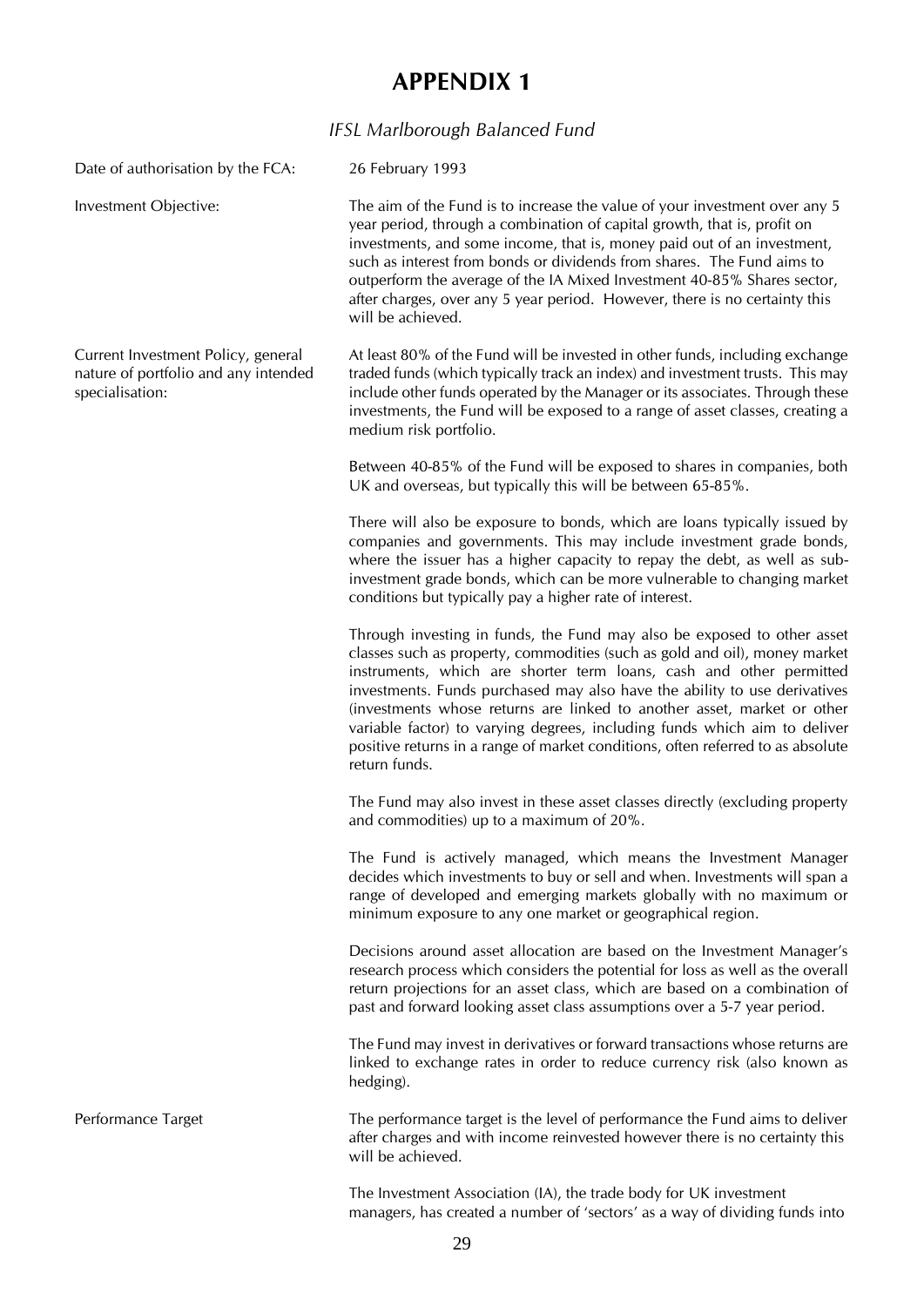|                                                                         | broad groups with similar characteristics. This Fund aims to be in the top<br>half of all funds included in the IA Mixed Investment 40-85% Shares<br>sector.                |
|-------------------------------------------------------------------------|-----------------------------------------------------------------------------------------------------------------------------------------------------------------------------|
| <b>Valuation Point</b>                                                  | 12 noon on each business day excluding the last business day before 25<br>December.                                                                                         |
| Types of Units currently in issue:                                      | Class A and Class P Accumulation Units                                                                                                                                      |
| <b>Accounting Reference Date:</b>                                       | Last day in February                                                                                                                                                        |
| Annual Management Charge:                                               | Class A Units:<br>1.50%<br>Class P Units:<br>0.75%                                                                                                                          |
|                                                                         | Any increase in the annual management charge is subject to 60 days' prior<br>written notice to unitholders in accordance with COLL.                                         |
| Preliminary Charge:                                                     | Class A Units:<br>5.25%<br>Class P Units:<br>0.00%                                                                                                                          |
|                                                                         | Any increase in the preliminary management charge is subject to 60 days'<br>prior written notice to unitholders in accordance with COLL.                                    |
| Basis of calculating periodic Charge<br>(Management and Trustee fee):   | The periodic charge shall accrue daily and be calculated on the basis of the<br>value of the property of the Scheme on the first or only valuation on each<br>business day. |
| Interim Accounting Period:                                              | 1 March to 31 August                                                                                                                                                        |
| Annual Income Allocation Date:                                          | 30 April                                                                                                                                                                    |
| <b>Grouping Period:</b>                                                 | 1 March to the last day in February.                                                                                                                                        |
| Dates of the publication of the annual<br>and half-yearly long reports: | 30 April and 31 October respectively.                                                                                                                                       |

The Eligible Derivatives and Securities Markets in which the Scheme may invest are listed in Appendix 3.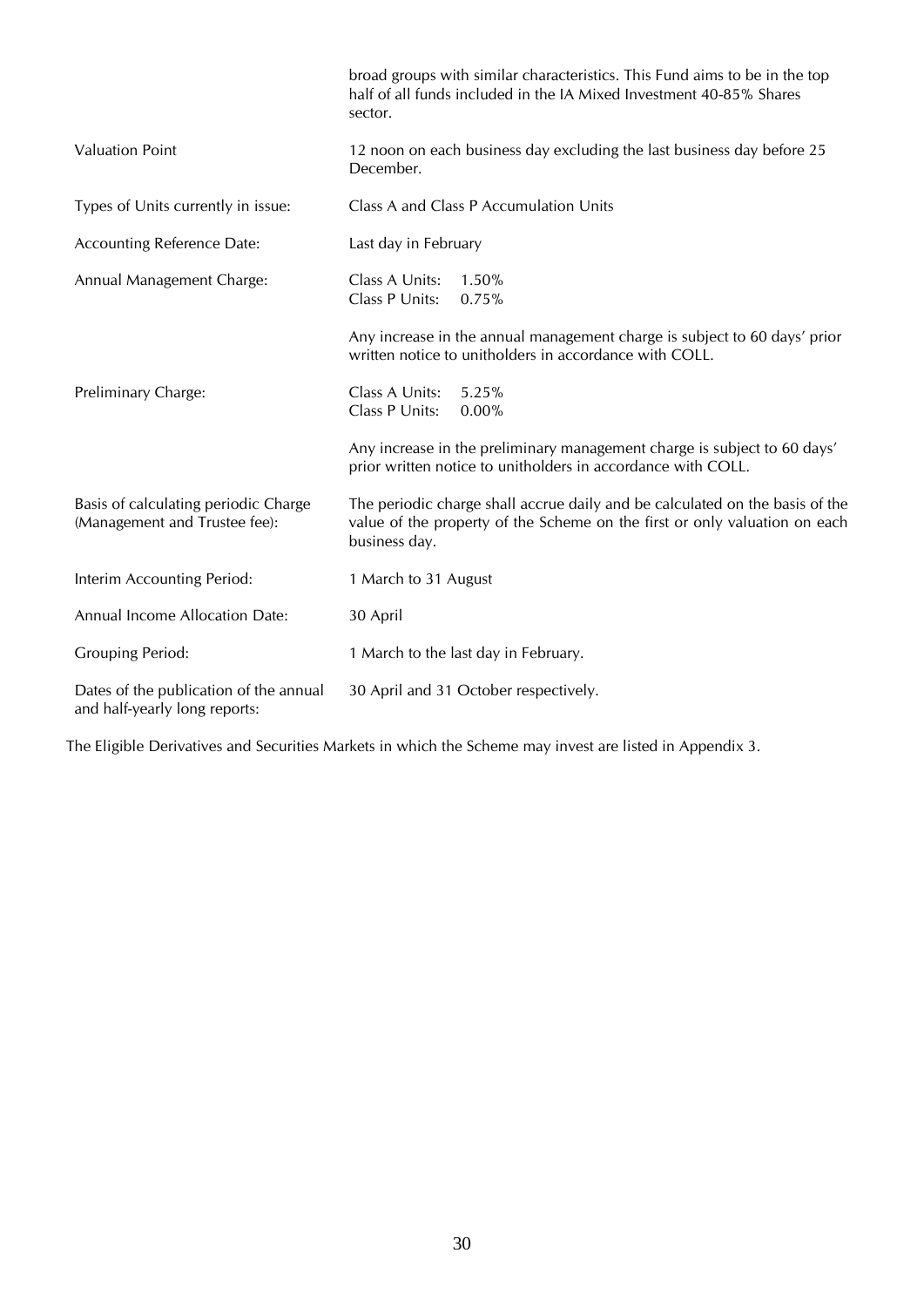## **Performance Information**

## **IFSL Marlborough Balanced Fund – Class A Units**

## **1st April 2017 – 31st March 2022, Bid to Bid, UK Basic Rate, Based in UK Sterling**

#### **Net Income Reinvested**

| <b>Name</b>                                             | % Growth  | % Growth  | % Growth  | % Growth  | % Growth  |
|---------------------------------------------------------|-----------|-----------|-----------|-----------|-----------|
|                                                         | 01 Apr 17 | 01 Apr 18 | 01 Apr 19 | 01 Apr 20 | 01 Apr 21 |
|                                                         | to        | to        | to        | to        | to        |
|                                                         | 31 Mar 18 | 31 Mar 19 | 31 Mar 20 | 31 Mar 21 | 31 Mar 22 |
| <b>IFSL Marlborough</b><br><b>Balanced Fund Class A</b> | 1.80      | 0.55      | $-6.96$   | 26.06     | 2.78      |

Source: Morningstar

**The value of your units may go down as well as up. Past performance is not a guide to future performance.**

## *Target Benchmark Performance*

|                                             | % Growth  | % Growth  | % Growth  | % Growth  | % Growth  |
|---------------------------------------------|-----------|-----------|-----------|-----------|-----------|
|                                             | 01 Apr 17 | 01 Apr 18 | 01 Apr 19 | 01 Apr 20 | 01 Apr 21 |
|                                             | to        | to        | to        | to        | to        |
|                                             | 31 Mar 18 | 31 Mar 19 | 31 Mar 20 | 31 Mar 21 | 31 Mar 22 |
| IA Mixed Investment<br>40-85% Shares sector | 1.63      | 4.36      | $-7.73$   | 26.47     | 5.29      |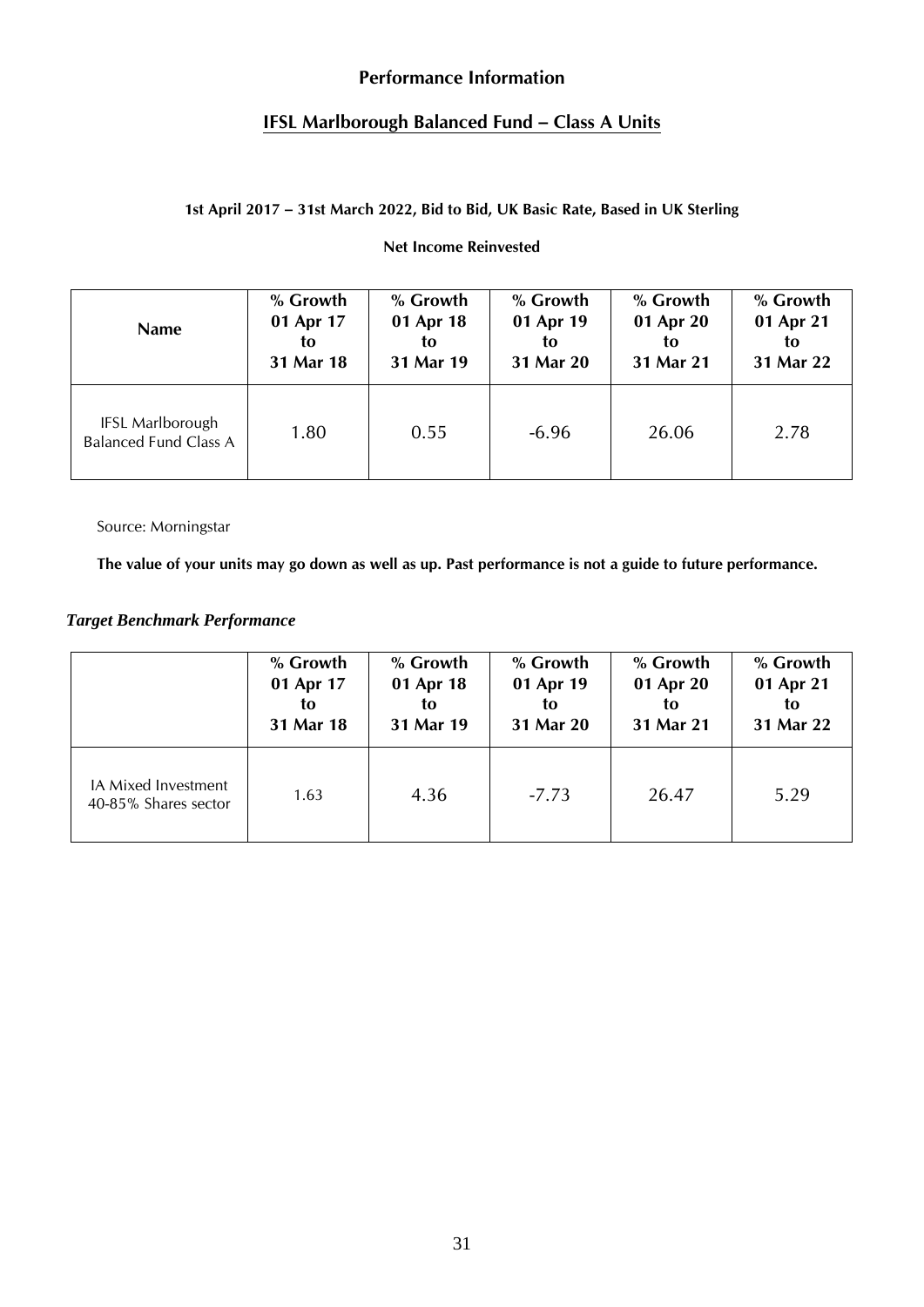## *IFSL Marlborough Cautious Fund*

will be achieved.

<span id="page-31-0"></span>Date of authorisation by the FCA: 10 January 1992

Current Investment Policy, general nature of portfolio and any intended specialisation:

Investment Objective: The aim of the Fund is to increase the value of your investment over any 5 year period, through a combination of income, that is, money paid out of an investment, such as interest from bonds or dividends from shares and some capital growth, that is, profit on investments. The Fund aims to outperform the average of the IA Mixed Investment 20-60% Shares sector, after charges, over any 5 year period. However, there is no certainty this

> At least 80% of the Fund will be invested in other funds, including exchange traded funds (which typically track an index) and investment trusts. This may include other funds operated by the Manager or its associates. Through these investments, the Fund will be exposed to a range of asset classes, creating a low to medium risk portfolio.

> Between 20-60% of the Fund will be exposed to shares in companies, both UK and overseas, but typically this will be between 40-60%.

> At least 30% of the Fund will also be exposed to bonds, which are loans typically issued by companies and governments, and cash. This may include investment grade bonds, where the issuer has a higher capacity to repay the debt, as well as sub-investment grade bonds, which can be more vulnerable to changing market conditions but typically pay a higher rate of interest.

> Through investing in funds, the Portfolio may also be exposed to other asset classes such as property, commodities (such as gold and oil), money market instruments, which are shorter term loans, cash and other permitted investments. Funds purchased may also have the ability to use derivatives (investments whose returns are linked to another asset, market or other variable factor) to varying degrees, including funds which aim to deliver positive returns in a range of market conditions, often referred to as absolute return funds.

> The Fund may also invest in these asset classes directly (excluding property and commodities) up to a maximum of 20%.

> The Fund is actively managed, which means the Investment Manager decides which investments to buy or sell and when. Investments will span a range of developed and emerging markets globally with no maximum or minimum exposure to any one market or geographical region.

Decisions around asset allocation are based on the Investment Manager's research process which considers the potential for loss as well as the overall return expectations for an asset class.

The Fund may invest in derivatives or forward transactions whose returns are linked to exchange rates in order to reduce currency risk (also known as hedging).

Performance Target: The performance target is the level of performance the Fund aims to deliver after charges and with income reinvested however there is no certainty this will be achieved.

> The Investment Association (IA), the trade body for UK investment managers, has created a number of 'sectors' as a way of dividing funds into broad groups with similar characteristics. This Fund aims to be in the top half of all funds included in the IA Mixed Investment 20-60% Shares sector.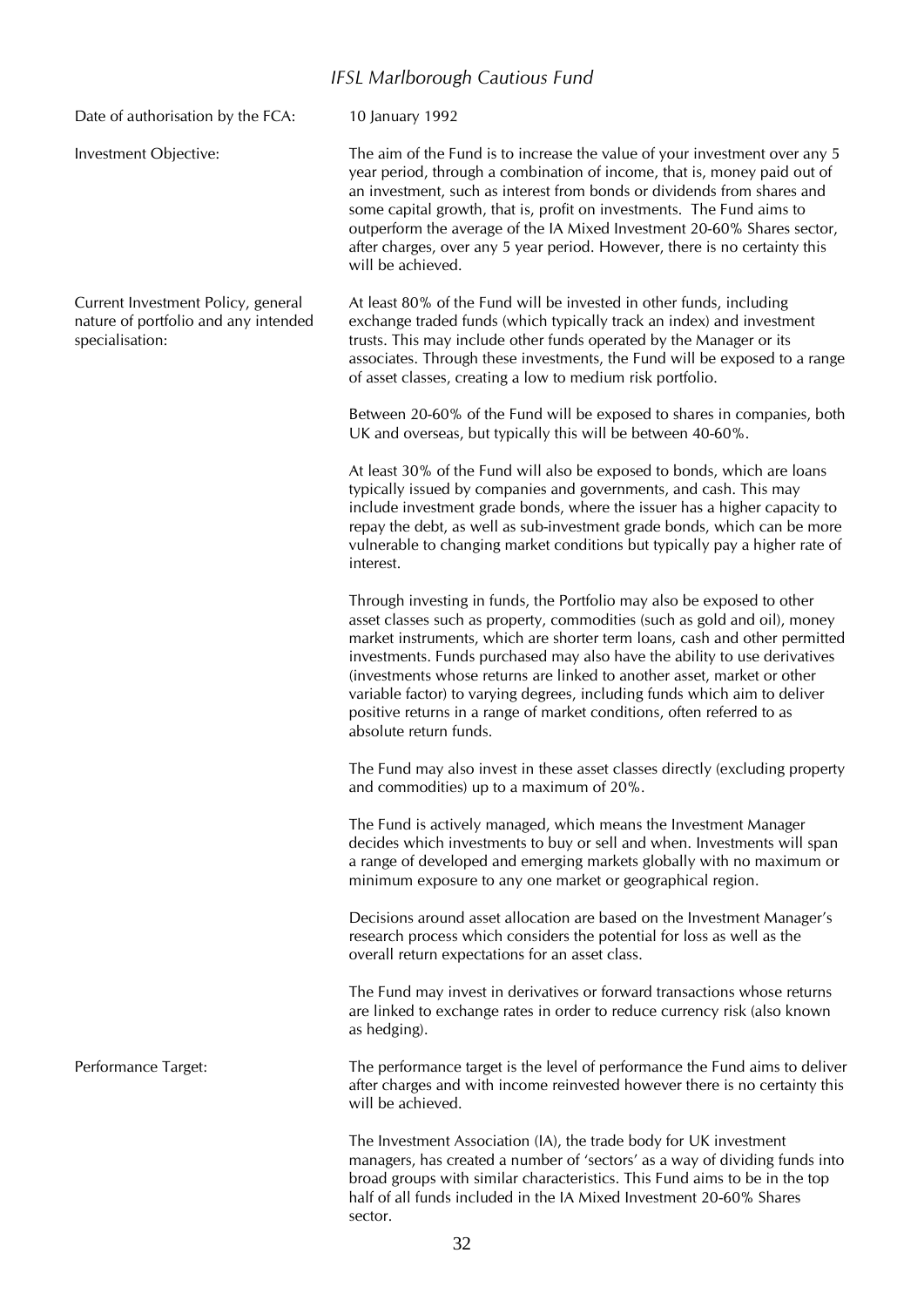| <b>Scheme Characteristics:</b>                                          | The Scheme has been structured to concentrate on the generation of<br>income as a higher priority than in capital growth. This may accordingly<br>constrain capital growth. |
|-------------------------------------------------------------------------|-----------------------------------------------------------------------------------------------------------------------------------------------------------------------------|
| <b>Valuation Point:</b>                                                 | 12 noon on each business day excluding the last business day before 25<br>December.                                                                                         |
| Types of Units currently in issue:                                      | Class A and Class P Income and Accumulation Units                                                                                                                           |
| <b>Accounting Reference Date:</b>                                       | 30 April                                                                                                                                                                    |
| Annual Management Charge:                                               | Class A Units:<br>1.50%<br>Class P Units:<br>0.75%<br>(charged wholly to the capital account)                                                                               |
|                                                                         | Any increase in the annual management charge is subject to 60 days' prior<br>written notice to unitholders in accordance with COLL.                                         |
| Preliminary Charge:                                                     | Class A Units:<br>5.25%<br>Class P Units:<br>0.00%                                                                                                                          |
|                                                                         | Any increase in the preliminary management charge is subject to 60 days'<br>prior written notice to unitholders in accordance with COLL.                                    |
| Basis of calculating periodic Charge<br>(Management and Trustee fee):   | The periodic charge shall accrue daily and be calculated on the basis of the<br>value of the property of the Scheme on the first or only valuation on each<br>business day. |
| Interim Accounting Period:                                              | 1 May to 31 October.                                                                                                                                                        |
| Annual Income Allocation Date:                                          | 30 June                                                                                                                                                                     |
| Interim Income Allocation Date:                                         | 31 December                                                                                                                                                                 |
| <b>Grouping Period:</b>                                                 | 1 May to 31 October (First Grouping Period) and 1 November to 30 April<br>(Second Grouping Period).                                                                         |
| Dates of the publication of the annual<br>and half-yearly long reports: | 30 June and 31 December respectively.                                                                                                                                       |

The Eligible Securities and Derivatives Markets in which the Scheme may invest are listed in Appendix 3.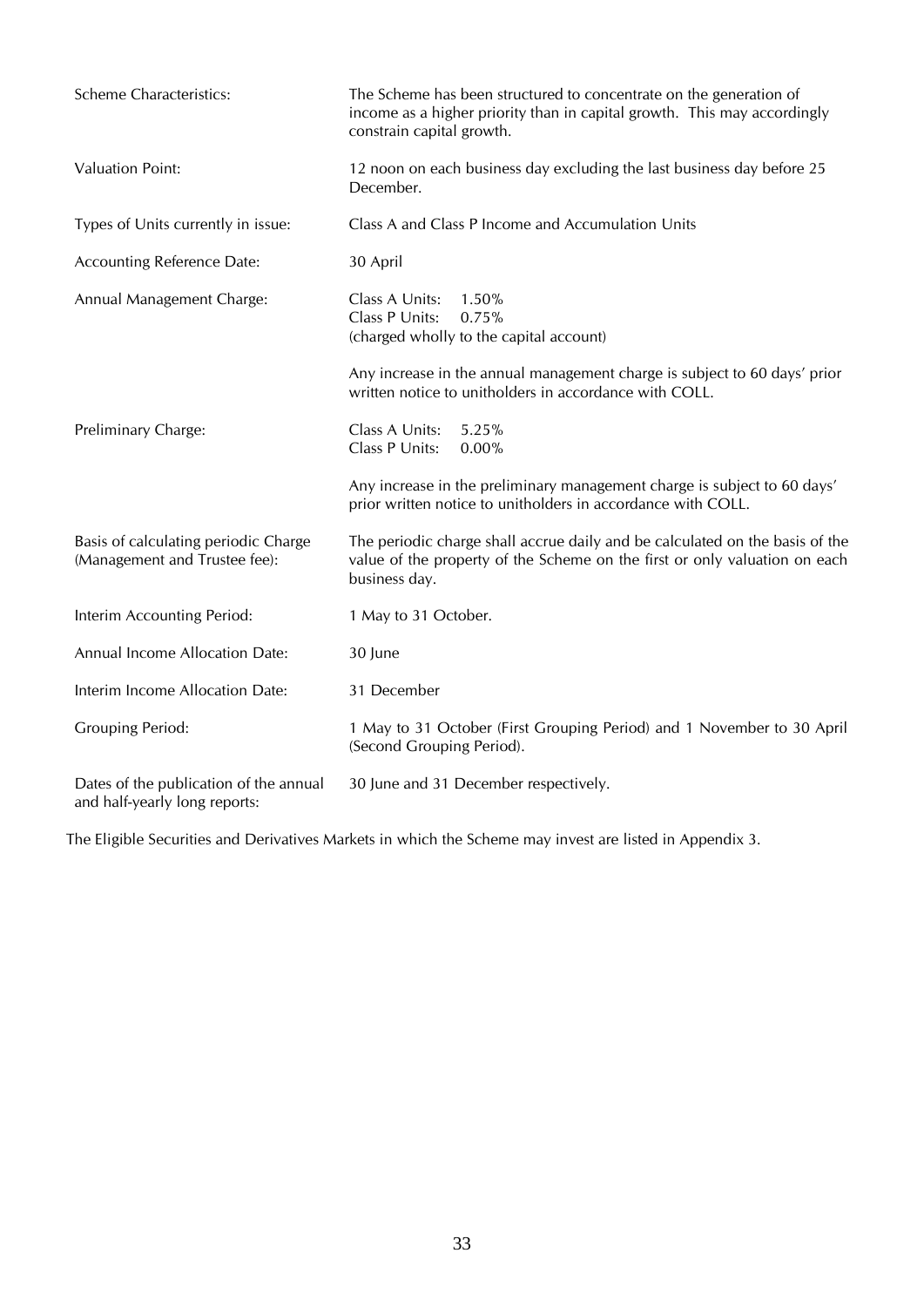# **Performance Information**

# **IFSL Marlborough Cautious Fund Class A Units**

## **1st April 2017 – 31st March 2022, Bid to Bid, UK Basic Rate, Based in UK Sterling**

#### **Net Income Reinvested**

| <b>Name</b>                                      | % Growth  | % Growth  | % Growth  | % Growth  | % Growth  |
|--------------------------------------------------|-----------|-----------|-----------|-----------|-----------|
|                                                  | 01 Apr 17 | 01 Apr 18 | 01 Apr 19 | 01 Apr 20 | 01 Apr 21 |
|                                                  | to        | to        | to        | to        | to        |
|                                                  | 31 Mar 18 | 31 Mar 19 | 31 Mar 20 | 31 Mar 21 | 31 Mar 22 |
| <b>IFSL Marlborough</b><br>Cautious Fund Class A | 1.63      | $-1.86$   | $-9.18$   | 17.38     | $-0.17$   |

Source: Morningstar

**The value of your units may go down as well as up. Past performance is not a guide to future performance.**

## *Target Benchmark Performance*

|                                             | % Growth  | % Growth  | % Growth  | % Growth  | % Growth  |
|---------------------------------------------|-----------|-----------|-----------|-----------|-----------|
|                                             | 01 Apr 17 | 01 Apr 18 | 01 Apr 19 | 01 Apr 20 | 01 Apr 21 |
|                                             | to        | to        | to        | to        | to        |
|                                             | 31 Mar 18 | 31 Mar 19 | 31 Mar 20 | 31 Mar 21 | 31 Mar 22 |
| IA Mixed Investment<br>20-60% Shares sector | 0.83      | 2.89      | $-7.14$   | 20.05     | 1.79      |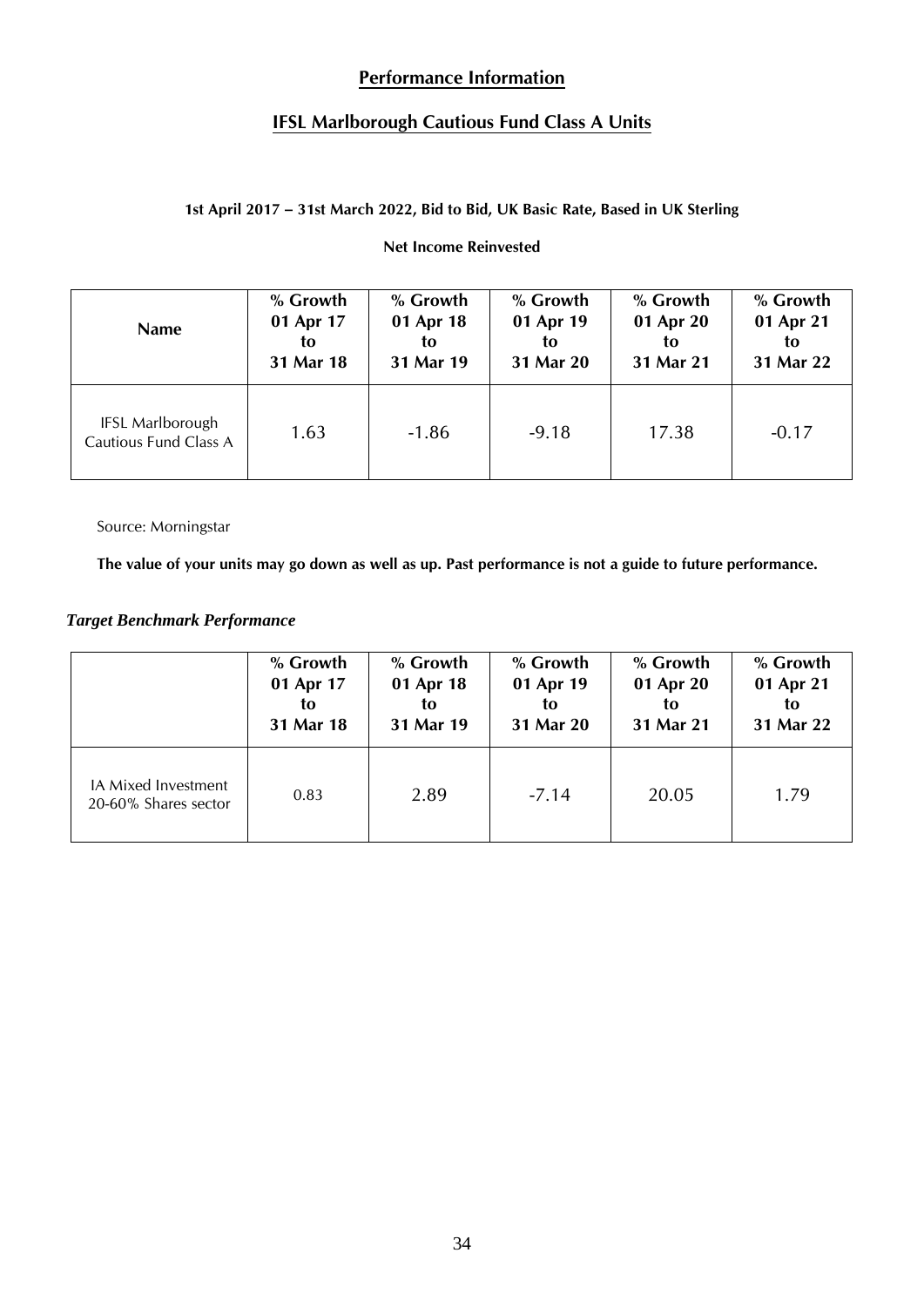### *IFSL Marlborough Global Fund*

<span id="page-34-0"></span>Date of authorisation by the FCA: 25 March 1992 Investment Objective: The aim of the Fund is to increase the value of your investment, over any 5 year period. The Fund aims to outperform the average of the IA Global sector, after charges, over any 5 year period. However, there is no certainty this will be achieved. Current Investment Policy, general nature of portfolio and any intended specialisation: At least 80% of the Fund will be invested in other funds, including exchange traded funds (which typically track an index) and investment trusts. This may include other funds operated by the Manager or its associates. Through these investments, the Fund will be exposed to a range of assets, creating a medium to high risk portfolio. At least 80% of the Fund will be exposed to shares in companies, both UK and overseas. Investments will span a range of developed and emerging markets globally with no particular maximum or minimum exposure to any one market or geographical region. Through investing in funds, the Fund may also be exposed to other asset classes such as bonds, property, commodities (such as gold and oil), money market instruments, which are shorter term loans, cash and other permitted investments, although this is expected to be minimal. Funds purchased may also have the ability to use derivatives (investments whose returns are linked to another asset, market or other variable factor) to varying degrees, including funds which aim to deliver positive returns in a range of market conditions, often referred to as absolute return funds. The Fund may also invest directly in shares up to a maximum of 20%. The Fund is actively managed, which means the Investment Manager decides which investments to buy or sell and when. Investments will span a range of developed and emerging markets globally, with no particular maximum or minimum exposure to any one market or geographical region, but will maintain exposure to a range of countries. Decisions around asset allocation are based on the Investment Manager's research process which considers the potential for loss as well as the overall return expectations for an asset class. The Fund may invest in derivatives or forward transactions whose returns are linked to exchange rates in order to reduce currency risk (also known as hedging). Performance Target: The performance target is the level of performance the Fund aims to deliver after changes and with income reinvested however there is no certainty this will be achieved. The Investment Association (IA), the trade body for UK investment managers, has created a number of 'sectors' as a way of dividing funds into broad groups with similar characteristics. This Fund aims to be in the top half of all funds included in the IA Global sector. Valuation Point: 12 noon on each business day excluding the last business day before 25 December. Types of Units currently in issue: Class A and Class P Accumulation Units Accounting Reference Date: 30 June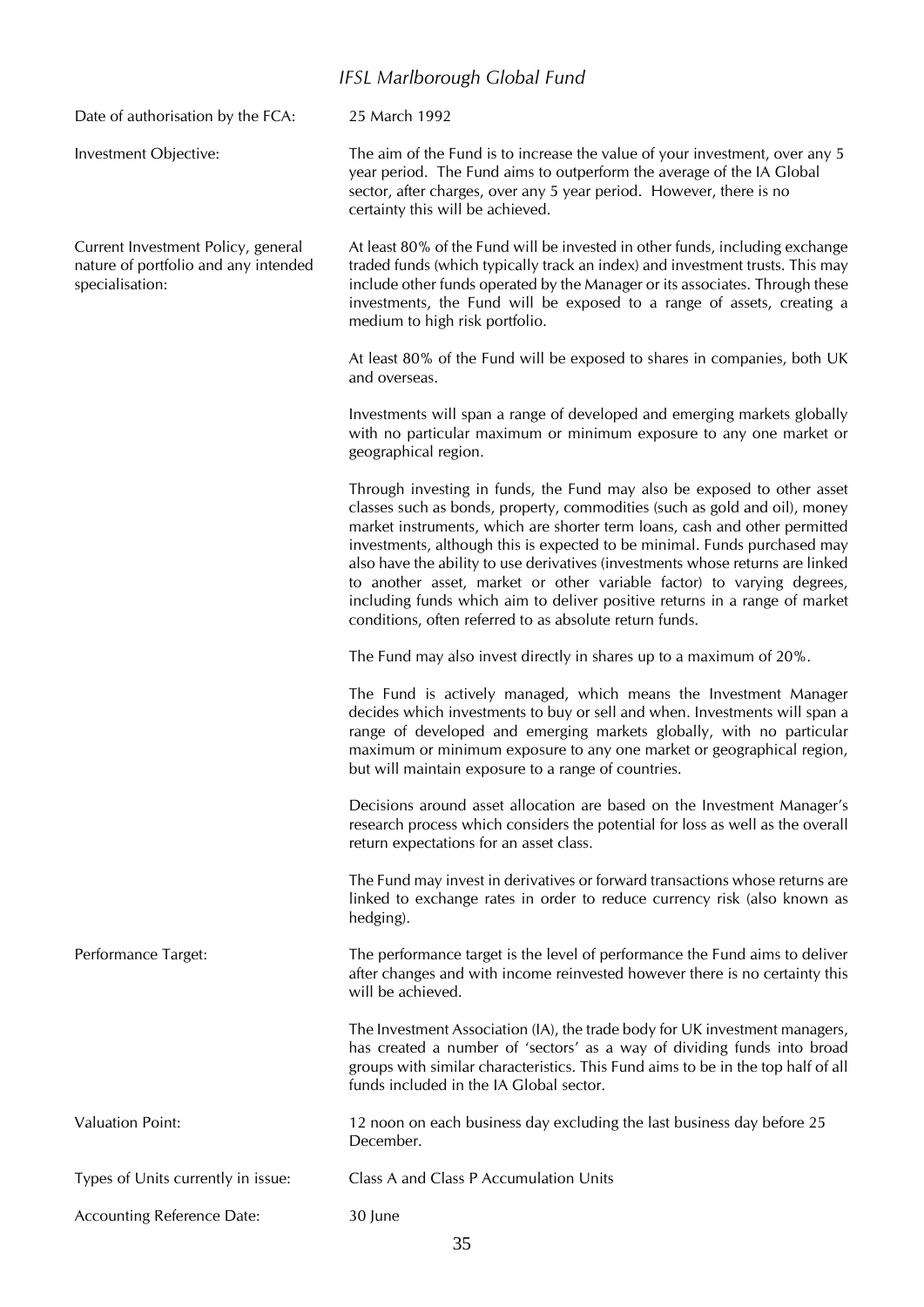| Annual Management Charge:                                               | Class A Units:<br>Class P Units: | $1.50\%$<br>0.75%                                                                                                                                          |
|-------------------------------------------------------------------------|----------------------------------|------------------------------------------------------------------------------------------------------------------------------------------------------------|
|                                                                         |                                  | Any increase in the annual management charge is subject to 60 days' prior<br>written notice to unitholders in accordance with COLL.                        |
| Preliminary Charge:                                                     | Class A Units:<br>Class P Units: | 5.25%<br>0.00%                                                                                                                                             |
|                                                                         |                                  | Any increase in the preliminary management charge is subject to 60 days'<br>prior written notice to unitholders in accordance with COLL.                   |
| Basis of calculating periodic Charge<br>(Management and Trustee fee):   | business day.                    | The periodic charge shall accrue daily and be calculated on the basis of the<br>value of the property of the Scheme on the first or only valuation on each |
| Interim Accounting Period:                                              | 1 July to 31 December            |                                                                                                                                                            |
| Annual Income Allocation Date:                                          | 31 August                        |                                                                                                                                                            |
| Interim Income Allocation Date:                                         | The last day in February         |                                                                                                                                                            |
| <b>Grouping Period:</b>                                                 | (Second Grouping Period).        | 1 July to 31 December (First Grouping Period) and 1 January to 30 June                                                                                     |
| Dates of the publication of the annual<br>and half-yearly long reports: |                                  | 31 August and the last day in February respectively.                                                                                                       |

The Eligible Securities and Derivatives Markets in which the Scheme may invest are listed in Appendix 3.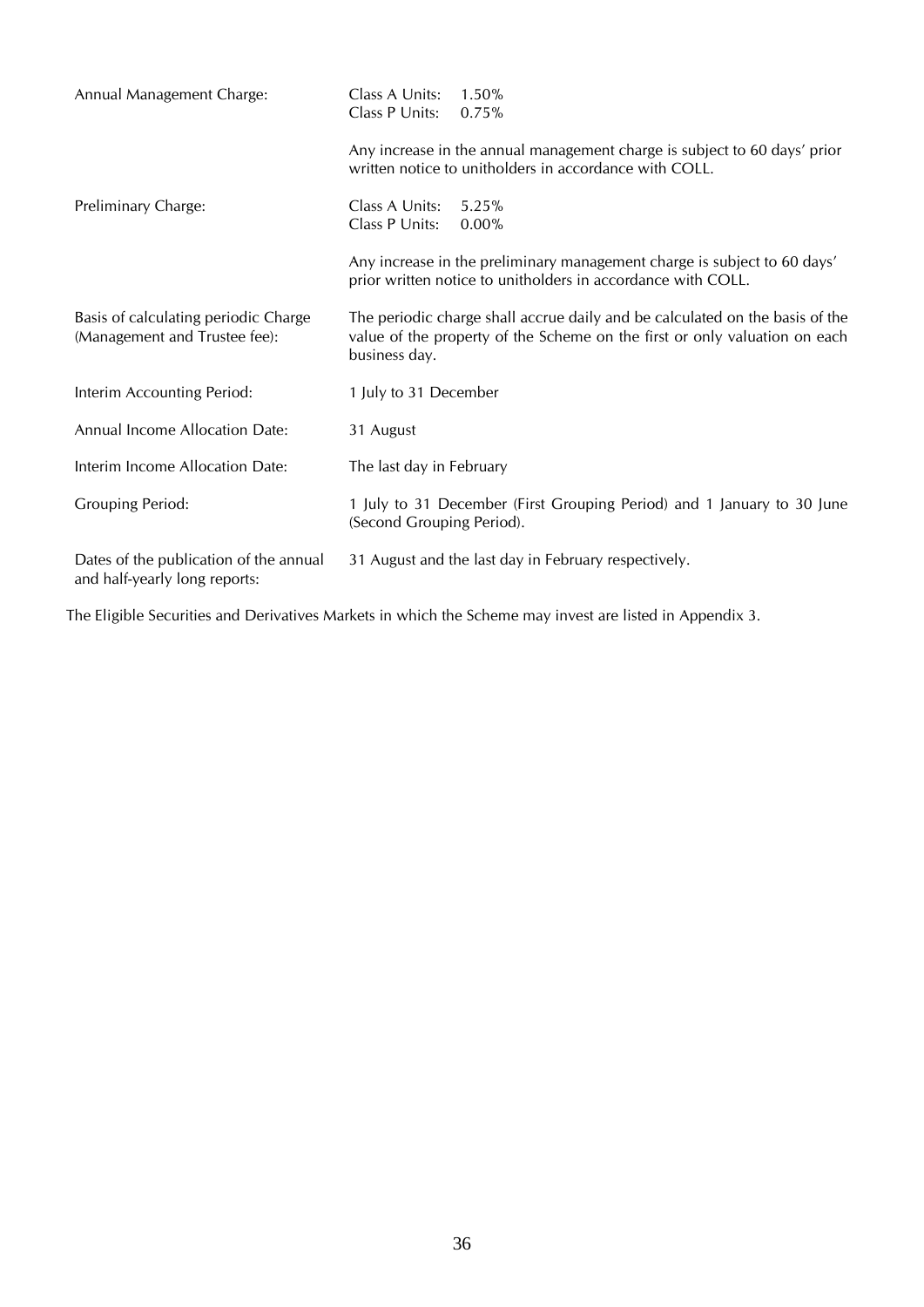# **Performance Information**

## **IFSL Marlborough Global Fund Class A Units**

## **1st April 2017 – 31st March 2022, Bid to Bid, UK Basic Rate, Based in UK Sterling**

#### **Net Income Reinvested**

| <b>Name</b>                                    | % Growth  | % Growth  | % Growth  | % Growth  | % Growth  |
|------------------------------------------------|-----------|-----------|-----------|-----------|-----------|
|                                                | 01 Apr 17 | 01 Apr 18 | 01 Apr 19 | 01 Apr 20 | 01 Apr 21 |
|                                                | to        | to        | to        | to        | to        |
|                                                | 31 Mar 18 | 31 Mar 19 | 31 Mar 20 | 31 Mar 21 | 31 Mar 22 |
| <b>IFSL Marlborough</b><br>Global Fund Class A | 2.38      | 0.83      | $-8.35$   | 38.82     | 3.47      |

Source: Morningstar

**The value of your units may go down as well as up. Past performance is not a guide to future performance.**

## *Target Benchmark Performance*

|                  | % Growth  | % Growth  | % Growth  | % Growth  | % Growth  |
|------------------|-----------|-----------|-----------|-----------|-----------|
|                  | 01 Apr 17 | 01 Apr 18 | 01 Apr 19 | 01 Apr 20 | 01 Apr 21 |
|                  | to        | to        | to        | to        | to        |
|                  | 31 Mar 18 | 31 Mar 19 | 31 Mar 20 | 31 Mar 21 | 31 Mar 22 |
| IA Global sector | 2.87      | 8.74      | $-6.31$   | 40.58     | 8.15      |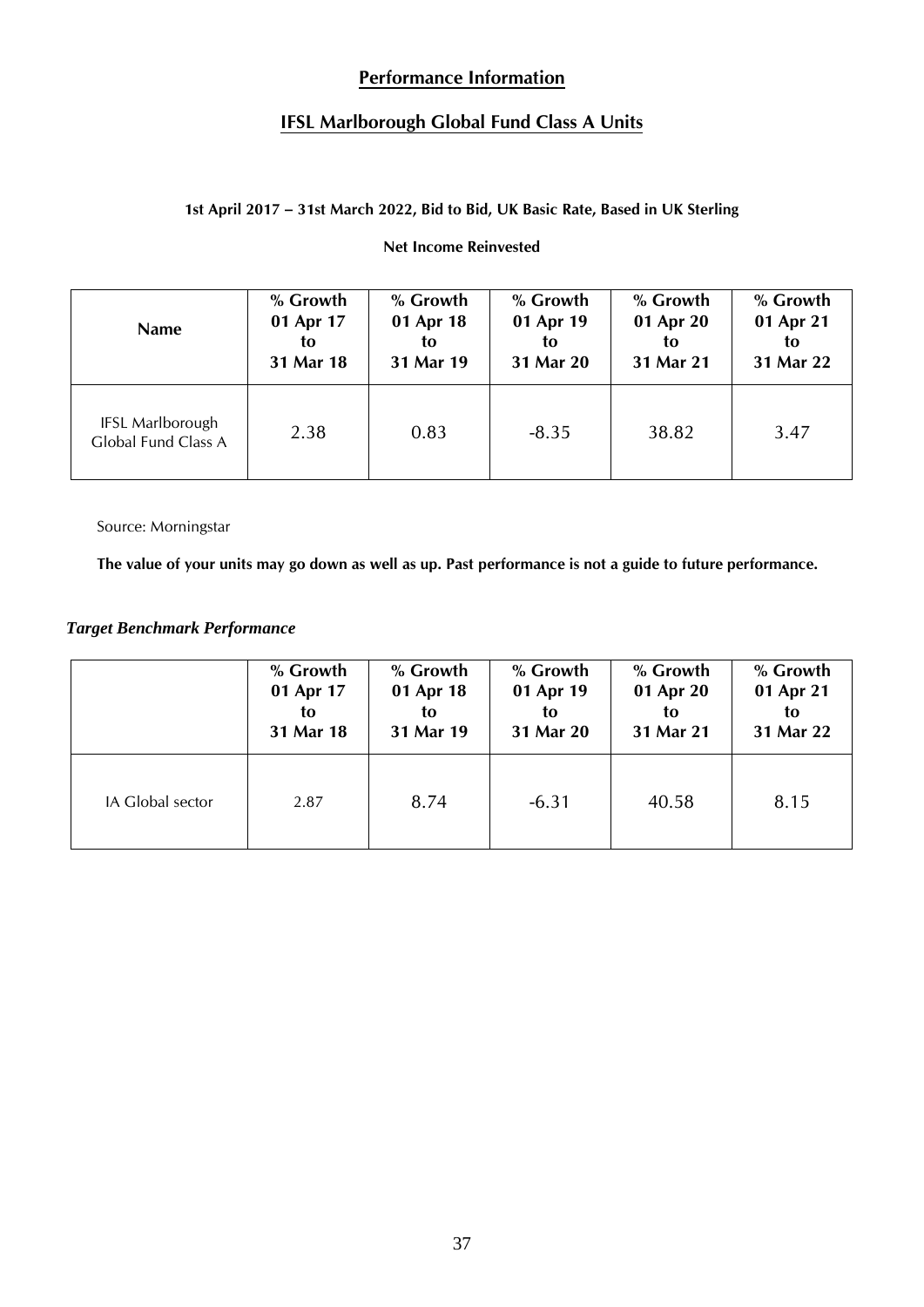## *Investment and Borrowing Powers*

<span id="page-37-1"></span><span id="page-37-0"></span>The Schemes may exercise the full authority and powers permitted by COLL applicable to Non-UCITS Retail Schemes. However, this is subject to the investment objective and policy of each Scheme, the applicable investment limits and restrictions as set out in the relevant Trust Deeds and as stated in this Prospectus.

Save for any investment acquired for the purposes of hedging (referred to in more detail below), the property of the Schemes may not include any investment to which a liability (whether actual or contingent) is attached unless the maximum amount of such liability is ascertained at the time when such investment is acquired for the account of the Scheme in question.

In accordance with the Schemes' investment policies, the Schemes shall primarily invest in a diversified portfolio of units and shares of collective investment Schemes and transferable securities. The capital property attributable to the Schemes is required to consist of such investments although investment in other asset classes is permitted as set out in COLL as such rules apply to Non-UCITS Retail Schemes and as summarised below. Therefore, the capital property may at any time consist of all units or shares of collective investment Schemes and transferable securities or a mixture of such assets as well as investments of other asset classes as set out below.

The Manager shall ensure that, taking into account the investment objective, the Scheme property of the Schemes aims to provide a prudent spread of risk.

#### *Collective investment Schemes*

Up to 100% of the property of the Schemes may consist of units and/or shares in collective investment Schemes established in the United Kingdom, other jurisdictions in the European Union, the Channel Islands, Switzerland and the U.S. Not more than 35% in value of the property of the Schemes may consist of units or shares in any one collective investment scheme.

The Schemes must not invest in units or shares of a collective investment scheme (the "**second Scheme**") unless the second Scheme satisfies all of the requirements referred to in (a) to (d) below:

- (a) the second Scheme:
	- (i) satisfies the conditions necessary for it to enjoy the rights conferred by the UCITS Directive as implemented in the EEA; or
	- (ii) is a Non-UCITS Retail Scheme; or
	- (iii) is a recognised scheme; or
	- (iv) is constituted outside the United Kingdom and the investment and borrowing powers of which are the same or more restrictive than those of a Non-UCITS Retail Scheme; or
	- (v) is a scheme which does not fall within any of the above categories and in respect of which no more than 20% in value of the property of the scheme (including any transferable securities which are not approved securities) is invested.
- (b) the second Scheme must operate on the principle of the prudent spread of risk;
- (c) the second Scheme must have terms which prohibit more than 15% in value of the Scheme property consisting of units and/or shares in collective investment schemes;
- (d) the participants in the second Scheme must be entitled to have their units redeemed in accordance with the second Scheme at a price:
	- (i) to the net value of the property to which the units relate; and
	- (ii) which are determined in accordance with the second Scheme.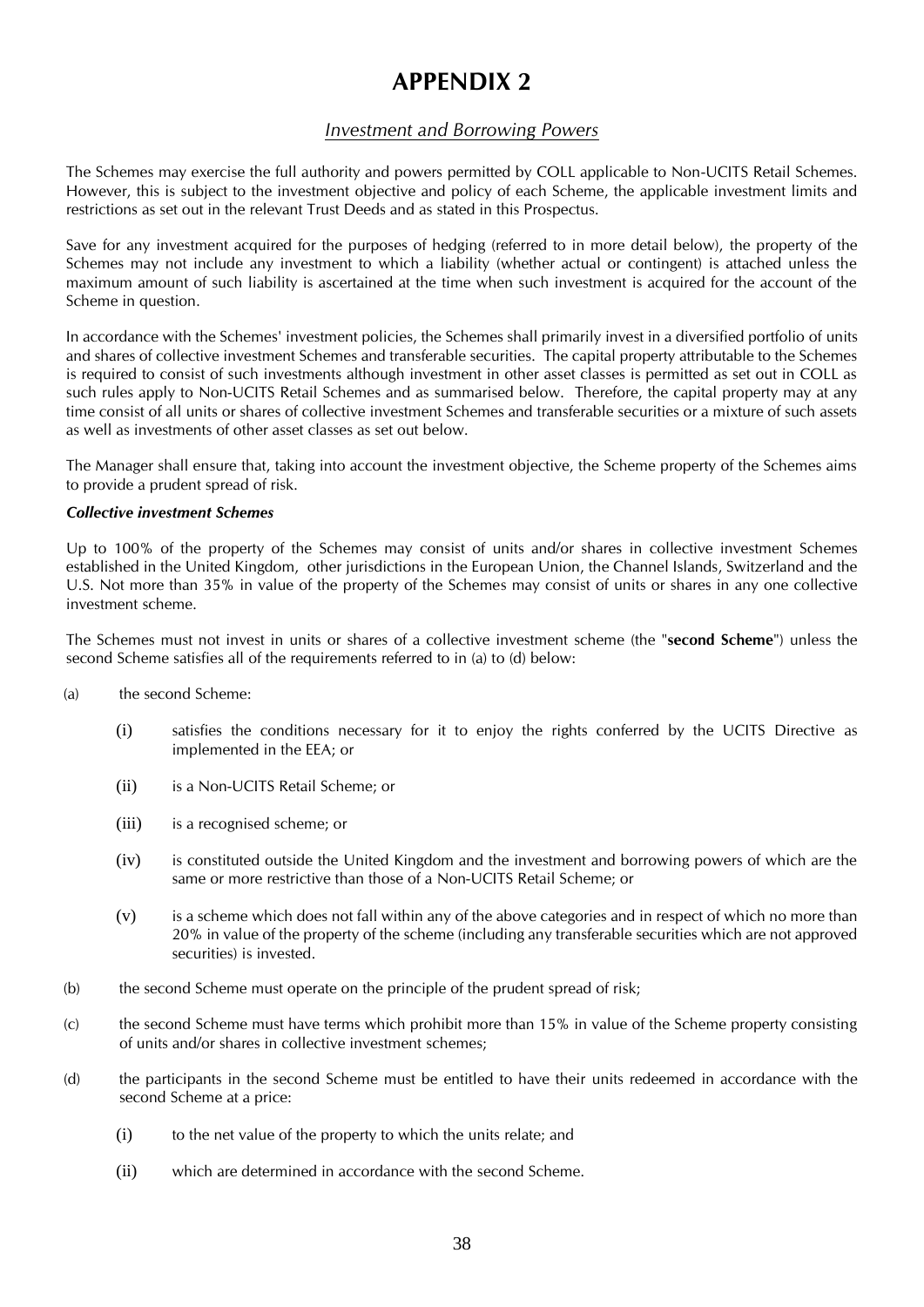The Schemes may invest in shares or units of collective investment schemes which are managed or operated by (or, in the case of companies incorporated under the OEIC Regulations, have as their authorised corporate director) the Manager or an associate of the Manager. However, if the Schemes invest in units or shares in another collective investment scheme managed or operated by the Manager or by an associate of the Manager, the Manager must pay into the property of the Scheme before the close of the business on the fourth business day after the agreement to invest or dispose of Units:

- (a) on investment if the Manager pays more for the Units issued to it than the then prevailing issue price, the full amount of the difference or, if this is not known, the maximum permitted amount of any charge which may be made by the issuer on the issue of the Units; and
- (b) on a disposal any amount charged by the issuer on the redemption of such Units.

#### *Transferable Securities*

The Scheme property of the Schemes may consist of transferable securities (as defined in COLL) which are admitted to or dealt in on an eligible market (as set out in Appendix 3). Not more than 20% in value of the Scheme property may consist of transferable securities which are not admitted to or dealt in an eligible market and/or money market instruments which do not fall within the criteria set out under the section entitled "Money Market Instruments" below.

Not more than 10% in value of the Scheme property may consist of transferable securities or money market instrument (referred to below) issued by any single body (however this rule does not apply in respect of government and public securities).

Not more than 5% in value of the Scheme property may consist of warrants. Warrants may only be held if it is reasonably foreseeable that the exercise of the rights conferred by the warrants will not contravene COLL. Securities on which any sum is unpaid may be held provided that it is reasonably foreseeable that the amount of any existing and potential call for any sum unpaid could be paid by the relevant Scheme at any time when the payment is required without contravening COLL.

#### *Eligibility of Transferable Securities and Money Market Instruments*

Transferable securities held by the Schemes must be admitted to or dealt in on an eligible market as listed in Appendix 3 and subject to the limit in Transferable Securities above. The Schemes may also hold recently issued transferable securities which satisfy the requirements in COLL 5.2.8R3(e).

Transferable securities must also satisfy the criteria in COLL 5.2.7AR being that;

- the potential loss which may be incurred by holding each security must be limited to the amount paid for it,
- each security's liquidity does not compromise the Manager's ability to meet redemptions from the Schemes,
- reliable valuation is available for the security,
- appropriate information is available for the security
- each security is negotiable; and
- each security's risks are adequately captured by the risk management process of the Manager

#### *Closed end funds constituting transferable securities*

A unit in a closed end fund shall be taken to be a transferable security for the purposes of investment by the Schemes, provided it fulfils the criteria for transferable securities set out above, and either:

- where the closed end fund is constituted as an investment company or a unit trust:
	- (a) it is subject to corporate governance mechanisms applied to companies; and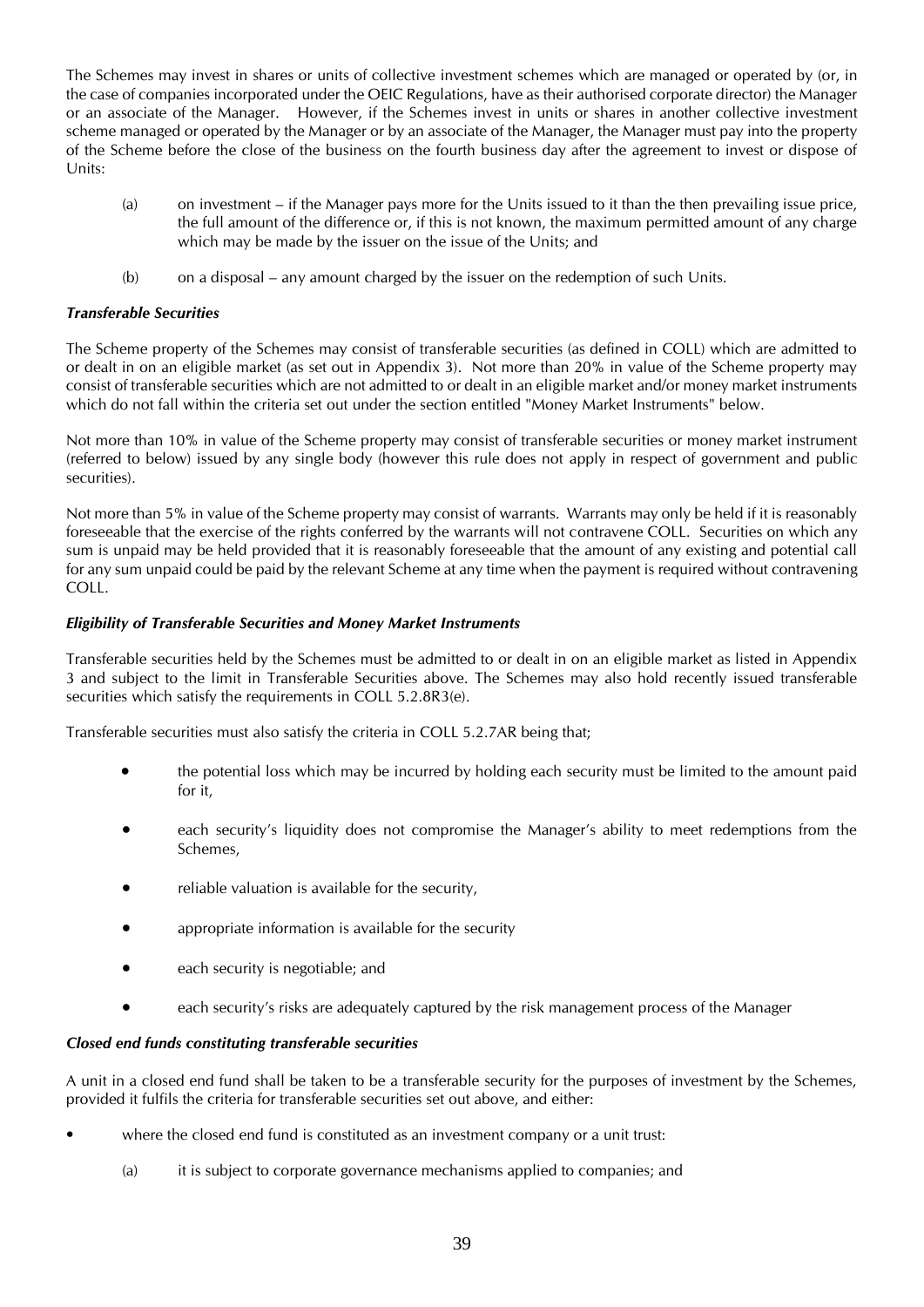(b) where another person carries out asset management activity on its behalf, that person is subject to national regulation for the purpose of investor protection; or

- where the closed end fund is constituted under the law of contract:
	- (a) it is subject to corporate governance mechanisms equivalent to those applied to companies; and
	- (b) it is managed by a person who is subject to national regulation for the purpose of investor protection.

#### *Transferable Securities Linked to Other Assets*

(1) The Schemes may invest in any other investment which shall be taken to be a transferable security for the purposes of investment provided the investment:

- (a) fulfils the criteria for transferable securities set out in COLL and above; and
- (b) is backed by or linked to the performance of other assets, which may differ from those in which the Schemes can invest.

(2) Where an investment in (1) contains an embedded derivative component the requirements of COLL with respect to derivatives and forwards will apply to that component.

#### *Cash and near cash*

The Scheme property may consist of cash or near cash to enable:

- (a) the pursuit of the Schemes' investment objectives; or
- (b) the redemption of Units; or
- (c) the efficient management of the Schemes in accordance with its objectives or any other purposes which may reasonably be regarded as ancillary to the objectives of the relevant Scheme.

The Manager does not anticipate the property of each Scheme consisting of more than 50% of cash or near cash at any one time. Liquidity may be at the upper end of, or even exceed this range under certain circumstances such as where large market movements and/or an exceptional number of redemptions are anticipated or a Scheme is in receipt of large cash sums upon the issue of Units or realisation of investments.

Cash forming part of the property of a Scheme be placed in any current or deposit account with the Trustee, the Manager or any associate of any of them provided it is an eligible institution or approved bank and the arrangements are at least as favourable to the relevant Scheme as would be those of any comparable arrangements effected on normal commercial terms negotiated at arm's length between two independent parties.

#### *Money Market Instruments*

The Scheme property may consist of money market instruments which are normally dealt in on the money market, are liquid and whose value can be accurately determined at any time, provided such money market instrument is:

- (a) issued or guaranteed by a central authorioty of the United Kingdom or an EEA state, or in the case of a federal state, by one of the members making up the federation, or by a regional or local authority of the United Kingdom or an EEA state; the Bank of England, the European Central Bank, or a central bank of an EEA state; a public international body to which the United Kingdom or one or more EEA states belongs; or
- (b) an establishment subject to prudential supervision in accordance with criteria defined by UK or EU law; or is subject to and complies with prudential rules considered by the FCA to be at least as stringent as those laid down by UK or EU law; or
- (c) issued by a body, any securities of which are dealt in on an eligible market.

As mentioned above, not more than 20% in value of the Scheme property attributable to the Scheme may consist of transferable securities which are not admitted to or dealt in an eligible market (see the section entitled "Transferable Securities" above) and/or money market instruments which do not fall within the above criteria.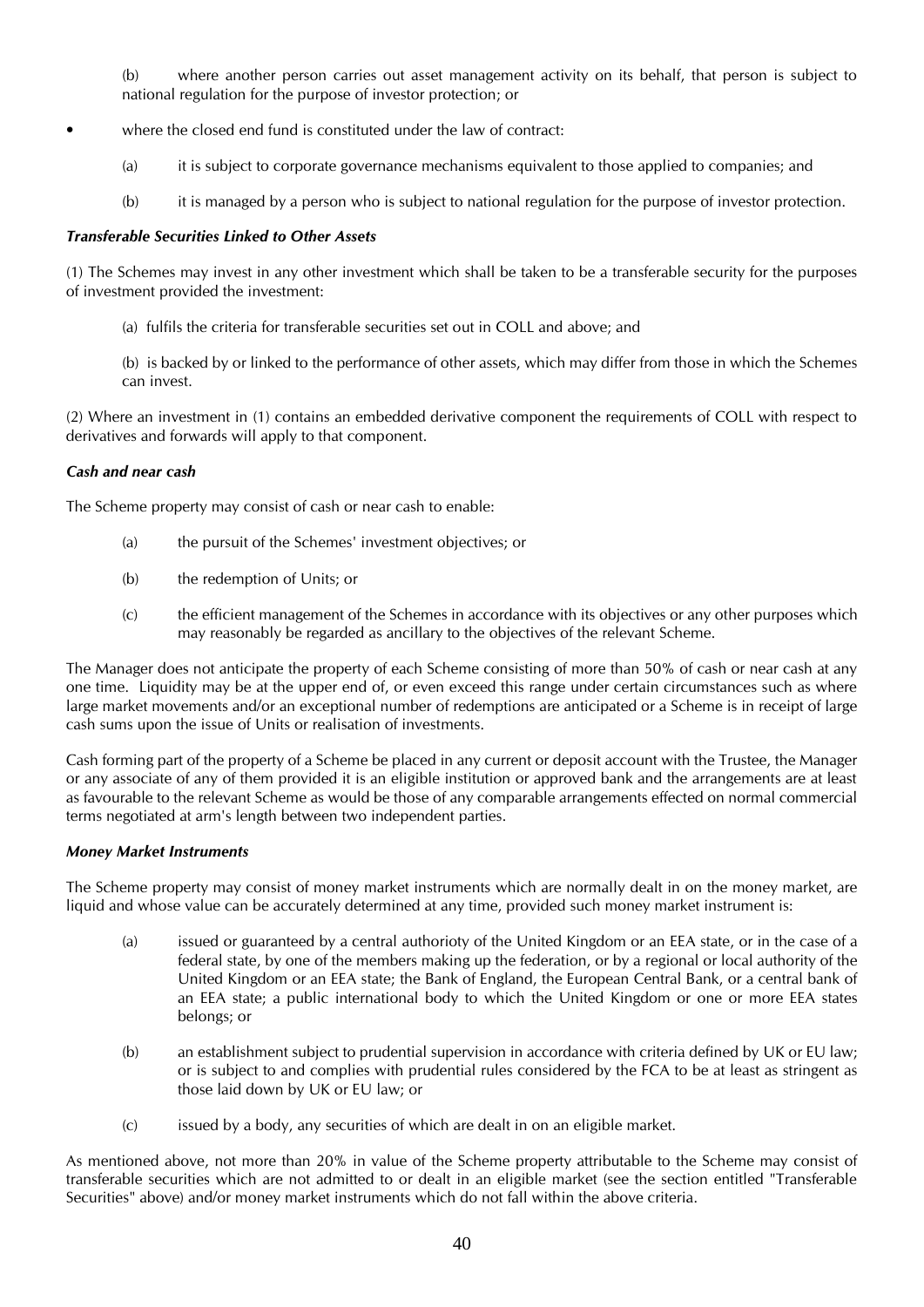#### *Derivatives*

**The Scheme property of the Schemes may consist of derivatives or forward transactions for the purposes of "hedging".** This is set out in more detail in the paragraph headed "Risk Management".

Derivatives transactions must either be in an approved derivative (being a derivative which is dealt in on an eligible derivatives market as set out in Appendix 3) or an over the counter derivative with an approved counterparty as defined in the glossary to the FCA Handbook.

A counterparty to a transaction in derivatives is approved only if the counterparty is an eligible institution or an approved bank or a person whose permission (as published in the FCA register), or whose home state authorisation, permits it to enter into such transactions as principal off exchange.

Any transaction in an OTC derivative must be:

- (a) with an approved counterparty. A counterparty to a transaction in derivatives is approved only if the counterparty is an eligible institution or an approved bank or a person whose permission (including any requirements or limitations) as published in the FCA register, or whose home state authorisation, permits it to enter into such transactions as principal off exchange;
- (b) on approved terms. The terms of a transaction in derivatives are approved only if the Manager:
	- (i) carries out at least daily a reliable and verifiable valuation in respect of that transaction corresponding to its fair value and which does not rely only on market quotations by the counterparty; and
	- (ii) can enter into one or more further transactions to sell, liquidate or close out that transaction at any time, at its fair value;
- (c) capable of reliable valuation. A transaction in derivatives is capable of reliable valuation only if the Manager having taken reasonable care demonstrates that, throughout the life of the derivative (if the transaction is entered into), it will be able to value the investment concerned with reasonable accuracy:
	- (i) on the basis of an up-to-date market value which the Manager and the Trustees have agreed is reliable; or
	- (ii) if the value referred to in (i) is not available, on the basis of a pricing model which the Manager and the Trustee have agreed uses an adequate recognised methodology; and
- (d) subject to verifiable valuation. A transaction in derivatives is subject to verifiable valuation only if, throughout the life of the derivative (if the transaction is entered into) verification of the valuation is carried out by:
	- (i) an appropriate third party which is independent from the counterparty of the derivative, at an adequate frequency and in such a way that the Manager is able to check it; or
	- (ii) a department within the Manager which is independent from the department in charge of managing the scheme property and which is adequately equipped for such a purpose.

For the purposes of paragraph (b) above, "fair value" is the amount for which an asset could be exchanged, or a liability settled, between knowledgeable, willing parties in an arms' length transaction.

The Trustee must take reasonable care to ensure that the Manager has systems and controls that are adequate to ensure compliance with (a) to (d) above.

The underlying assets of a transaction in a derivative may only consist of any one or more of the following:

- (a) transferable security;
- (b) money market instruments;
- (c) deposits;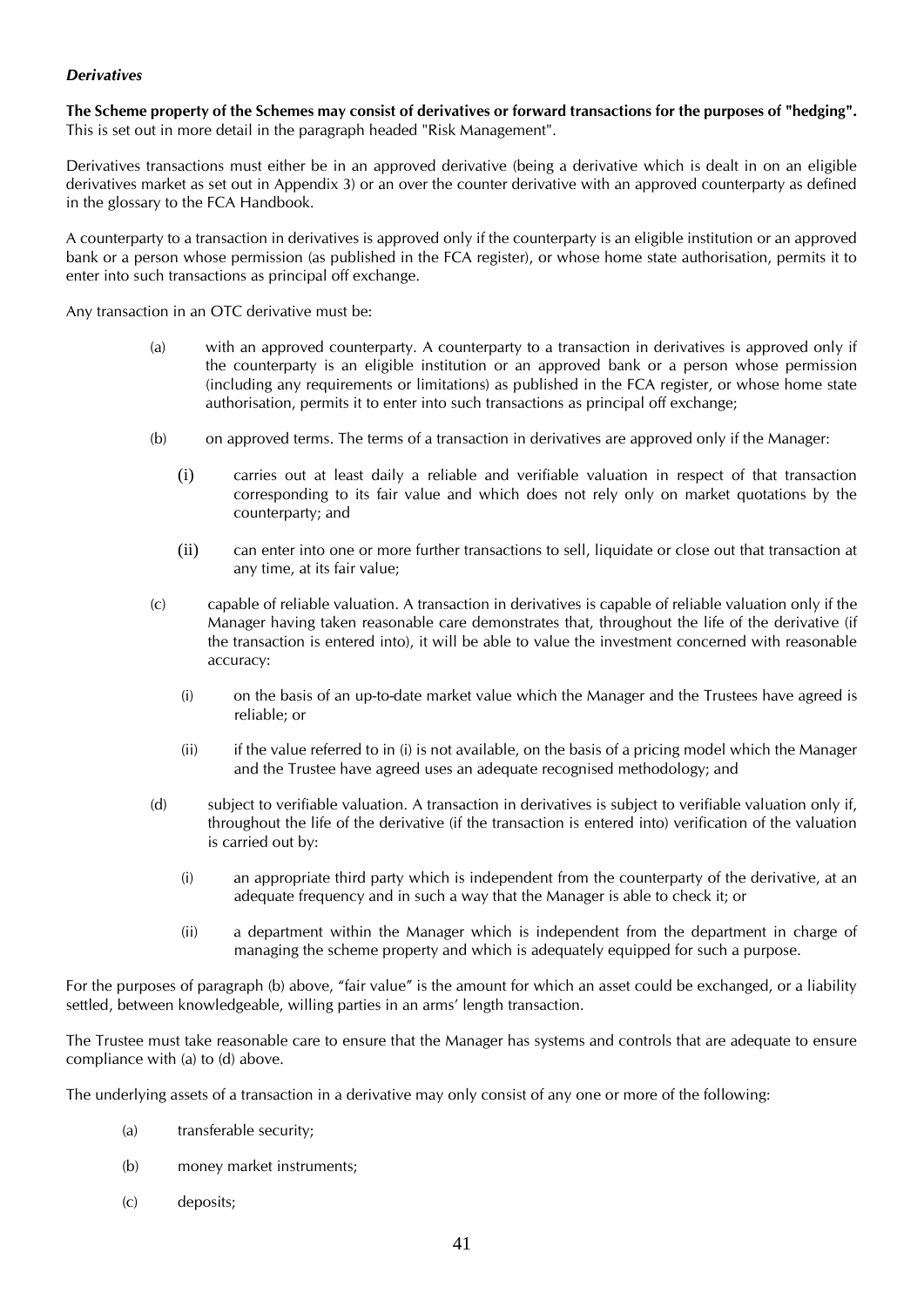- (d) derivatives;
- (e) collective investment Schemes;
- (f) financial indices;
- (g) interest rates;
- (h) foreign exchange rates; and
- (i) currencies.

A transaction in a derivative must not be entered into if the intended effect is to create the potential for an uncovered sale of one or more transferable securities, money market instruments, units or shares in collective investment Schemes or derivatives.

Any forward transaction must be made with an eligible institution or an approved bank in accordance with COLL.

### *Deposits*

The Scheme property of the Schemes may consist of deposits (as defined in COLL) but only if it:

- is with an approved bank;
- is repayable on demand or has the right to be withdrawn; and
- matures in no more than 12 months.

### *Immovable and movable property*

It is not currently intended that the Schemes should have any interest in any immovable property or tangible movable property.

#### *Gold*

It is not currently intended that the Schemes will invest in gold.

## *Spread – general*

In applying any of the restrictions referred to above:

- Not more than 10% in value of the Scheme property is to consist of transferable securities or money market instruments issued by any single body (subject to COLL 5.6.23R). In applying any limit to transferable securities or money market instruments, any certificates representing certain securities are to be treated as equivalent to the underlying security.
- The exposure to any one counterparty in an over the counter derivative transaction must not exceed 10% in value of the Scheme property.
- Not more than 20% in value of the Scheme property is to consist of deposits with a single body.

The rules relating to the spread of investments will not apply during any period in which it is not reasonably practical to comply, provided that at all times the Scheme property of the Schemes aims to provide a prudent spread of risk.

The above restrictions do not apply to in respect of government and public securities.

#### *Spread - Government and public securities*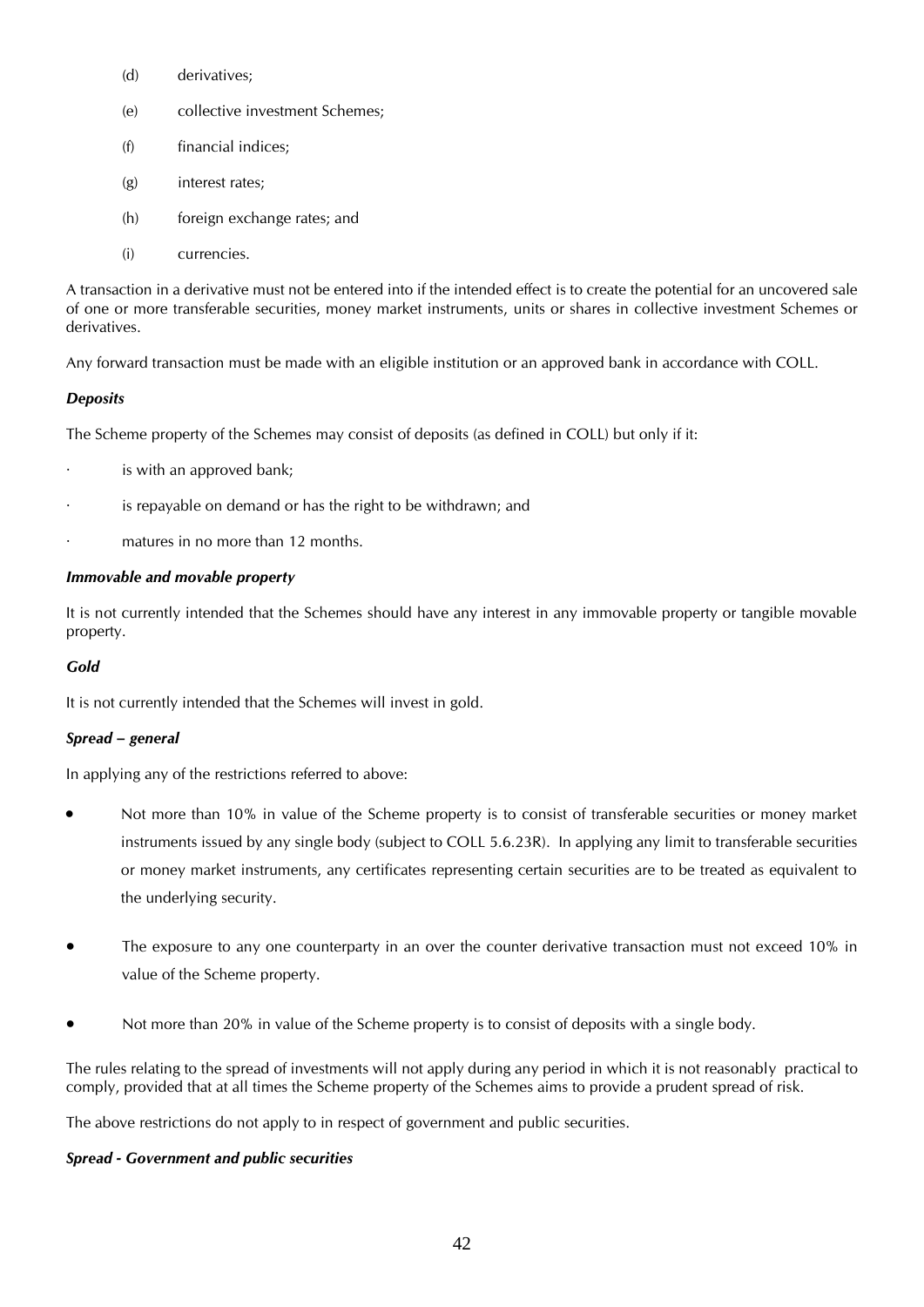The Scheme property may consist of government and public securities provided no more than 35% in value of the Scheme property is invested in such securities issued by any one body. There is no limit on the amount which may be invested in such securities or in any one issue.

#### *Borrowing*

Subject to the Trust Deed and the Regulations (as such rules relate to Non-UCITS Retail Schemes), the Schemes may borrow money for the purposes of achieving their objectives on terms that such borrowings are to be repaid out of the Scheme property. The Manager does not anticipate significant use of this borrowing power. Such borrowing may only be made from an eligible institution or approved bank (as defined in COLL). The borrowing of a Scheme must not, on any business day, exceed 10% of the value of the property of the Scheme.

The above provisions on borrowing do not apply to "back to back" borrowing for hedging purposes, being an arrangement under which an amount of currency is borrowed from an eligible institution and an amount in another currency at least equal to the amount of currency borrowed is kept on deposit with the lender (or their agent or nominee).

Borrowings may be made from the Trustee, the Manager, or any associate of any of them provided that such lender is an eligible institution or approved bank and the arrangements are at least as favourable to the relevant Scheme as would be those of any comparable arrangements effected on normal commercial terms negotiated at arm's length between two independent parties.

#### *Leverage*

The Manager will not employ Leverage in respect of its management of the Schemes save where it undertakes certain derivatives and forward transactions for the limited purposes described in this Appendix 2 and subject at all times to the requirements and restrictions set out in the Regulations insofar as they relate to Non-UCITS Retail Schemes. Therefore the Schemes will not be regarded as a type of fund using Leverage on a substantial basis (as described under the UK AIFM Regime).

#### *Types and sources of Leverage and circumstances in which Leverage may be used*

The Schemes may incur Leverage (whether through borrowing of cash or transferable securities, or embedded in derivative positions) in the circumstances, and subject to the provisions, which are set out in this Prospectus.

The Schemes will not enter into any collateral and asset reuse arrangements.

#### *Calculation of Leverage*

The UK AIFM Regime prescribes two methodologies for calculating overall exposure of a Scheme: the "commitment method" and the "gross method". These are described briefly below.

The commitment method takes account of the hedging and netting arrangements employed by a Scheme at any given time. This calculation includes exposure through the use of derivatives, reinvesting cash borrowings, through securities lending or securities borrowing arrangements, or by such other means as may be permitted pursuant to that Scheme's investment objectives and policies as set out in this Prospectus. This calculation also includes cash and cash equivalents in the Scheme currency.

The gross method calculates exposure in a very similar way to the commitment method but by contrast, it does not take account of the netting or hedging arrangements employed by a Scheme. It also excludes from the calculation, cash and cash equivalents in the Scheme currency.

#### *Maximum level of Leverage*

The IFSL Marlborough Balanced Fund and the IFSL Marlborough Cautious Fund are subject to a maximum level of incremental leverage of 10 per cent (or 1:10) under the commitment method and 60 per cent (or 0.6:1) under the gross method.

For clarification, under the UK AIFM Regime this means the maximum level of Leverage is 110 per cent (or 1.1:1) under the commitment approach and 160 per cent (or 1.6:1) under the gross method.

The IFSL Marlborough Global Fund is subject to a maximum level of incremental leverage of 20 per cent (or 1:5) under the commitment method and 60 per cent (or 0.6:1) under the gross method.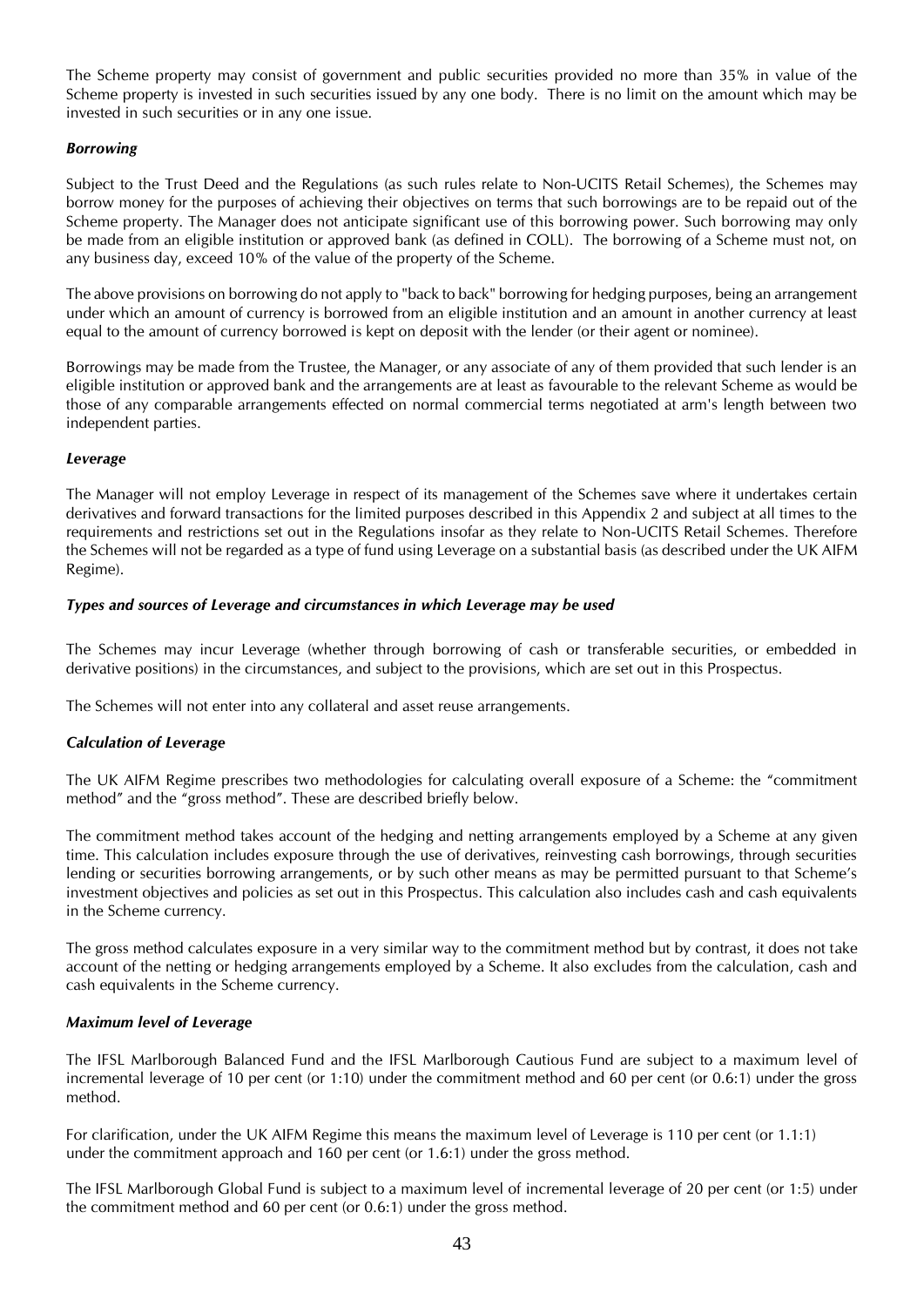For clarification, under the UK AIFM Regime this means the maximum level of Leverage is 120 per cent (or 1.2:1) under the commitment approach and 160 per cent (or 1.6:1) under the gross method.

A leverage ratio of 1 or below indicates a fund is unleveraged whereas a leverage ratio of above 1 means the fund is leveraged.

#### *Risk Management*

The Schemes may enter into derivative and forward transactions for hedging purposes provided the following requirements are satisfied:

- the transaction is economically appropriate,
- · the exposure on the transaction is fully covered, and,
- the transaction is entered into for either of the following specific aims:
	- (i) the reduction of risk;
	- (ii) the reduction of costs; or
	- (iii) the generation of additional income or capital with an acceptably low level of risk.

A transaction which is regarded as speculative will not be permitted. A list of the current eligible derivatives markets is set out in Appendix 3. Further derivatives markets may be added to the list following consultation with the Trustee in accordance with COLL.

A derivatives or forward transaction which would or could lead to delivery of property to the Trustee may be entered into only if such property can be held by the Schemes and the Manager has taken reasonable care to determine that delivery of the property pursuant to the transaction will not lead to a breach of the relevant provisions in COLL.

Where a transaction is entered into for hedging purposes and relates to the actual or potential acquisition of transferable securities, the Manager must intend that the Scheme should invest in such transferable securities within a reasonable time and the Manager must ensure that, unless the position has itself been closed out, that intention is realised within such time.

The Manager uses a risk management process which enables it to monitor and measure on a daily basis the risk of the relevant Scheme derivatives and forwards position and their impact on the overall risk profile of the relevant Scheme. **The Manager does not anticipate the intended use of derivatives and forwards transactions as set out above to have any detrimental effect on the overall risk profile of the Scheme.**

#### *Stock lending*

The Scheme or the Trustee may enter into a stock lending arrangement of the kind described in section 263B of the Taxation of Chargeable Gains Act 1992 but only if:

- (a) all the terms of the agreement under which securities are to be reacquired by the Trustee for the account of the Scheme are in a form which is acceptable to the Trustee and are in accordance with good market practice;
- (b) the counterparty is an authorised person or a person authorised by a home state regulator; and
- (c) collateral is obtained to secure the obligation of the counterparty under the terms referred to in (a) above.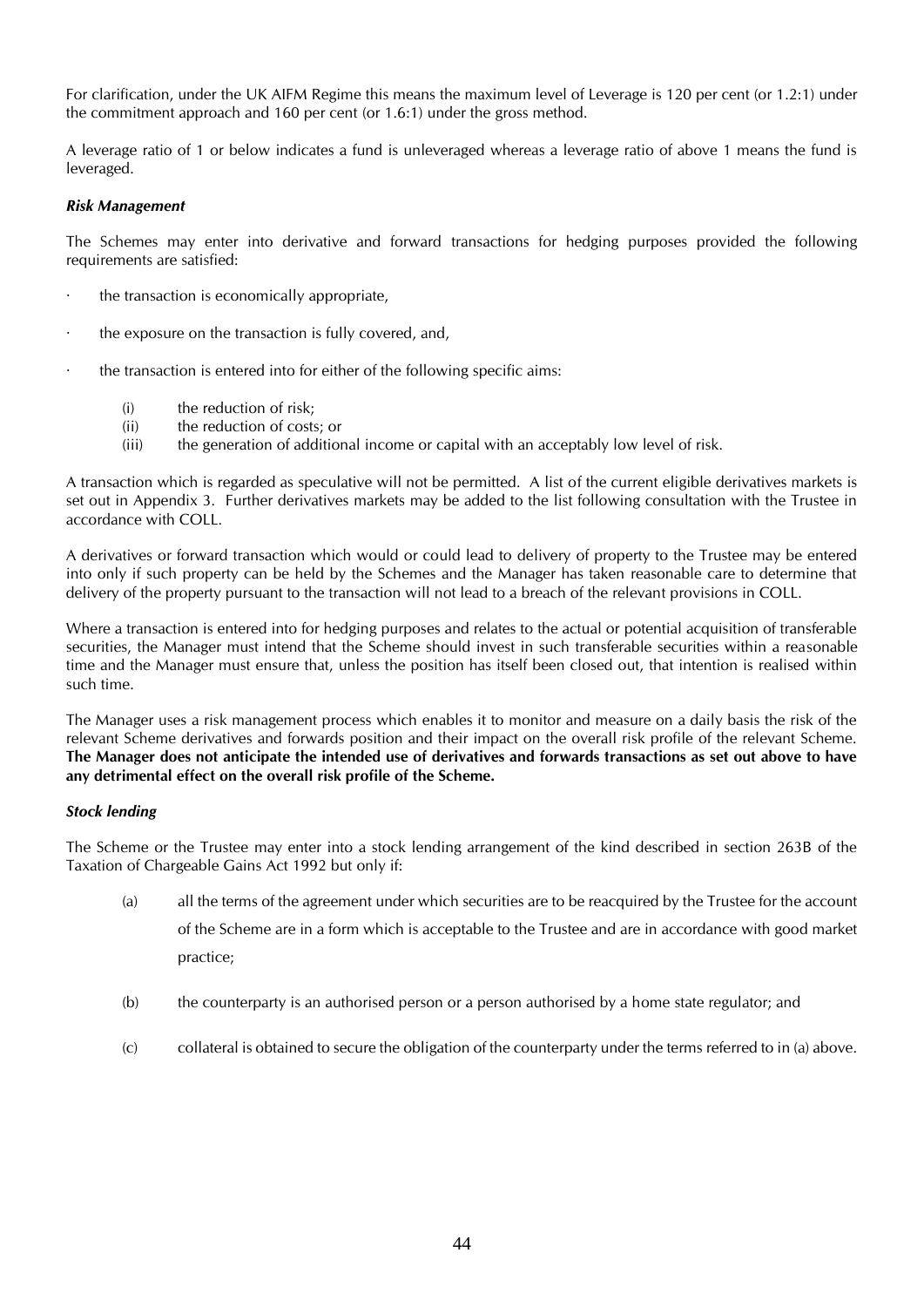## *Eligible Markets*

<span id="page-44-1"></span><span id="page-44-0"></span>Set out below are the securities markets through which the Schemes may invest or deal in approved securities (subject to the investment objective and policy of each Scheme):

- (d) a "regulated market" as defined in COLL;
- (e) a securities market established in any EEA State (which as at the date of this Prospectus includes Austria, Belgium, Bulgaria, Croatia, Czech Republic, Denmark, Estonia, Finland, France, Germany, Greece, Hungary, Iceland, Ireland, Italy, Latvia, Liechtenstein, Lithuania, Luxembourg, Malta, Netherlands, Norway, Poland, Portugal, Republic of Cyprus, Romania, Slovakia, Slovenia, Spain and Sweden) which is regulated, operates regularly and is open to the public; or
- (f) the principal or only market established under the rules of any of the following investment exchanges:

| Country           | <b>Market</b>                                                                                            |
|-------------------|----------------------------------------------------------------------------------------------------------|
| United Kingdom    | London Stock Exchange<br>The Alternative Investment Market of the London<br>Stock Exchange (AIM)         |
| The United States | NYSE MKT<br><b>NYSE</b><br>NASDAQ Stock Exchange<br>NYSE Arca<br>NASDAQ OMX BX<br>Chicago Stock Exchange |

#### **Eligible Derivatives Markets**

Set out below are the derivatives markets through which the Schemes may deal (subject to the investment objective and policy of each Scheme):

| Country                         | <b>Market</b>               |
|---------------------------------|-----------------------------|
| The United States of<br>America | Chicago Mercantile Exchange |
| Europe                          | Euronext Amsterdam          |
| UK                              | <b>ICE Futures Europe</b>   |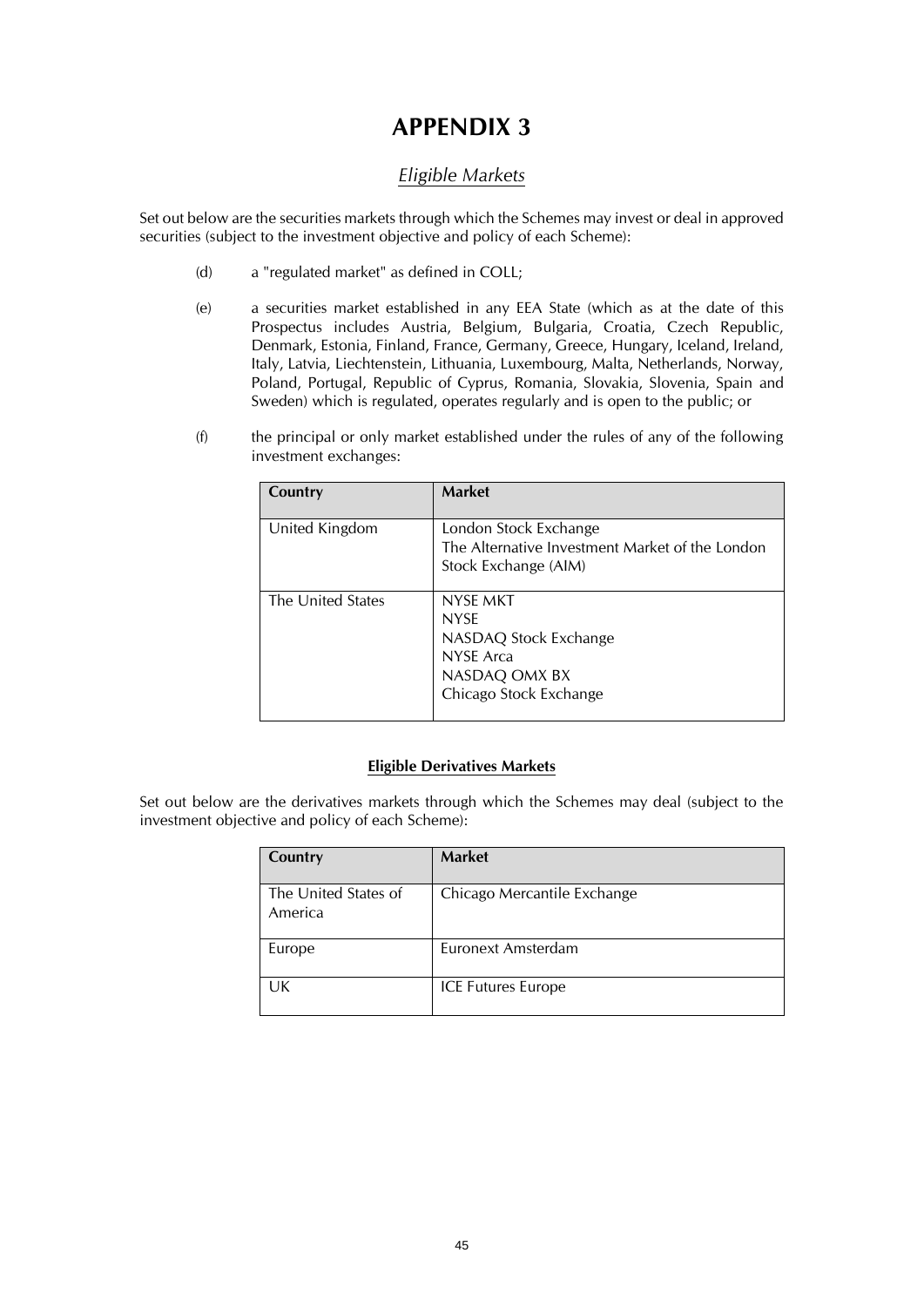## *Valuation and Pricing*

<span id="page-45-1"></span><span id="page-45-0"></span>The value of the property of each of the Schemes shall be the value of its assets less the value of its liabilities determined in accordance with the following provisions.

- 1 All the property of the Schemes (including receivables) is to be included, subject to the following provisions.
- 2 Property which is not cash (or other assets dealt with in paragraph 3 below) shall be valued as follows and the prices used shall (subject as follows) be the most recent prices which it is practicable to obtain:
	- (a) units or shares in a collective investment scheme:
		- (i) if a single price for buying and selling units or shares is quoted, at that price; or
		- (ii) if separate buying and selling prices are quoted, at the average of the two prices provided the buying price has been reduced by any initial charge included therein and the selling price has been increased by any exit or redemption charge attributable thereto; or
		- $(iii)$  if, in the opinion of the Manager, the price obtained is unreliable or no recent traded price is available or if no recent price exists, at a value which, in the opinion of the Manager, is fair and reasonable;
	- (b) exchange-traded derivative contracts:
		- (i) if a single price for buying and selling the exchange-traded derivative contract is quoted, at that price; or
		- (ii) if separate buying and selling prices are quoted, at the average of the two prices;
	- (c) over-the-counter derivative contracts shall be valued in accordance with the method of valuation as shall have been agreed between the Manager and the Trustee;
	- (d) any other investment:
		- $(i)$  if a single price for buying and selling the security is quoted, at that price; or
		- (ii) if separate buying and selling prices are quoted, at the average of the two prices; or
		- (iii) if, in the opinion of the Manager, the price obtained is unreliable or no recent traded price is available or if the most recent price available does not reflect the Manager's best estimate of the value, at a value which, in the opinion of the Manager, is fair and reasonable; and
	- (e) property other than that described in (a), (b), (c), and (d) above: at a value which, in the opinion of the Manager, represents a fair and reasonable mid market price.
- 3 Cash and amounts held in current, deposit and margin accounts and in other time-related deposits shall be valued at their nominal values.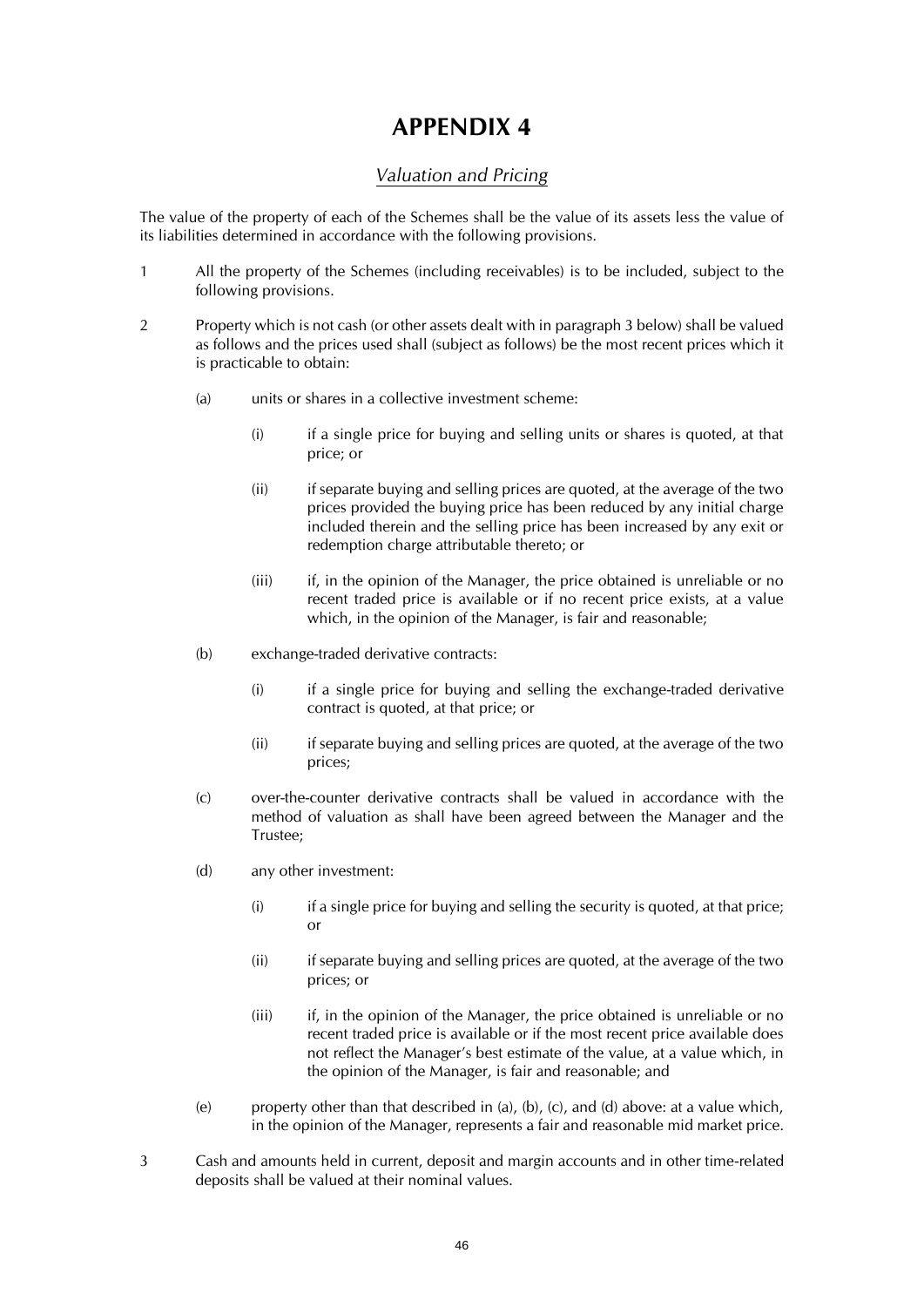- 4 In determining the value of the scheme property, all instructions given to issue or cancel units shall be assumed (unless the contrary is shown) to have been carried out and any cash payment made or received and all consequential action required by the Regulations or the Trust Deed shall be assumed (unless the contrary has been shown) to have been taken.
- 5 Subject to paragraphs 6 and 7 below, agreements for the unconditional sale or purchase of property which are in existence but uncompleted shall be assumed to have been completed and all consequential action required to have been taken. Such unconditional agreements need not be taken into account if made shortly before the valuation takes place and, in the opinion of the Manager, their omission shall not materially affect the final net asset amount.
- 6 Futures or contracts for differences which are not yet due to be performed and unexpired and unexercised written or purchased options shall not be included under paragraph 5.
- 7 All agreements are to be included under paragraph 5 which are, or ought reasonably to have been, known to the person valuing the property assuming that all other persons in the Manager's employment take all reasonable steps to inform it immediately of the making of any agreement.
- 8 Deduct an estimated amount for anticipated tax liabilities (on unrealised capital gains where the liabilities have accrued and are payable out of the property of the Scheme; on realised capital gains in respect of previously completed and current accounting periods; and on income where liabilities have accrued) including (as applicable and without limitation) capital gains tax, income tax, corporation tax, value added tax, stamp duty and stamp duty reserve tax.
- 9 Deduct an estimated amount for any liabilities payable out of the property of the Scheme and any tax thereon treating periodic items as accruing from day to day.
- 10 Deduct the principal amount of any outstanding borrowings whenever payable and any accrued but unpaid interest on borrowings.
- 11 Add an estimated amount for accrued claims for tax of whatever nature which may be recoverable.
- 12 Add any other credits or amounts due to be paid into the property of the Scheme.
- 13 Add a sum representing any interest or any income accrued due or deemed to have accrued but not received and any stamp duty reserve tax provision anticipated to be received.
- 14 Currencies or values in currencies other than the base currency shall be converted at the relevant valuation point at a rate of exchange that is not likely to result in any material prejudice to the interests of unit holders or potential unit holders.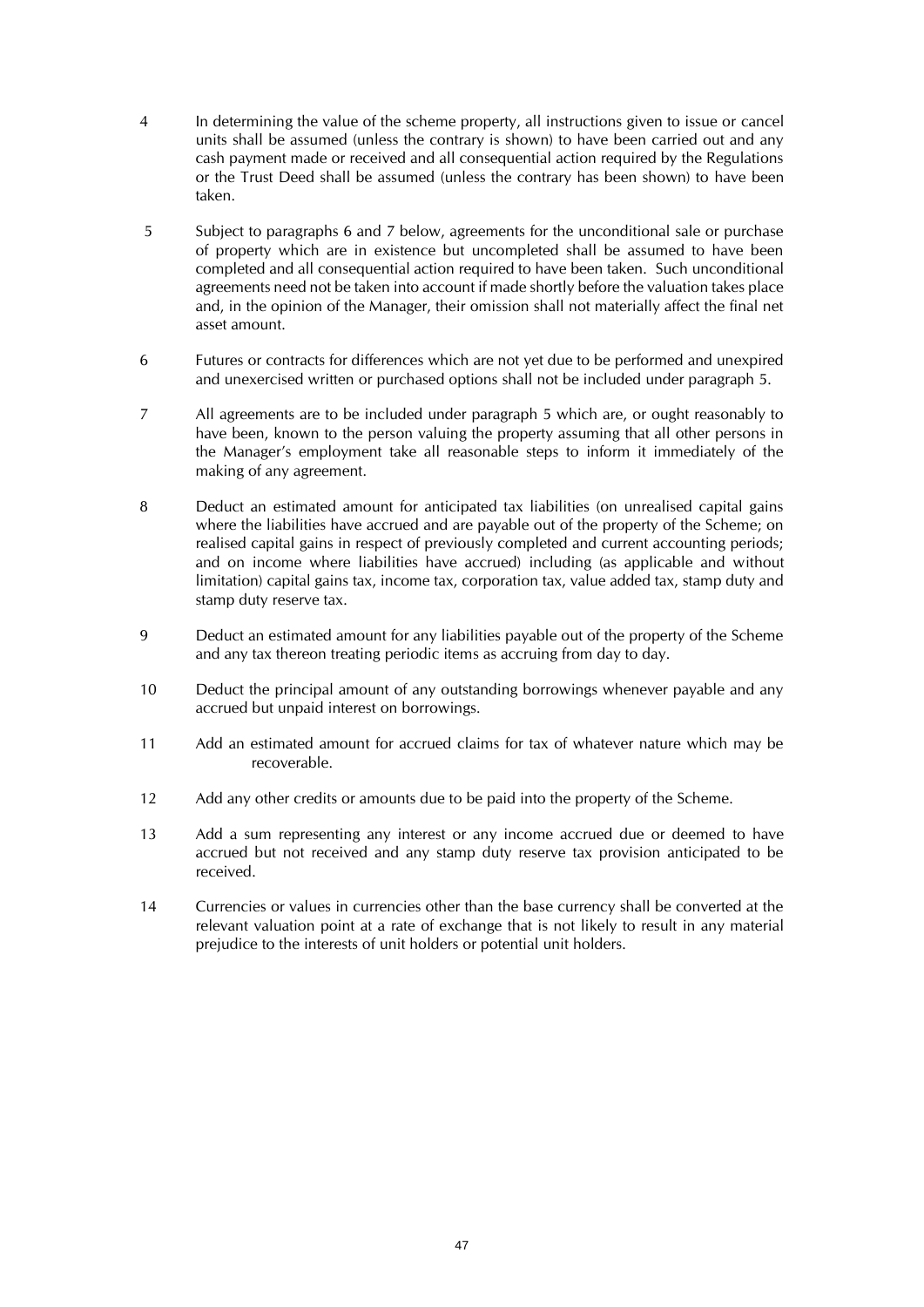## *Further Information*

<span id="page-47-1"></span><span id="page-47-0"></span>Investment Fund Services Limited acts as authorised corporate director or authorised unit trust manager in respect of the following OEICs and unit trusts:

- ACUMEN OEIC
- IFSL AMR OEIC
- IFSL Avellemy OEIC
- IFSL Avellemy Multi-Manager OEIC
- **IFSL Bowland Fund**
- **IFSL CAF Investment Fund**
- **IFSL Equilibrium OEIC**
- IFSL Hathaway Fund
- IFSL James Hambro Umbrella Fund
- IFSL Marlborough Balanced Fund
- IFSL Marlborough Bond Income Fund
- IFSL Marlborough Cautious Fund
- IFSL Marlborough Emerging Markets Trust [No longer available]
- IFSL Marlborough European Special Situations Fund
- IFSL Marlborough Extra Income Fund
- IFSL Marlborough Global Bond Fund
- IFSL Marlborough Global Fund
- IFSL Marlborough Global Innovation Fund
- IFSL Marlborough High Yield Fixed Interest Fund
- IFSL Marlborough Multi-Asset OEIC
- IFSL Marlborough Multi-Cap Growth Fund
- IFSL Marlborough No2 OEIC
- IFSL Marlborough OEIC
- IFSL Marlborough Special Situations Fund
- IFSL Marlborough UK Micro-Cap Growth Fund
- IFSL Marlborough US Multi-Cap Income Fund
- **IFSL Optima Fund**
- **IFSL Ravenscroft OEIC**
- **IFSL RC Brown OEIC**
- **IFSL Rockhold OEIC**
- **IFSL Sanlam OEIC**
- IFSL Signia OEIC
- IFSL SIM Junior Gold & Silver Miners Fund
- IFSL Tilney Bestinvest Multi Asset Portfolio
- IFSL Tilney Bestinvest Multi Asset Portfolio Series II
- **IFSL Trade Union Unit Trust**
- IFSL YOU Asset Management Funds
- Mazarin OEIC